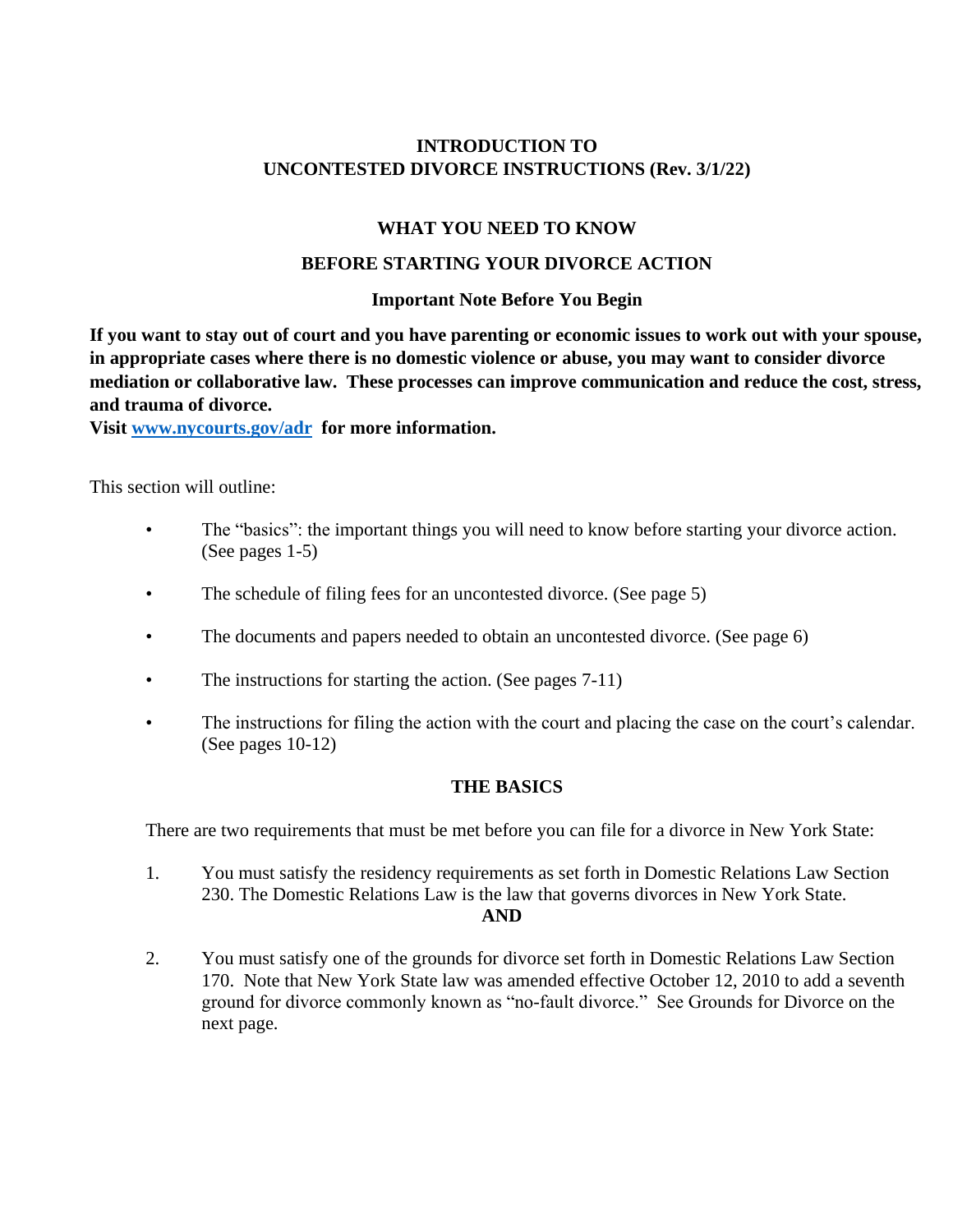## **RESIDENCY**

To file for a divorce in New York you must satisfy one of the following residency requirements:

1. You or your spouse must have been living in New York State for a continuous period of at least two years immediately before the date you start your divorce action; **OR**

2. You or your spouse must have been living in New York State on the date you start your divorce action and for a continuous period of at least one year immediately before the date you start the divorce action, **and at least one of the following must also be true:** 

- a) Your marriage ceremony was performed in New York State; **OR**
- b) You lived in New York State with your spouse as married persons; **OR**

3. You or your spouse must have been living in New York State for a continuous period of at least one year immediately before the date you start your divorce action and your grounds for divorce must have happened in New York State. ("Grounds" means a legal reason for the divorce); **OR**

4. You and your spouse must be residents of New York State (no matter how long) on the date you start your divorce action, and your grounds for divorce must have happened in New York State. ("Grounds" means a legal reason for the divorce).

## **DEFINITION OF PLAINTIFF AND DEFENDANT**

Where you are the person seeking the divorce, you are the Plaintiff and your spouse is called the Defendant.

## **GROUNDS FOR DIVORCE**

In order to file for a divorce in New York State you must have a ground (a legally acceptable reason) for the granting of a divorce by the New York courts. The seven legally acceptable reasons, or grounds for divorce, in New York are described in Domestic Relations Law §170. Listed with the most recently enacted no-fault divorce ground first and then following the order listed in the Domestic Relations Law, they are:

DRL §170 (7) irretrievable breakdown in relationship for a period at least six months (commonly known as "no-fault divorce");

DRL §170 (1) cruel and inhuman treatment;

DRL §170 (2) abandonment;

DRL §170 (3) imprisonment;

DRL §170 (4) adultery;

DRL §170 (5) living separate and apart pursuant to a separation judgment or decree;

DRL §170 (6) living separate and apart pursuant to a separation agreement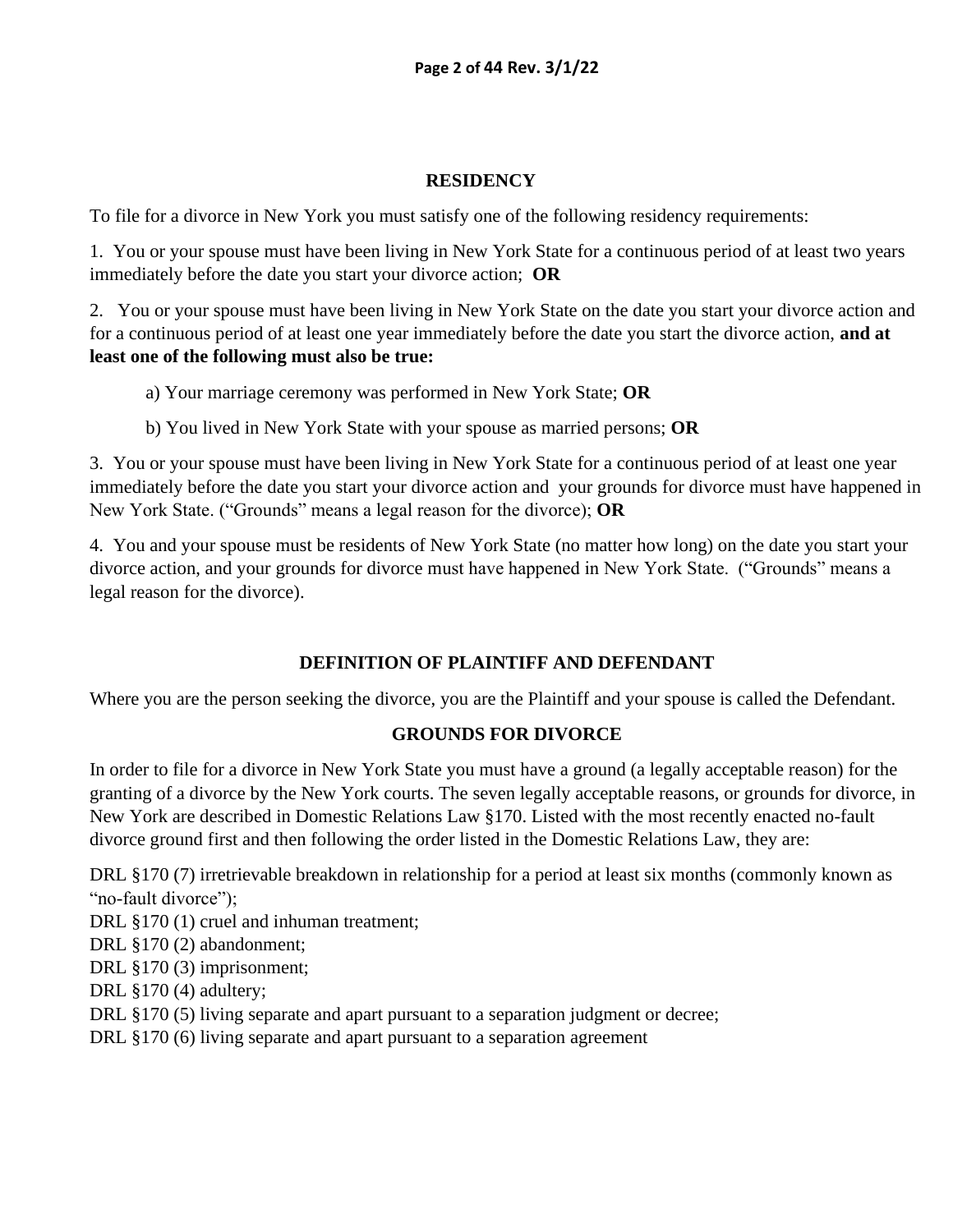### **THE NEWEST GROUND: COMMONLY CALLED "NO-FAULT DIVORCE" IRRETRIEVABLE BREAKDOWN IN RELATIONSHIP DRL §170 (7)**

• To get a divorce on this ground, your relationship with the Defendant must have broken down irretrievably (so that it is impossible to repair or reconcile) for a period of at least six months.

## • **This type of divorce is not automatic even though it is commonly called "no-fault divorce." The court will not grant you a divorce based on this ground unless and until:**

a) one of the parties has sworn under oath that the relationship has broken down irretrievably for a period of at least six months; **AND** 

b) you and your spouse have either resolved all the economic issues of distribution of property, maintenance, child support, and counsel and/or experts fees and expenses, and the custody and visitation with the minor children of the marriage **OR** these issues have been decided by the court and incorporated into the final judgment of divorce.

#### **THE OTHER GROUNDS LISTED IN THE DOMESTIC RELATIONS LAW**

#### **CRUEL AND INHUMAN TREATMENT DRL §170 (1)**

- The treatment of the Plaintiff by the Defendant must rise to the level that the physical or mental well being of the Plaintiff is endangered and making it unsafe or improper for the Plaintiff to continue living with the Defendant.
- You cannot obtain a divorce on this ground simply because you have arguments or because of an isolated act in an otherwise long and peaceful marriage.
- If all or some of the acts occurred more than five years ago and your spouse opposes the divorce, your case may be dismissed.
- In describing the specific acts of cruelty, you must be clear and to the point. You must supply the court with details like dates and places. If you do not remember the exact date, use the words "on or about".
- After describing the acts of cruelty you should conclude with the following language: "The conduct of the Defendant was cruel and inhuman and so endangered the physical or mental well being of the Plaintiff as to render it unsafe or improper for the Plaintiff to cohabit with the Defendant.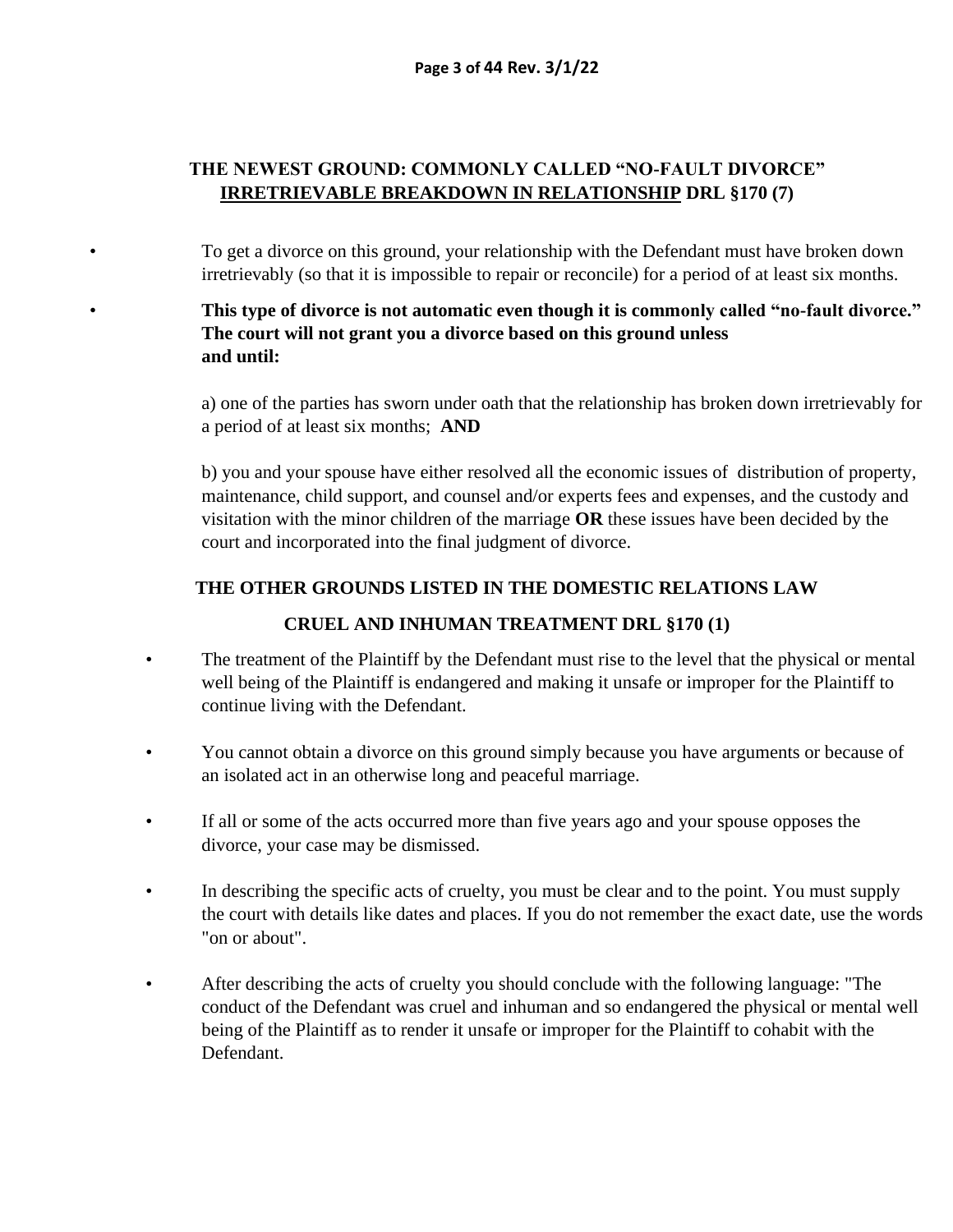#### **ABANDONMENT DRL §170 (2)**

- An action for divorce may be maintained where the Defendant abandons the Plaintiff for a period of one year or longer prior to commencing the action and continuing to the present.
- Abandonment may take the form of your spouse physically departing your marital home without any intention of returning for a period of one year or longer prior to commencing the action, and continuing to the present, without any good reason for doing so and without your consent.
- Another form of abandonment is called constructive abandonment, which involves one spouse's refusal to engage in sexual relations with the other spouse continuously for one year or longer prior to commencing the action, and continuing to the present, without consent, good cause or justification and despite your repeated requests.
- Another form of abandonment is called a lock out, which involves one spouse's refusal to allow the other spouse into the home continuously for more than one year prior to commencing the action and continuing to the present.

### **IMPRISONMENT DRL §170 (3)**

• An action for divorce may be maintained by Plaintiff only where the Defendant is imprisoned for a period of at least three consecutive years. The imprisonment must have commenced after the date of the marriage. If your spouse was released more than five years ago and your spouse opposes the divorce, your case may be dismissed.

#### **ADULTERY DRL §170 (4)**

- An action for divorce may be maintained based on adultery, which is an act of sexual or deviate sexual intercourse voluntarily performed by the Defendant with a person other than his or her spouse during the course of the marriage.
- The ground of adultery can be difficult and expensive to prove because the testimony of the Plaintiff is not enough and other evidentiary requirements must be satisfied (the Defendant's admission is not enough). A corroborating affidavit of a 3rd party witness or other proof should be attached to the papers you submit to the court. You should keep in mind that acts of adultery may qualify as acts of cruelty and entitle you to maintain a divorce action on the grounds of cruel and inhuman treatment.
- Note: if you found out about the adultery more than five years ago and your spouse opposes the divorce, your case may be dismissed.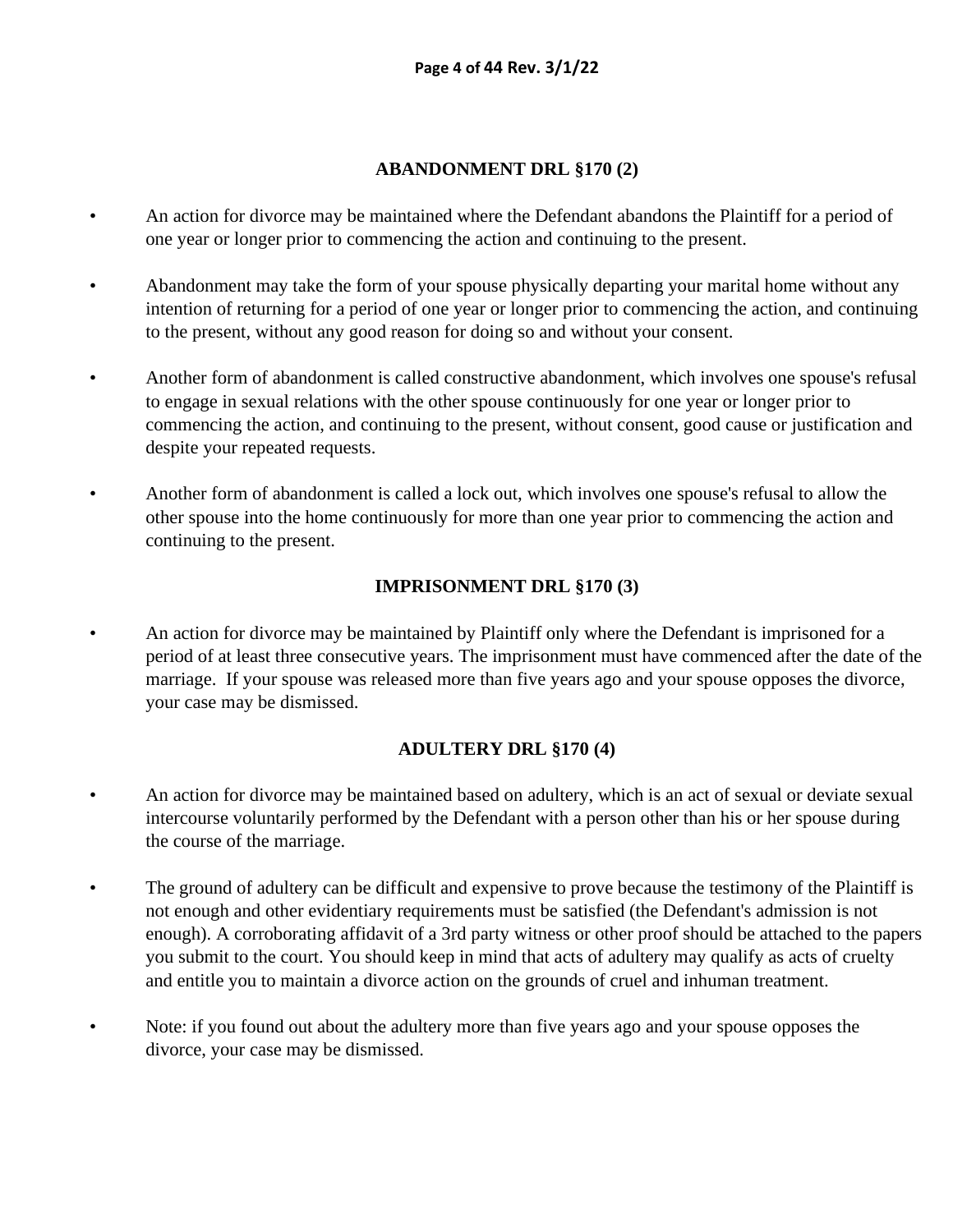## **CONVERSION OF A JUDGMENT OF SEPARATION DRL §170 (5)**

- This ground is not used often. It involves a judgment of separation of the Supreme Court.
- To maintain a divorce action the parties are required to live separate and apart. They must satisfy the terms of the judgment of separation for more than one year after the judgment was granted.

## **CONVERSION OF A WRITTEN SEPARATION AGREEMENT DRL §170 (6)**

- A separation agreement is an agreement between the spouses that sets forth the terms and conditions by which the parties will live apart. The agreement must be signed by the parties before a notary and filed with the County Clerk in the county where one of the parties resides.
- If you and your spouse have lived apart for more than one year according to the terms and conditions of a properly executed separation agreement, you may maintain an action for divorce. It may be advisable to consult an attorney regarding this ground for divorce.

After you have determined that you have met the requirements for residency and grounds for divorce, you may use the forms in this packet to file for a divorce. The instructions in this packet will help you in completing these forms, starting your action and satisfying the other requirements for obtaining a divorce.

## **SCHEDULE OF FILING FEES**

- Index Number \$ 210.
- Note of Issue \$125 or \$30.
- Request for Judicial Intervention \$95 or no fee.
	- **Note: \$125 is the total fee for the Note of Issue plus the Request for Judicial Intervention. Please check with your county.**
- Certificate of Dissolution Check with your local County Clerk's Office
- Certified Copy of Judgment There is a per page charge for copying and certification pursuant to the CPLR and you should contact your local County Clerk for the amount.

## **Check with the County Clerk's Office regarding acceptable forms of payment.**

## **POOR PERSON STATUS**

Where an individual lacks the financial resources to pay the costs associated with a divorce action, an application may be made to have these fees waived or forgiven by the court. The Supplemental Appendix of Forms in this booklet (beginning at page 35) contains instructions on how to complete the forms that are required to apply to have the fees waived.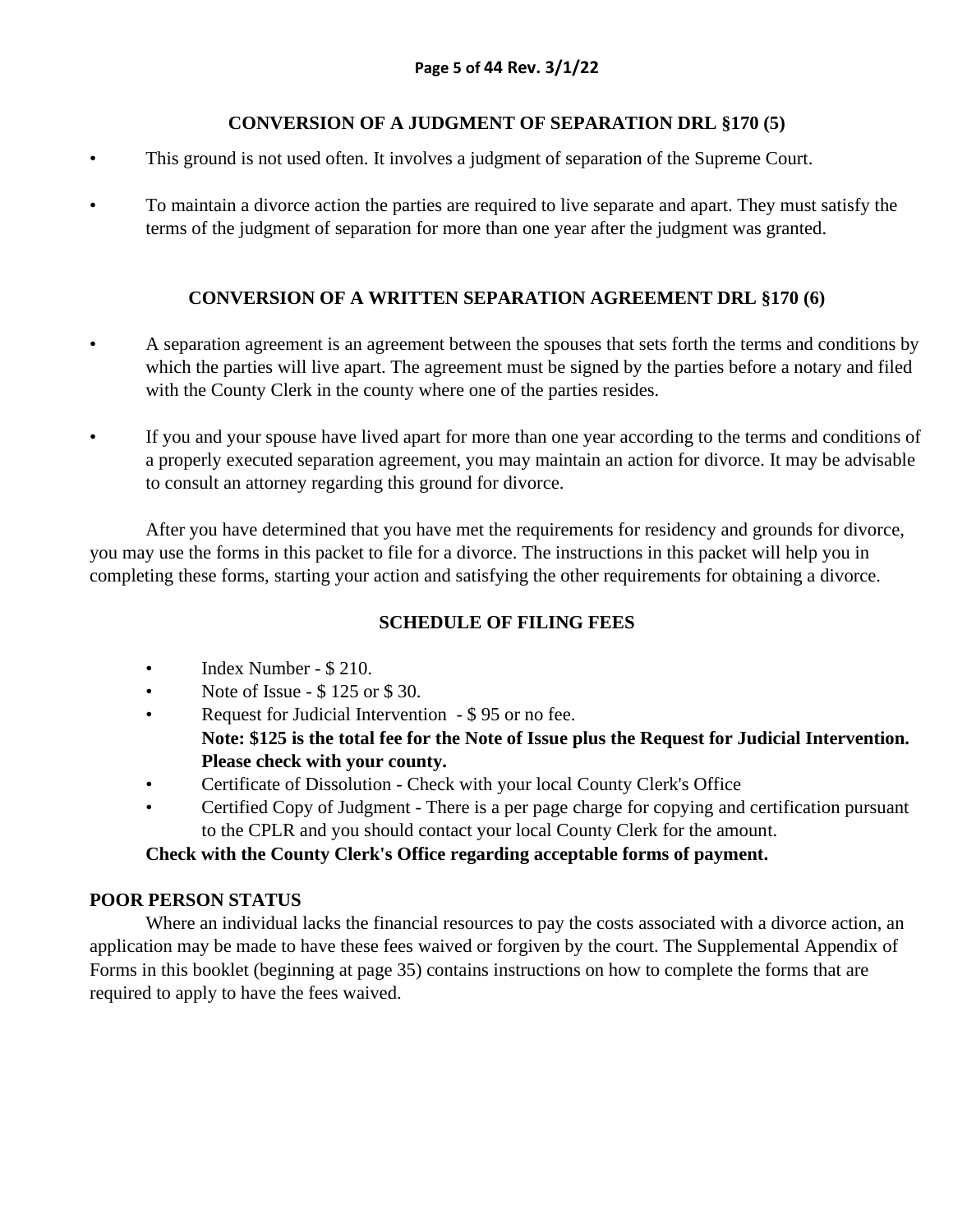## **THE PAPERS NEEDED TO OBTAIN AN UNCONTESTED DIVORCE IN NEW YORK STATE:**

Notice of Automatic Orders Notice of Guideline Maintenance for actions commenced on or after 1/25/16 Notice Concerning Continuation of Health Care Coverage 1) Summons With Notice (Form UD-1) OR 1a) Summons (to be served with Verified Complaint (Form UD-1a) 2) Verified Complaint (Form UD-2) 3) Affidavit of Service (Form UD-3) 4) Sworn Statement of Removal of Barriers to Remarriage (Form UD-4) and Affidavit of Service (Form UD-4a) 5) Affirmation (Affidavit) of Regularity (Form UD-5) 6) Affidavit of Plaintiff (Form UD-6) 7) Affidavit of Defendant (Form UD-7) 8(1)Annual Income Worksheet (Form UD-8(1) 8(2) Maintenance Guidelines Worksheet (Form UD-8(2)for divorces commenced on or after 1/25/16 8(3)) Child Support Worksheet (Form UD-8-(3)) 8a) Support Collection Unit Information Sheet (Form UD-8a) 8b) Qualified Medical Child Support Order ("QMCSO") (Form UD-8b) 9) Note of Issue (Form UD-9) 10) Findings of Fact/Conclusions of Law (Form UD-10) 11) Judgment of Divorce (Form UD-11) 12) Part 130 Certification (Form UD-12) 13) Request for Judicial Intervention("RJI") (Form UD-13) and Addendum (Form 840M) 14) Notice of Entry (Form UD-14) 15) Affidavit of Service of Judgment of Divorce Certificate of Dissolution of Marriage Self-Addressed and Stamped Postcard UCS-111 (UCS Child Support Summary Form)

## **SUPPLEMENTAL APPENDIX OF FORMS**

A. Income Withholding Order and Applying for Child Support Services

A-1 Application for Child Support Services Form LDSS-5143\*

**OR** Short Form Application for Child Support Services

A-2 Income Withholding Order form for Child Support or Combined Child and Spousal Support - LDSS-5037 (Non-IV-D IWO)

- A-2A Income Withholding Order form for Spousal Support only LDSS-5038 (Spousal Support Only IWO) **(Important Note: LDSS-5037 and LDSS-5038 are the actual Forms)**
- A-2B Income Withholding for Support: General Information and Instructions for Issuing LDSS-5039\*

## **(Important Note: Do not complete this form. Use it as a guide when filling out the actual Forms)**

- B. New York State Case Registry Filing Form with Instructions attached
- C. Notice of Settlement
- D. Poor Person Order
- E. Affidavit in Support of Application to Proceed as a Poor Person
- F. Affidavit of Service of Proposed Poor Person's Order
- G. DRL 255 Addendum

**\*available at [http://www.nycourts.gov/divorce/divorce\\_withchildrenunder21.shtml](http://www.nycourts.gov/divorce/divorce_withchildrenunder21.shtml)**

**NOTE: EXCEPT WHERE NOTED WITH AN ASTERISK, FORMS ON THIS PAGE ARE AVAILABLE IN THE UNCONTESTED DIVORCE PACKETS AND ONLINE AT** 

**[http://www.nycourts.gov/divorce/divorce\\_withchildrenunder21.shtml](http://www.nycourts.gov/divorce/divorce_withchildrenunder21.shtml)**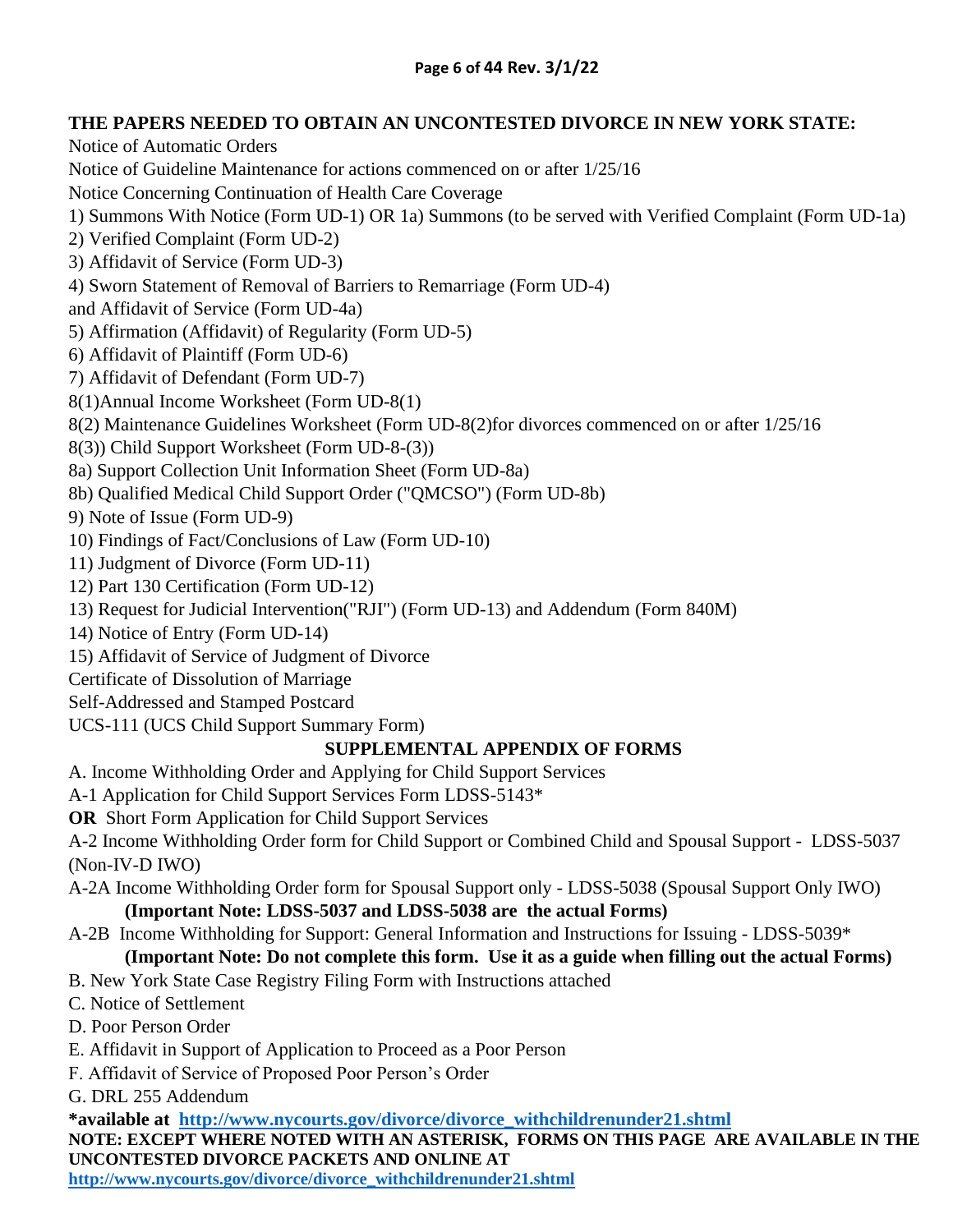#### **The instructions for completing each individual form begin at page 14 and go**

#### **through the end of this Packet**

### **A COPY OF EACH COMPLETED FORM SHOULD BE RETAINED FOR YOUR RECORDS.**

#### **STARTING THE DIVORCE ACTION:**

- 1. This packet should be filled out either by typing or printing the information. Printing should be legible and in BLACK ink only.
- 2. If you need additional space on any form, you may use an addendum sheet. Be sure to note on the particular form that an additional sheet is being attached to that form.
- 3. Attach to your papers any court orders regarding this marriage and child support/custody/visitation. *All unemancipated children of the marriage* are entitled to receive child support. The court must decide custody and visitation of *all minor children of the marriage*. Whenever these instructions and forms refer to:

(i) *"children of the marriage,"* they include all children under the age of twenty one born to or adopted by the parties before or during the marriage.

(ii*)"unemancipated children,"* they include all *children of the marriage under the age of twenty one*  born to or adopted by the parties before or during the marriage and entitled to child support. Upon sufficient proof, a court might consider a child under the age of twenty one "emancipated" and therefore not entitled to support if the child marries, enters the military, or is at least eighteen years old and is self-supporting. It is up to the court to decide whether the child is emancipated.

(iii*)"minor children of the marriage,"* they include all children under the age of eighteen born to or adopted by the parties before or during the marriage.

4. Please refer to the attached glossary, which defines many of the other terms and phrases used in this packet.

**IF YOU ARE CONCERNED ABOUT DOMESTIC VIOLENCE AND WISH TO KEEP YOUR ADDRESS CONFIDENTIAL, PLEASE CHECK WITH THE SUPREME COURT CLERK'S OFFICE FOR INSTRUCTIONS ON HOW TO OBTAIN CONFIDENTIALITY. IF CONFIDENTIALITY IS GRANTED BY THE COURT, YOU SHOULD NOT FILL OUT YOUR ADDRESS OR OTHER PRIVATE INFORMATION ON ANY OF THESE FORMS.**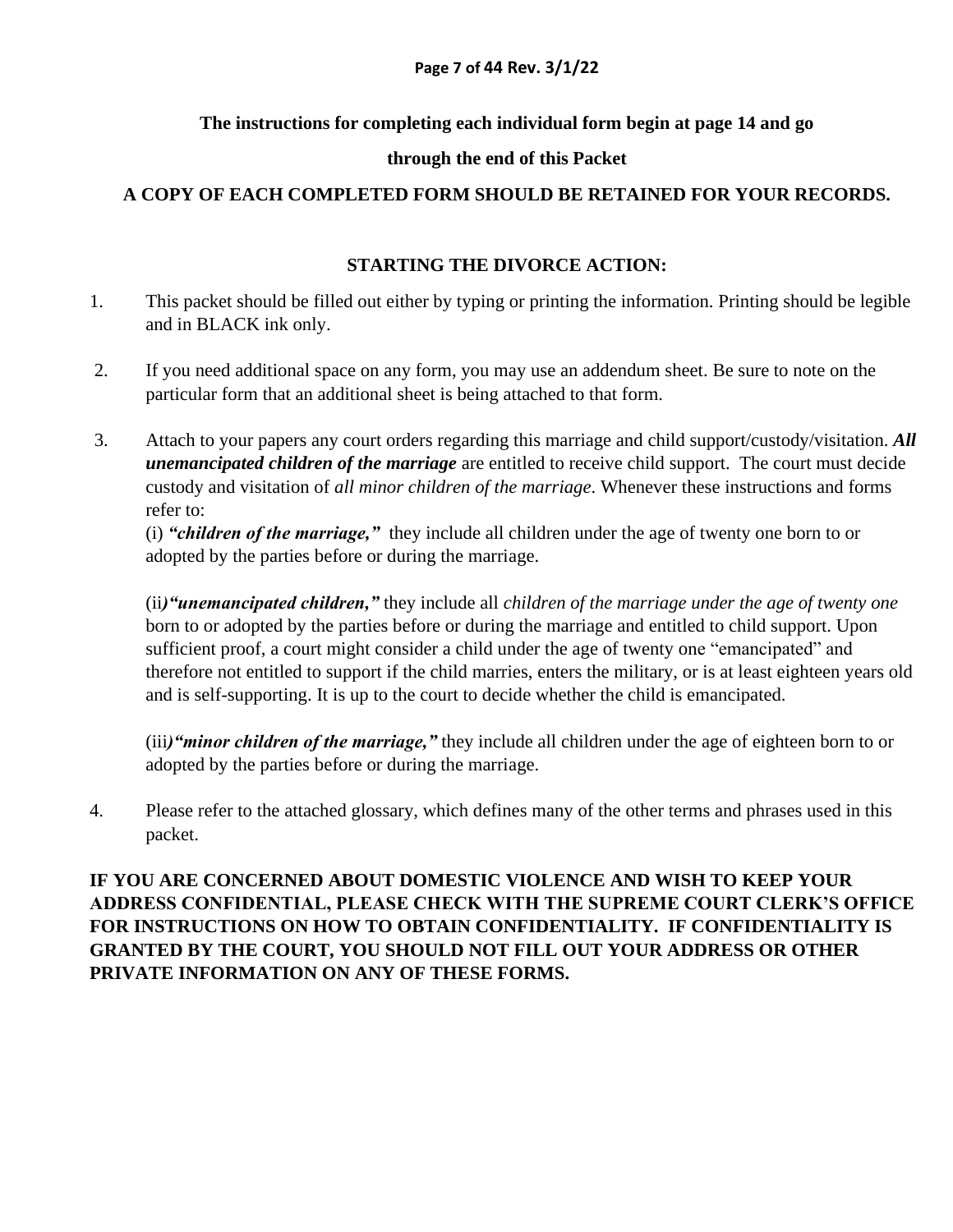#### **FOLLOW STEPS 1-7 TO START THE DIVORCE ACTION**

#### **STEP 1**: Prepare an original and two copies of the **Summons With Notice (Form UD-1)** or the **Summons and Verified Complaint (Form UD-1a and Form UD-2).**

- **STEP 2:** Purchase an **index number** at the County Clerk's Office and file the original of the Summons With Notice or the original of the Summons and Verified Complaint with the County Clerk. Unless you are granted a poor person's waiver, you will be required to pay \$210 for the index number. Check with the County Clerk regarding acceptable forms of payment. Many County Clerks also will require that you fill out an Index Number Application Form at the time of filing, so be sure to bring with you the names, addresses and telephone numbers of all of the attorneys or, if unrepresented, of the parties themselves.
- **STEP 3:** Put the **index number and the date of the filing** on the two copies of the Summons With Notice (or the Summons and Verified Complaint) if this is not done by a clerk upon filing the papers.
- **STEP 4**: Where the Defendant agrees to the divorce, he or she will need to sign the **Affidavit of Defendant (Form UD-7).** This may be done by submitting the form to the Defendant together with the Summons With Notice or Summons and Verified Complaint and Notice of Automatic Orders and Notice of Guideline Maintenance, if the divorce was commenced on or after 1/25/16. The Plaintiff should send the form to the Defendant with a copy of the instructions on how to fill it out. The Defendant must send the completed form back to the Plaintiff prior to having the case placed on the calendar so that the form can be filed with the other forms. If the Defendant does not return the signed form to Plaintiff, follow STEP 5 below.
- **STEP 5:** Have the Defendant served with one copy of the Summons With Notice or Summons and Verified Complaint, and the Notice of Automatic Orders, the Notice of Guideline Maintenance,, if the divorce was commenced on or after 1/25/16, and the Notice Concerning Continuation of Health Care Coverage, **by being personally handed the papers**. **NOTE:** The Maintenance Guidelines apply only to divorces commenced on or after 1/25/16, and therefore you should not serve the Notice of Guideline Maintenance with the Summons if your divorce was commenced before 1/25/16. **"Maintenance" means support paid by one party to the marriage ("spouse") for the support of the other party pursuant to a final Judgment of Divorce.**

**• If your spouse lives in New York State:** The server must be a resident of New York State, over eighteen years of age, and cannot be a party to the action (this means you may not serve your spouse with the Summons).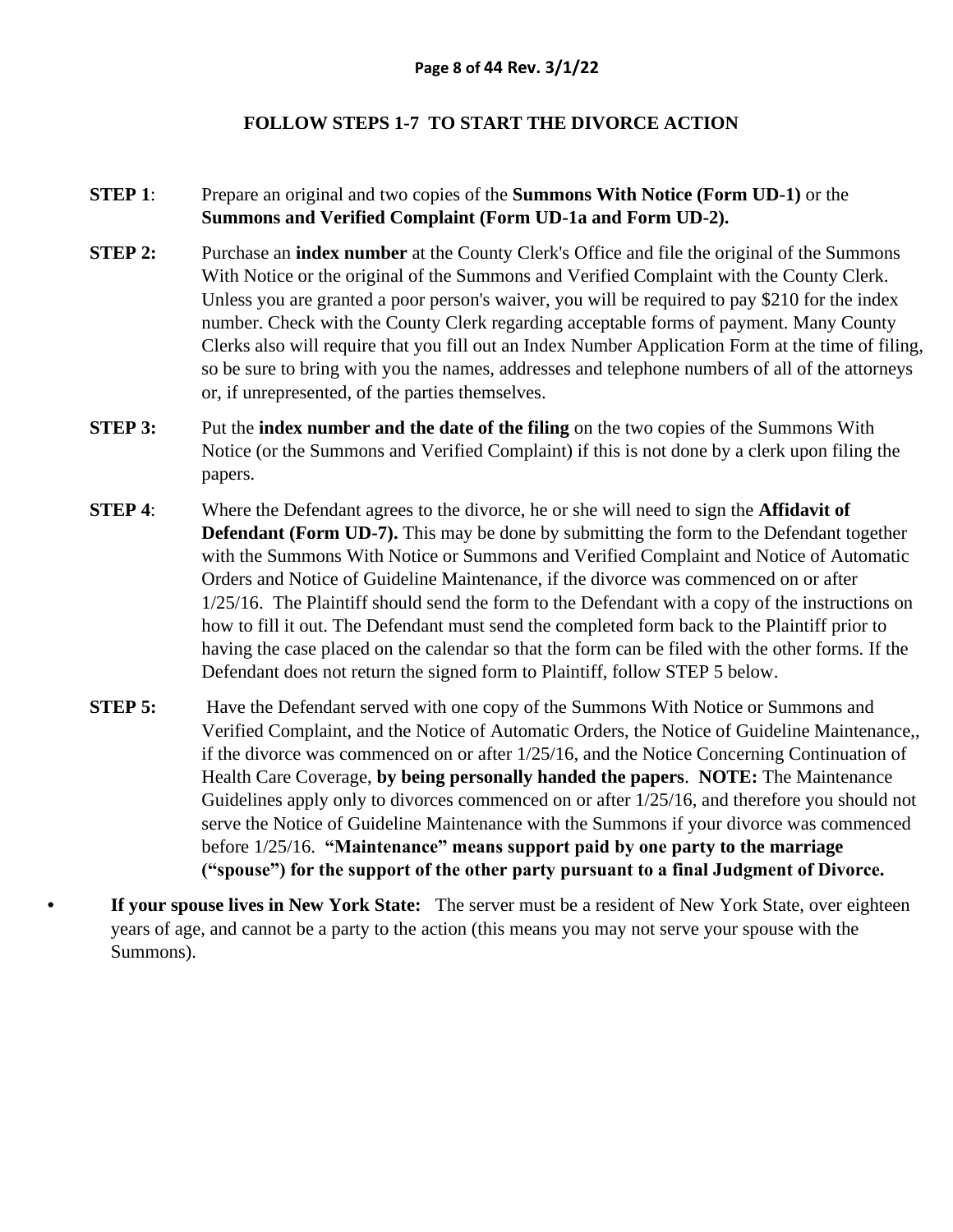**• If your spouse is presently residing outside of New York State:** You must still ensure that he or she is personally served with the summons. If you use a non-New York State resident to serve your spouse outside of New York State, the server must be a person authorized to make service pursuant to the laws of that jurisdiction or a duly qualified attorney in that jurisdiction, and you must submit a copy of the authorization that allows that person to serve the summons. You are encouraged to check with the local sheriff and, if necessary, with a country's Consulate or Embassy as to any local requirements for service.

**Service upon the Defendant of the Summons With Notice or Summons and Verified Complaint and Notice of Automatic Orders must be made within 120 days of their filing with the County Clerk's Office**. If you do not know where the Defendant is located, you may wish to delay filing the Summons With Notice or Summons and Verified Complaint until he or she is located, so that the 120-day period does not begin running while you search for your spouse.

## **IMPORTANT: The Notice of Guideline Maintenance must also be served with the Summons With Notice or Summons and Verified Complaint BUT ONLY if Your Action Was Commenced on or after January 25, 2016.**

**IMPORTANT: If there are children of the marriage under the age of 21 (see the definition on page 7), you must also serve a copy of the Child Support Standards Chart on the Defendant. The Chart is available at:** [NYS DCSE | Child Support Standards](https://www.childsupport.ny.gov/dcse/child_support_standards.html)

- **STEP 6:** If you had to follow STEP 5 above because the Defendant *would not agree* to complete and return the Affidavit of Defendant, the person that served the Defendant must prepare an "**Affidavit of Service" (Form UD-3),** which attests to the service of the Summons With Notice or Summons and Verified Complaint, Notice of Automatic Orders, Notice of Guideline Maintenance if the divorce was commenced on or after 1/25/16, and any other documents served. This affidavit must be submitted along with the full set of divorce papers when you place your case on the court's calendar. There is a 40-day waiting period from date of service to place the matter on the court's calendar. If the Defendant does not sign Form UD-7 to waive the 40 day period, you must wait the full 40 days.
- **STEP 7: If the parties were married in a civil ceremony or if the Defendant signs the Affidavit of Defendant (Form UD-7), SKIP THIS STEP.** If the parties were married in a religious ceremony, the Defendant must be served with a copy of the **Sworn Statement of Removal of Barriers to Remarriage (Form UD-4).** The Plaintiff must fill out the original and make a copy of the form. The copy then must be served on the Defendant either by personal service along with the Summons With Notice or the Summons and Verified Complaint, or by mail. If you serve the form by mail, it must be done prior to your placing your action on the court's calendar, because you will need to file the original form with the other required forms. Service by mail must be done by someone other than the Plaintiff who is over the age of 18 and not a party to the action. When you file this form, you must attach to the form the **Affidavit of Service (Form UD-4a).**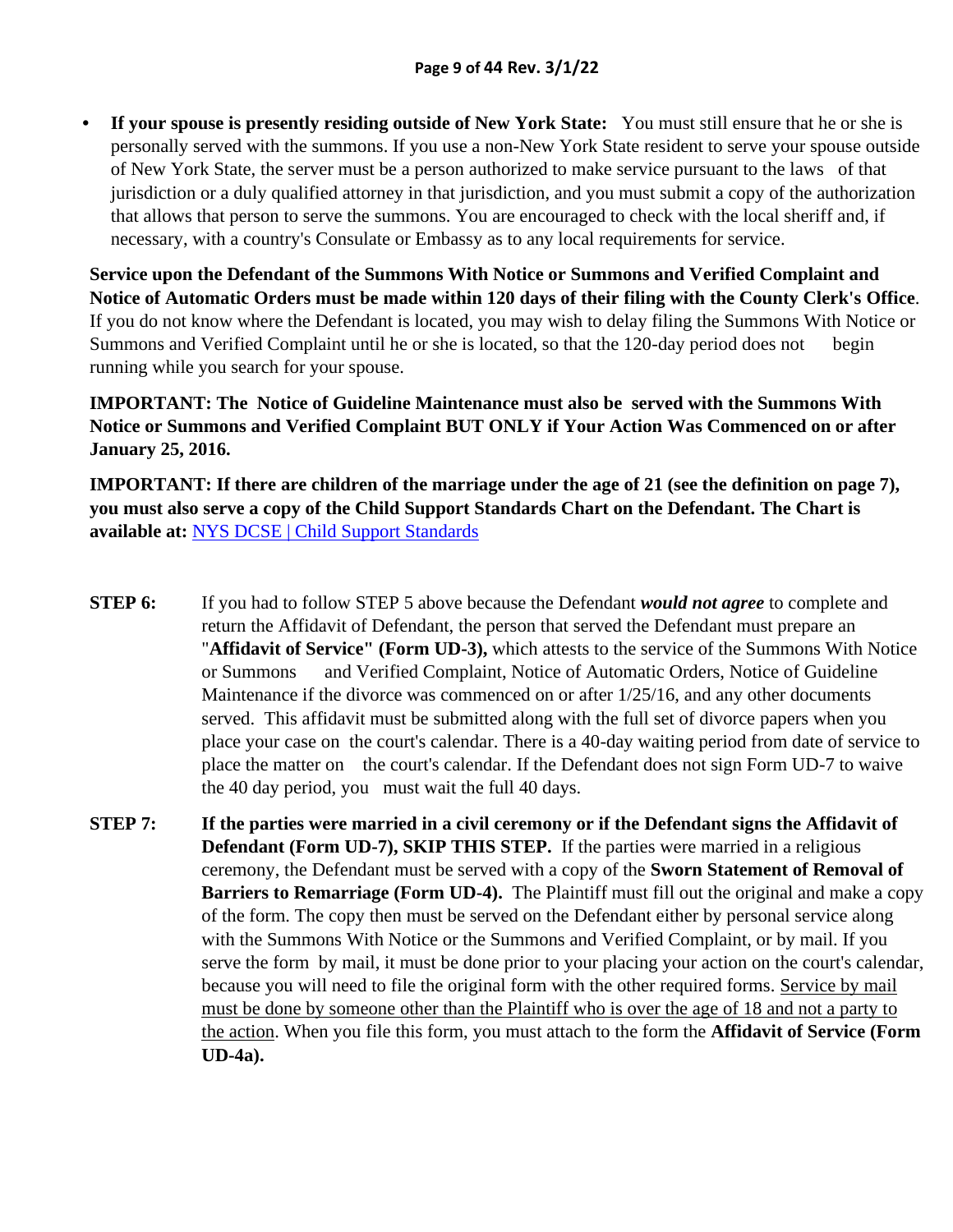#### **If the Defendant appears and does not consent to this action:**

 \* Then your matter **is no longer an uncontested matrimonial** and you will be unable to obtain an uncontested divorce. You may want to consult an attorney at that point.

## **STEPS FOR PLACING YOUR DIVORCE CASE ON THE COURT CALENDAR**

After you have completed Steps 1-7, you are ready to place your case on the court's calendar. If the Defendant consents to the action by signing the Affidavit of Defendant (Form UD-7), you may place your case on the court's calendar immediately. Otherwise, you will have to wait until 40 days after the date of the service of the summons.

### **You must complete the following steps to place your case on the calendar:**

**STEP 8:** You must complete **Forms UD-3 through UD-12 (**include UD-7 only if signed by the Defendant). Form UD-3 (Affidavit of Service) and Form UD-4 (Sworn Statement of Removal of Barriers to Remarriage) need not be completed, or filed, if the Defendant has signed Form UD-7 (Affidavit of Defendant) and checked Box 6b on the form, Form UD-8(3) Child Support Worksheet, Form UD-8a (Support Collection Unit Information Sheet) and Form UD-8b (Qualified Medical Child Support Order) need not be completed, or filed, if there are no unemancipated children of the marriage (see the definition on page 7). Form UD-8(2) (Maintenance Guidelines Worksheet) need not be completed or filed if neither party seeks maintenance as payee under the Maintenance Guidelines Law. Form UD-8(1) (Annual Income Worksheet) is not required if neither party seeks maintenance or child support.

**STEP 9:** You also must complete the **Request for Judicial Intervention (Form UD-13**) and, if there are children under the age of 18 who are subject to the matrimonial action, the Addendum Form 840M.

**STEP 10:** You also must complete the **Certificate of Dissolution of Marriage**, the postcard, and, where applicable, the UCS 111 (Divorce and Child Support Summary Form). If a party is requesting child support payable to a person or entity other than a child support collection unit, the party must complete, as well, the New York State Case Registry Form.

**STEP 11:** You must file the completed forms, including a copy of the Summons With Notice or the Summons and Verified Complaint, with the County Clerk's Office. Include three (3) copies of the **Note of Issue (Form UD-9).**

**STEP 12:** Unless you are granted a poor person's waiver, you must pay a filing fee for filing the Note of Issue (Form UD-9) and the Request for Judicial Intervention (Form UD-13). See page 5 for the schedule of filing fees.

All of the papers filed with the County Clerk's Office will be submitted to the judge. If the papers are approved, the judge will sign the Judgment of Divorce (Form UD-11).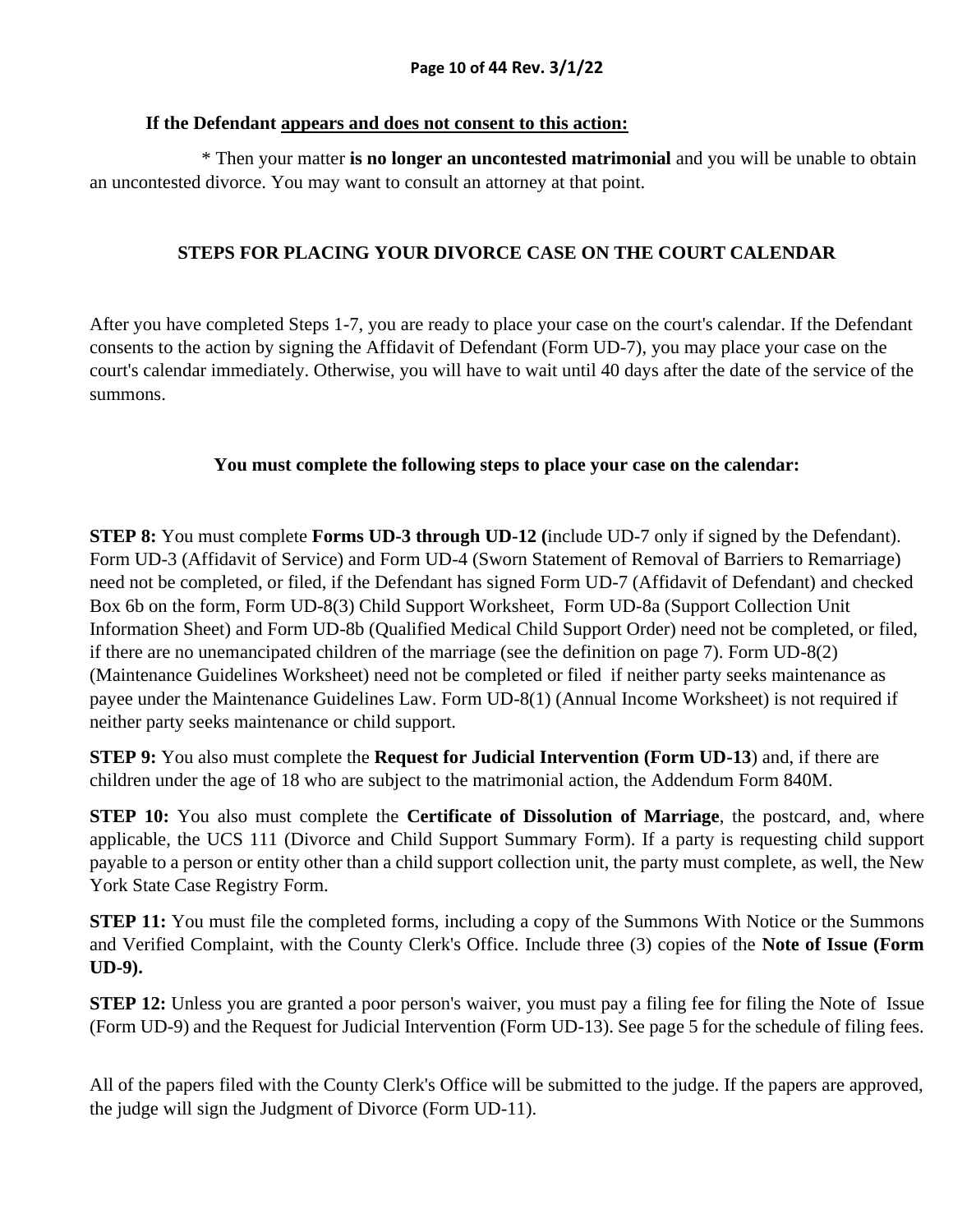**If you are asking for maintenance, custody, visitation, or distribution of property, the court may require a hearing, even if there is a prior court order or a prior agreement between you and your spouse. If there is no prior court order or agreement, you and your spouse can try to settle these issues by signing a written agreement , but any agreement with your spouse is subject to judicial approval prior to the court issuing a Judgment or an order incorporating the parties' agreement. Prior to making a decision about approval of the agreement, the court may also require a hearing. The court will notify you and your spouse to appear, if a hearing is required.** 

#### **SUPPLEMENTAL FORMS**

**This packet contains additional forms that you may be required to file depending upon the special requirements in the county where you are bringing the action.**

**a. Income Withholding Order / Child Support Services** 

## **When** *MUST* **the Court Issue an Income Withholding Order**

When the Court issues an order of support, the Court *must in every case issue an immediate income withholding order unless:*

- i) child support services are being applied for, or provided through, the Child Support Program (often referred to as the "IV-D" Program) from a local district Support Collection Unit; or
- ii) the Court finds and sets forth in writing (1) the reasons why there is good cause not to require immediate income withholding, or (2) an agreement providing for an alternative arrangement has been reached between the parties. See Domestic Relations Law § 240(2)(b)(2), Family Court Act § 440(1)(b)(2), and CPLR § 5242©

Where an income withholding order is required, the Court shall direct that the support be paid by automatically deducting moneys from the paying spouse's income through the use of an Income Withholding Order.

The Child Support Program (often referred to as the "IV-D" Program) is a state-supervised, county-run program. Each local social services district has a Support Collection Unit that assists litigants in obtaining the child support (or enforcing child and spousal support combined) that has been ordered by the court.

**To learn about and apply for child support services, use Form LDSS - 5143.** You may download a copy of this form from the Divorce Resources website of the New York State Unified Court System under Child Support Resources at http://www.nycourts.gov/divorce/. The application form has two sections. The first section provides a detailed description of the child support services provided and other important information you need to know. A child support brochure (Pub.1950) is also available that provides a brief description of the program which may also be found at the court website.

## **As an alternative to using Form LDSS-5143, you may also apply for child support services by using the Plaintiff's Affidavit (Form UD-6). See instructions at Field 20.**

**You may use the Short Form Application for Child Support Services available at [http://ww2.nycourts.gov/divorce/divorce\\_withchildrenunder21.shtml](http://ww2.nycourts.gov/divorce/divorce_withchildrenunder21.shtml)**

**OR**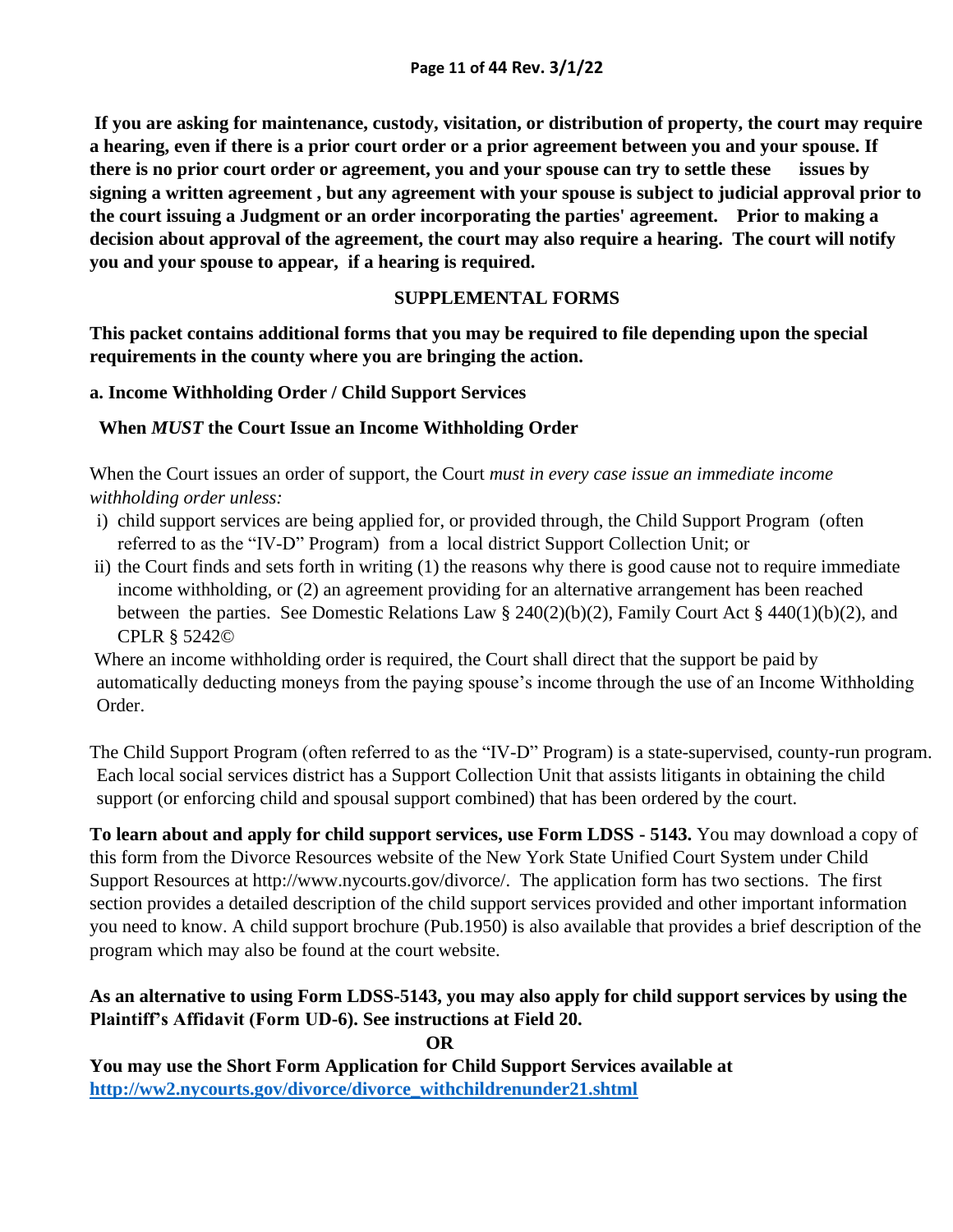**If you wish to apply for child support services at this time, or you are already receiving such services, DO NOT fill out this Income Withholding Order; an Income Withholding Order will be prepared and sent by the Support Collection Unit on your behalf for the collection of support.** 

**If you do not wish to apply for child support services at this time, you may choose to apply for such services through your local Support Collection Unit in the future.** 

**If you do not apply for child support services at this time, and are not already receiving them, the Court may nonetheless decide after consideration of relevant factors that an Income Withholding Order is required by law.**

**If the Court notifies you that an Income Withholding Order is required, or you decide to ask the Court to issue one, follow the procedure for completing and serving the Income Withholding Order set forth in the** *Supplemental Appendix of Forms Instructions***, and submit the order to the Supreme Court Clerk's Office.**

#### **b. Notice of Settlement**

In some instances, the court will not sign the Judgment of Divorce until the Defendant is served with a copy of the unsigned Judgment and any other proposed orders and is permitted an opportunity to object to or comment on them. In that situation, the court will notify you that the Judgment and the proposed orders are to be served upon the Defendant with a Notice of Settlement (see Supplemental Appendix of Forms at page 38). Follow the procedure set forth in the Supplemental Appendix of Forms for completing and serving a Notice of Settlement.

#### **AFTER THE JUDGMENT HAS BEEN SIGNED BY THE COURT**

**The Judgment of Divorce (Form UD-11)** needs to be filed and entered in the County Clerk's Office. The manner in which this occurs depends upon the procedure of the county in which you brought the action. Consult the Supreme Court Clerk's Office for information regarding your obligations for the retrieval and/or entry of the signed judgment and supporting papers. Should you receive notice that the papers have been filed on your behalf by the court, or if you file the papers, you may go to the County Clerk's Office to obtain a certified copy of the judgment. You must bring identification with you, because matrimonial files are confidential and information will be released only to a party or his or her attorney. There is a per page charge for copying and certification pursuant to the CPLR and you should contact your local County Clerk for the amount, but the fee will be waived if you obtained a poor person waiver. A copy of the judgment of divorce must be served on the Defendant. To do this, you must have served on the Defendant a copy of the signed and entered Judgment of Divorce (Form UD-11), together with the completed **Notice of Entry (Form UD-14).** Service by mail is sufficient. You should ask the person who serves the Judgment of Divorce with Notice of Entry to sign the **Affidavit of Service of Judgment of Divorce (Form UD-15)** before a Notary Public. A copy of the Judgment of Divorce and Notice of Entry must be attached to the signed and notarized Affidavit of Service. Keep the Affidavit with your important papers.

#### **TURN TO PAGES 14 - END FOR INSTRUCTIONS ON HOW TO COMPLETE THE FORMS**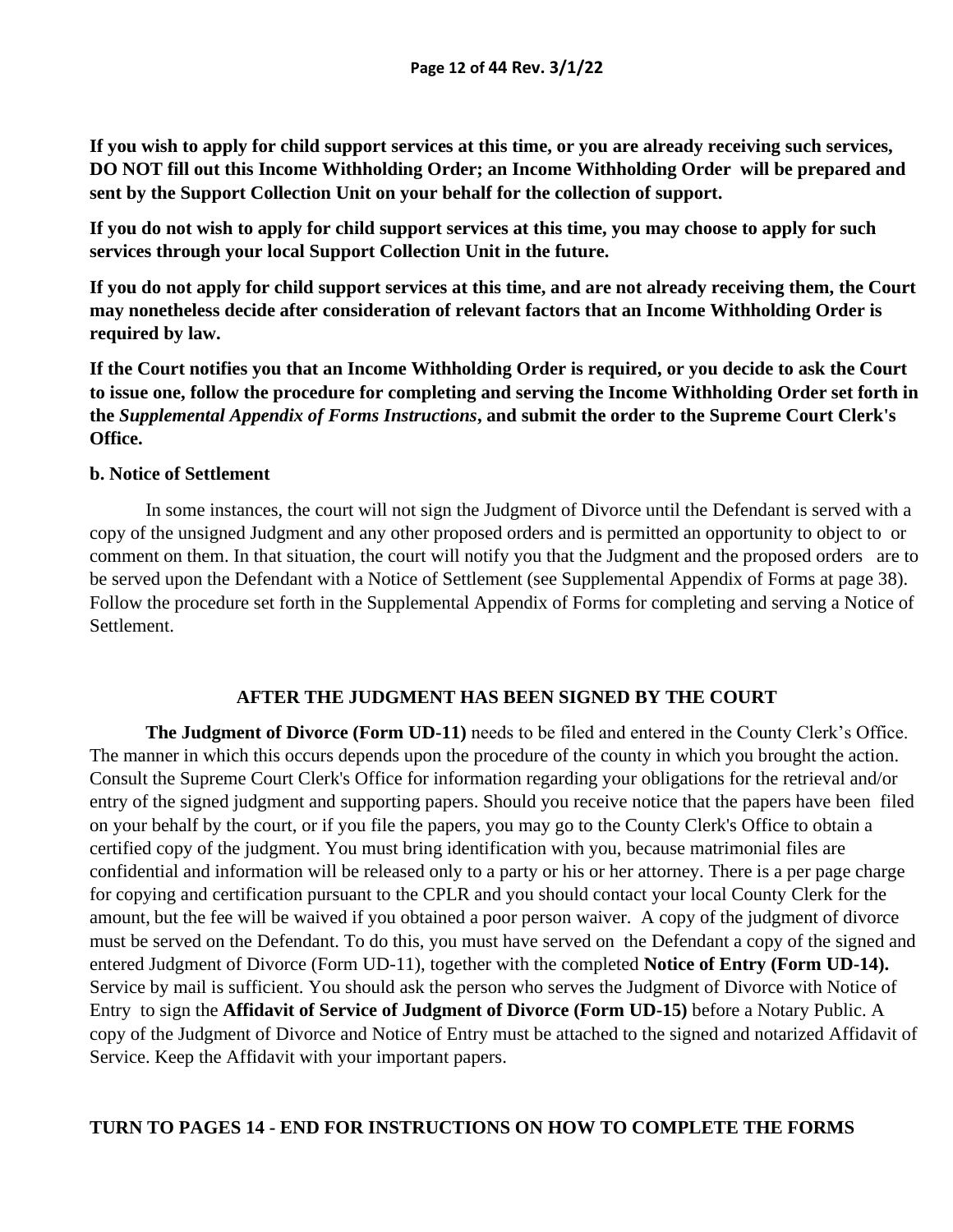#### **TRANSFER OF MARITAL HOME, CO-OP OR CONDO**

Real property, including a house or a condominium apartment, or a cooperative apartment, is not legally transferred just because a stipulation of settlement has been signed or the court has determined that title shall be transferred. In order to transfer such property certain forms, such as a deed and transfer tax forms and other required forms, must be obtained and must be filled out with the required information. If a cooperative apartment is being transferred, the stock certificate and proprietary lease must be assigned to the transferee and approval of the Cooperative Board may be required. The transferor must then sign the deed or assignment and other required forms in front of a Notary Public. The transfer will be complete when the signed, notarized deed or assignment, and other required forms are filed in the County where the property is located, either in the office of the City Register in Kings, Queens, New York or Bronx Counties, or in the local County Clerk's office in all other New York State Counties. If there is a mortgage on the marital residence it is important that you speak with an attorney as well as the bank before the transfer is made. You may need the bank or lender's written consent before making any transfer. Be aware that when you transfer real property out of your name by signing and filing a deed or assignment and other required forms, this does not relieve or excuse you from your obligations on any mortgage which you may have placed on the property.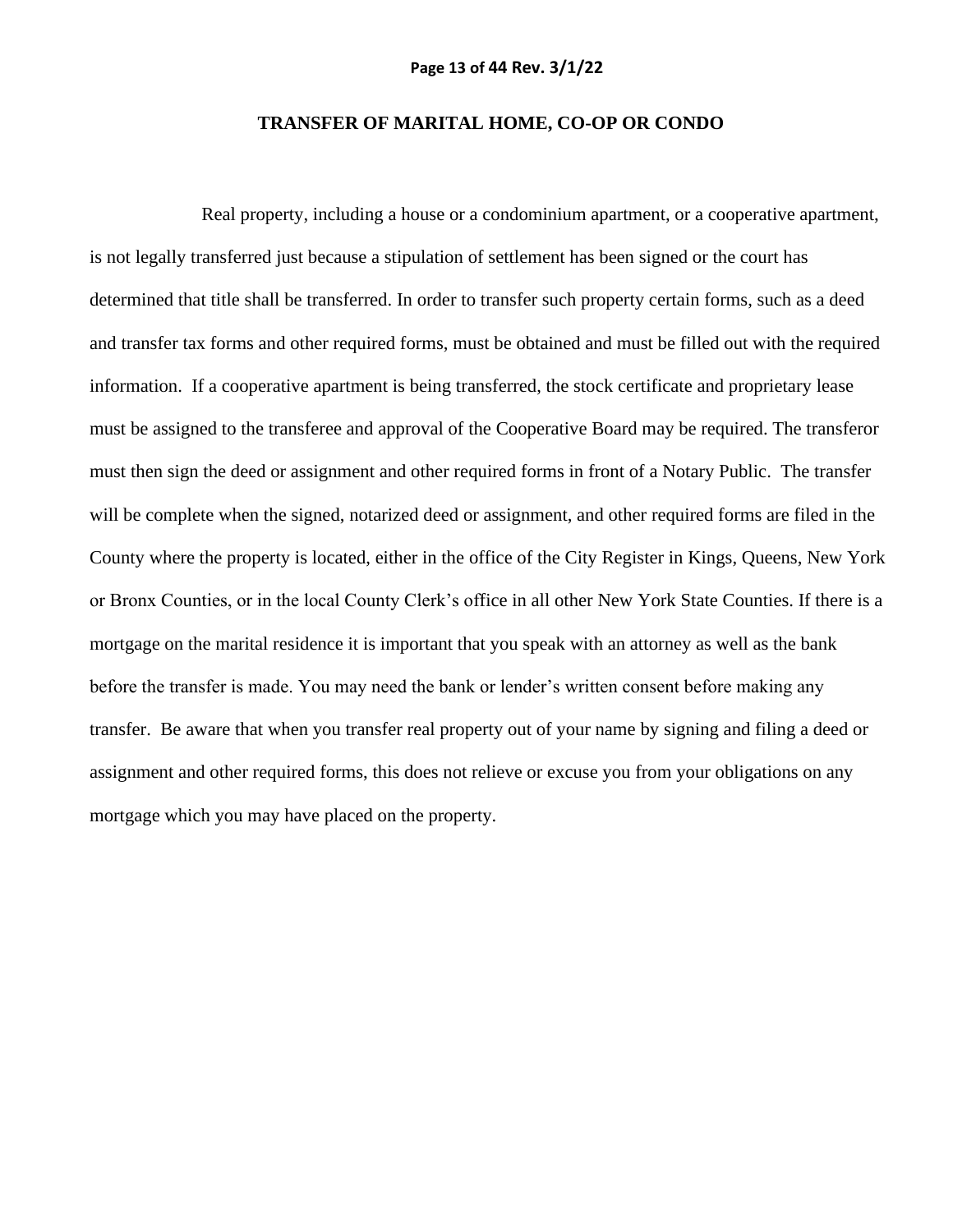### **FORMS INSTRUCTIONS**

 If you have unemancipated children of the marriage under the age of twenty one (see the definition on page 7), please see the Annual Income Worksheet (Form UD-8(1) Instructions and the Child Support Worksheet (Form UD-8(3)) Instructions before you prepare the summons, so you can give the Defendant notice of the amount of child support demanded.

## **1. SUMMONS WITH NOTICE (Form UD-1):**

This form is used when commencing an action for divorce without a Verified Complaint. **The Notice of Automatic Orders, Notice of Guideline Maintenance if the divorce was commenced on or after 1/25/16, and Child Support Standards Chart if applicable must, and the Notice Concerning Continuation of Health Care Coverage should, be served with the Summons with Notice. Note: if your action was commenced before January 25, 2016, the Maintenance Guidelines Law will not apply.** 

- Field 1: Put the index number in the space provided.
- Field 2: Print the county in which you are bringing this action.
- Field 3: Print the date the summons was filed.
- Field 4: The same as field 2.
- Field 5: Print the Plaintiff's name.
- Field 6: You must state the basis of venue, that is, why this case may be heard in the county you select. You have several options: Plaintiff's residence (Plaintiff lives in the county), Defendant's residence (Defendant lives in the county), or CPLR §509 (any other county so long as the Defendant does not object and the court accepts the case). If you choose a county where neither party resides, you must write in CPLR §509. The court must accept the case if it is brought in the county where either the Plaintiff or the Defendant resides. If you choose CPLR §509 and the other side does not challenge the basis for venue, then the action may go forward in that county, but you should be aware that the court may reject your case based on specific venue rules in the county where you are filing.
- Field 7: Provide where either the Plaintiff or the Defendant resides depending on which party's residence was chosen as the basis of venue. For example, if the Plaintiff's residence is listed as the basis for venue, place the Plaintiff's address in this space. If Defendant's residence is chosen, list the Defendant's address in this space. If CPLR §509 is chosen, list the Plaintiff's address in this space.
- Field 8: Print Defendant's name.
- Field 9: Check the appropriate box.
- Field 10: Print the date you prepared the summons.
- Field 11: Check the appropriate box.
- Field 12: List your attorney's address and telephone number. If you do not have an attorney, list your name, address and telephone number.

Field 13: Fill in the appropriate subdivision number and the grounds for divorce as indicated at the bottom of the form (see pages 3-5 in this booklet). Check with your local clerk's office if you need additional information on where to learn about the grounds for divorce.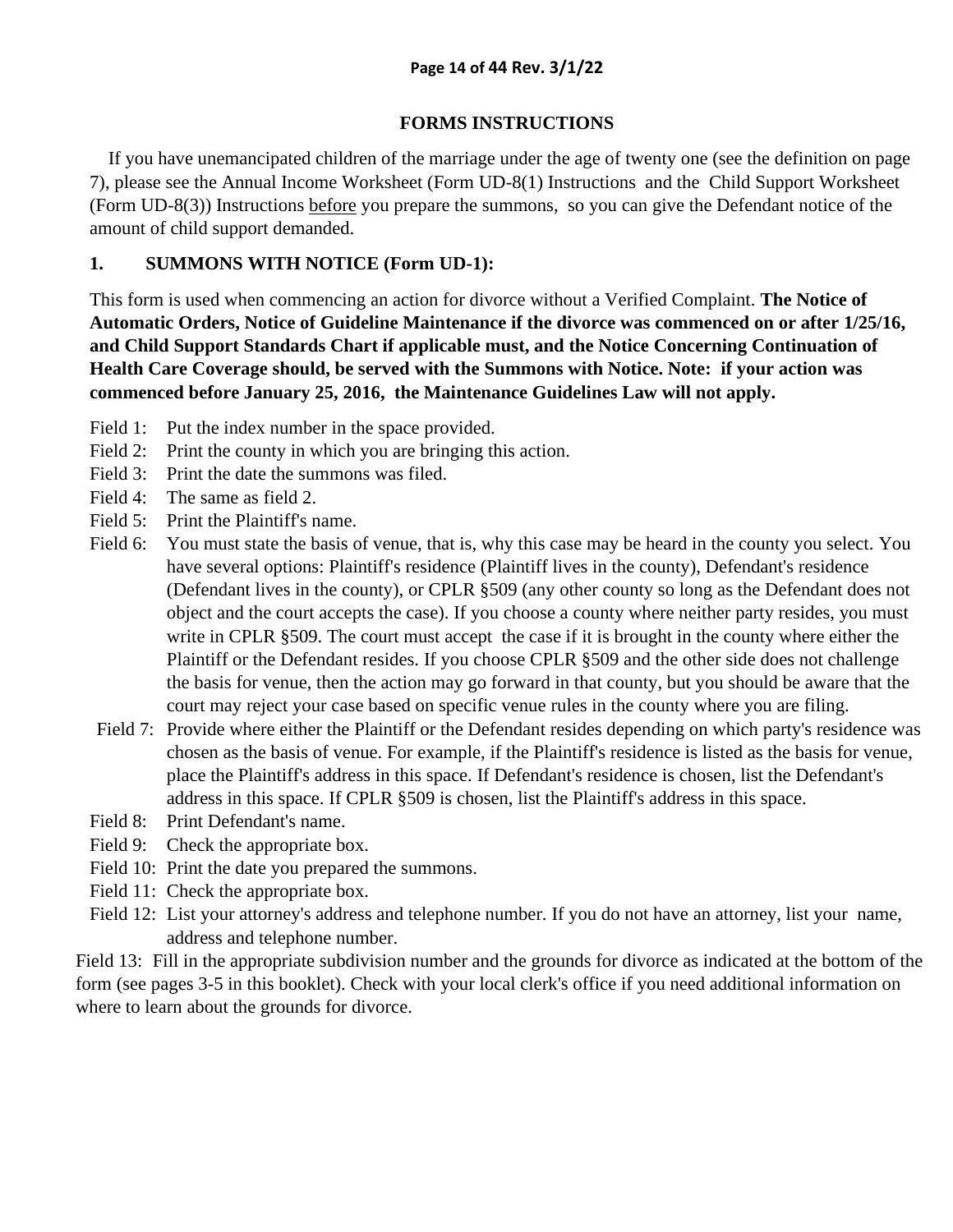**Field 14: "Ancillary" or Other Relief:** If you are asking for *other relief in addition to your request for a divorce,* this other relief must be listed in this section as "ancillary relief." Examples include but are not limited to custody, visitation, child support, equitable distribution of specific property from the marriage, maintenance, counsel and/or experts fees, orders of protection, pension benefits, use of a former last name, exclusive occupancy of the marital residence, and a request for transfer of title to the marital residence (whether a house, cooperative apartment or condominium apartment). If there are unemancipated children of the marriage (see the definition on page 7), child support must be listed in this section. You should also list any presently existing court orders (including the docket /case/index number) that you wish to be continued. (Note: when minor children of the marriage reside in New York State, custody must be determined). You should also list any stipulations or agreements that you have made in writing with the Defendant that you wish to become a part of the judgment. If you are waiving the distribution of marital property or if marital property is being distributed pursuant to an agreement/stipulation, check the appropriate box. If you are not seeking maintenance as described in the Notice of Guideline Maintenance *other than what was already agreed to in a written agreement/stipulation,* or if you seek maintenance as described in the Notice of Guideline Maintenance, check the appropriate box. If you would be the party with greater income, you should leave both boxes blank. Note: do not check these boxes if your action was commenced before January 25, 2016 because the Maintenance Guidelines Law will not apply. If your action was commenced before that date, and if you seek maintenance, instead include your request on the Lines for "Ancillary" or Other Relief at Field 14 together with your reasons. The court will decide your request in its discretion after considering certain factors. If you are not requesting "Ancillary" or Other Relief, check the appropriate box.

## **Important Note:** *If you do not ask for a type of* **"Ancillary" or Other Relief** *in this section, you may be giving up your rights to things you may be entitled to.*

**1a. SUMMONS ( Form UD-1a): This form must be filed and served simultaneously with the Verified Complaint(Form UD-2). The Notice of Automatic Orders, the Notice of Guideline Maintenance** if the divorce was commenced on or after 1/25/16, **and Child Support Standards Chart if applicable, must, and the Notice Concerning Continuation of Health Care Coverage should, be served with the Summons.**

- Field 1: Put the index number in the space provided.
- Field 2: Print the county in which you are bringing this action.
- Field 3: Print the date the summons was filed.
- Field 4: The same as field 2.
- Field 5: Print the Plaintiff's name.
- Field 6: You must state the basis of venue, that is, why this case may be heard in the county you select. You have several options: Plaintiff's residence (Plaintiff lives in the county), Defendant's residence (Defendant lives in the county), or CPLR §509 (any other county so long as the Defendant does not object and the court accepts the case). If you choose a county where neither party resides, you must write in CPLR §509. The court must accept the case if it is brought in the county where either the Plaintiff or the Defendant resides. If you choose CPLR §509 and the other side does not challenge the basis for venue, then the action may go forward in that county, but you should be aware that the court may reject your case based on specific venue rules in the county where you file.
- Field 7: Provide where either the Plaintiff or the Defendant resides depending on which party's residence was chosen as the basis of venue. For example, if the Plaintiff's residence is listed as the basis for venue, place the Plaintiff's address in this space. If Defendant's residence is chosen, list the Defendant's address in this space. If CPLR §509 is chosen, list the Plaintiff's address in this space.
- Field 8: Print the Defendant's name.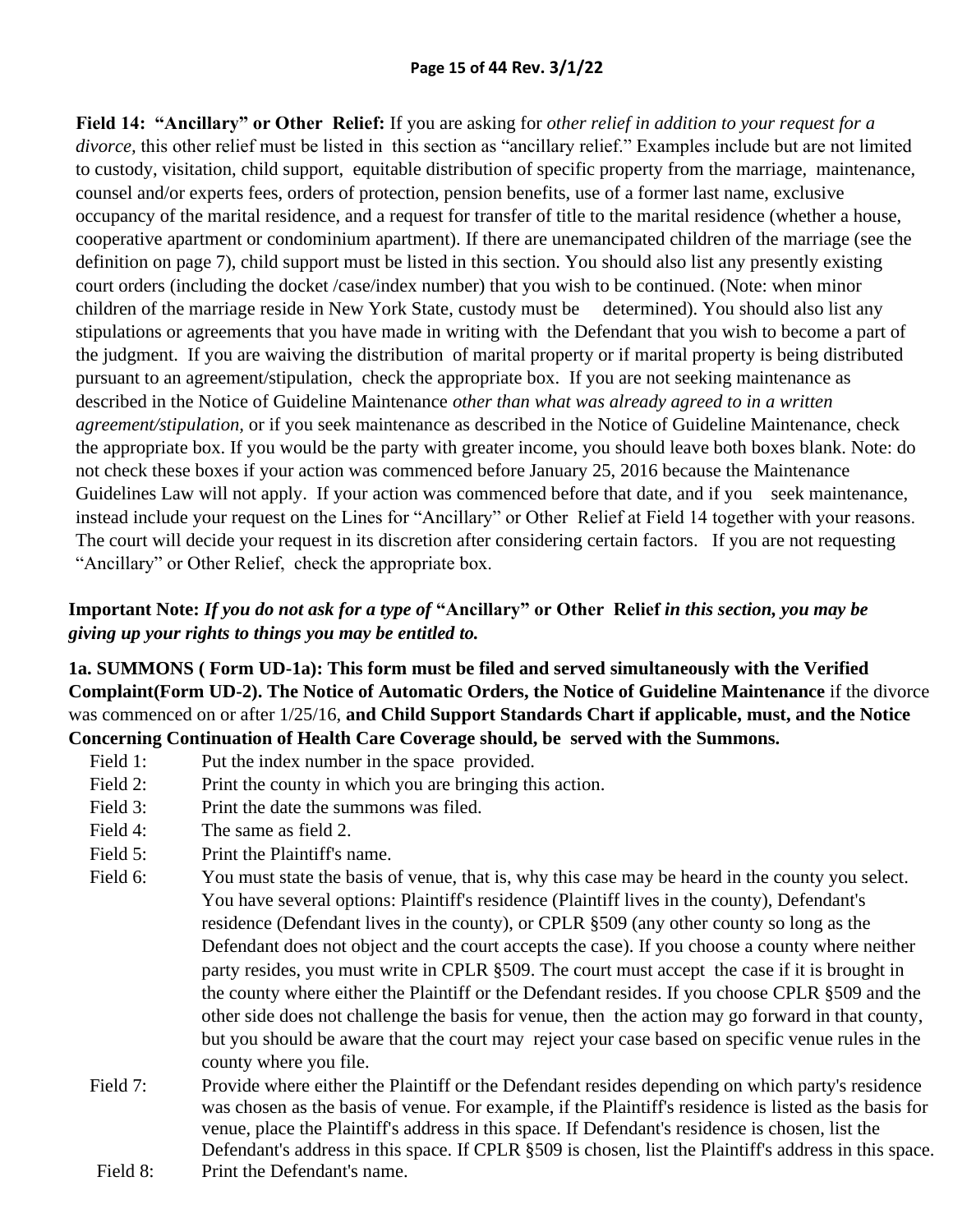- Field 9: Check the appropriate box.
- Field 10: Print the date you prepared the summons.
- Field 11: Check the appropriate box.
- Field 12: List your attorney's address and telephone number. If you do not have an attorney, list your name, address and telephone number.

### **2. VERIFIED COMPLAINT (Form UD-2):**

- Field 1: Fill in the county in which the action is brought. Be consistent with other forms.
- Field 2: Print the Plaintiff's name.
- Field 3: Write in the index number assigned to this matter.
- Field 4: Print the Defendant's name.
- Field 5: Write the name of Plaintiff's attorney in the blank space or, if Plaintiff is representing himself or herself, strike the word "by" and leave the space blank.
- Field 6: This section informs the court of whether it has the jurisdiction (authority) to hear your case. Check the appropriate box or boxes.
- Field 7: Insert the date that you and your spouse were married as listed on a marriage license and the city, town or village; and the state or country of the marriage.
- Field 8: Check the appropriate box. If you had a religious ceremony, you must strike the word "not" in the first line and you must check one of the three options below as to your removing barriers to remarriage. If you had a civil ceremony, leave the word "not" in place and do not check any of the three options below. A Barriers to Remarriage Affidavit (Forms UD-4 and UD-4a) must be filed with proof of service unless the Defendant waives the filing of the Affidavit.
- Field 9: Check the appropriate box. List the number of children of the marriage (see the definition on page 7). List the names, dates of birth and addresses for each.
- Field 10: List the Plaintiff's and Defendant's addresses.
- Field 11: Fill in the required information about Plaintiff's and Defendant's insurance coverage. Make sure to include the type of coverage. Examples include, but are not limited to, medical, dental and optical coverage. If either party has more than one insurance plan, you must list the additional coverage. Strike this section if child support is not an issue.
- Field 12: You must state and describe the grounds for divorce. In addition to selecting the section (be specific as possible) of the Domestic Relations Law that applies, you should fill in the date where appropriate and also give a brief description as to how you meet New York State's grounds requirements. (Refer to **Grounds for Divorce** on pages 2 through 5 of these instructions).
- Field 13: This section requires no response on your part. If a judgment of divorce was already entered in this state or another state between you and your spouse and/or there is another action for divorce pending between you and your spouse, you may not be permitted to maintain this action. You should seek legal assistance as noted in the Foreword.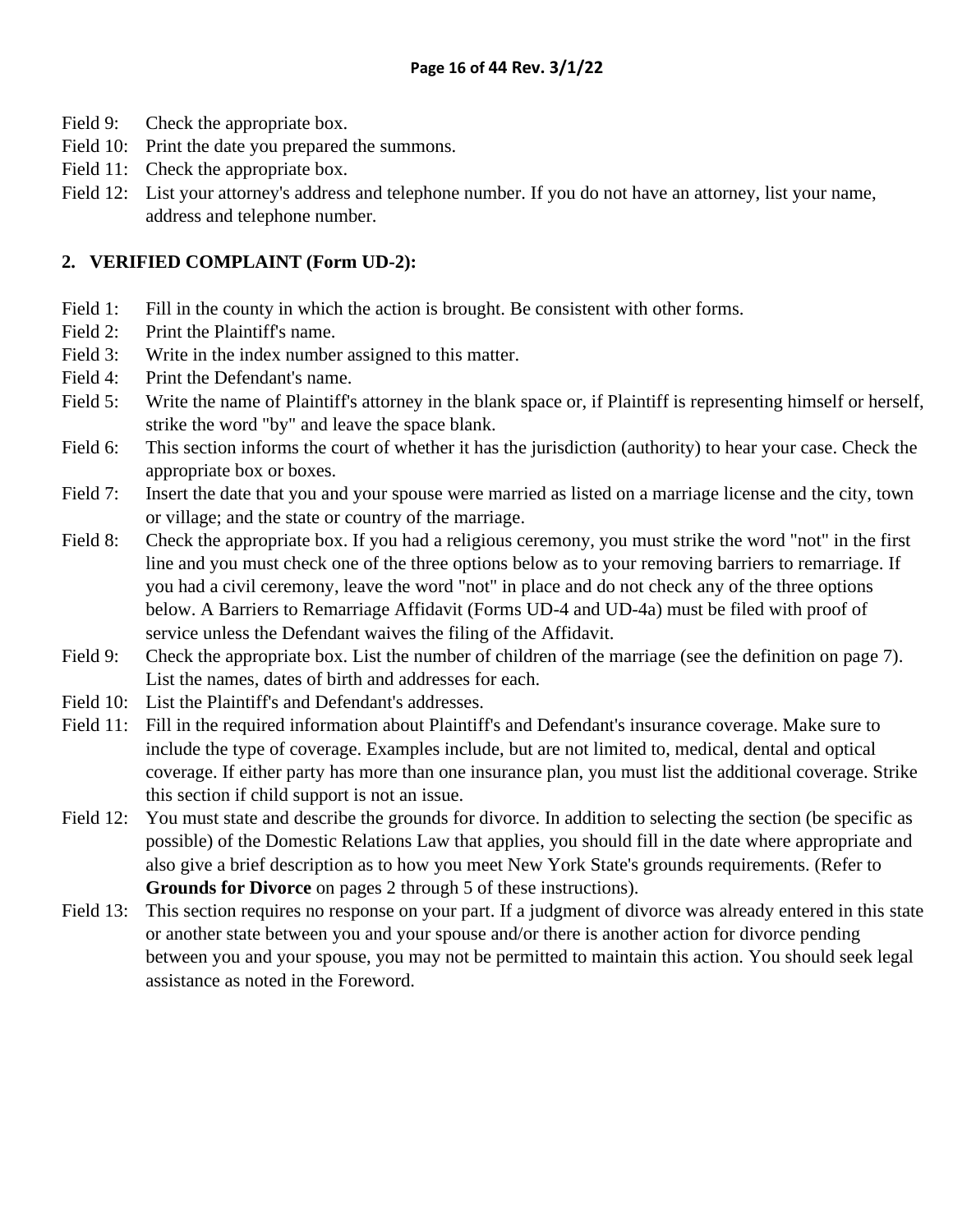**Field 14:"Ancillary" or Other Relief:** If you are asking for *other relief in addition to your request for a divorce*, this other relief must be listed in this section as "ancillary relief." Examples include but are not limited to custody, visitation, child support, equitable distribution of specific property from the marriage, maintenance, counsel and/or experts fees, orders of protection, pension benefits, use of a former last name, exclusive occupancy of the marital residence, and a request for transfer of title to the marital residence (whether a house, cooperative apartment or condominium apartment). If there are unemancipated children of the marriage (see the definition on page 7), child support must be listed in this section. You should also list any presently existing court orders (including the docket /case/index number) that you wish to be continued. (Note: when minor children of the marriage reside in New York State, custody must be determined). You should also list any stipulations or agreements that you have made in writing with the Defendant that you wish to become a part of the judgment. If you are waiving the distribution of marital property or if marital property is being distributed pursuant to an agreement/stipulation, check the appropriate box. If you are not seeking maintenance as described in the **Notice of Guideline Maintenance** *other than what was already agreed to in a written agreement/stipulation*, or if you seek maintenance as described in **the Notice of Guideline Maintenance**, check the appropriate box. If you would be the party with greater income, you should leave both boxes blank.

**Note: do not check these boxes if your action was commenced before January 25, 2016 because the Maintenance Guidelines Law will not apply.** If your action was commenced before that date, and if you seek maintenance, instead include your request on the Lines for **"Ancillary" or Other Relief at Field 14** together with your reasons. **The court will decide your request in its discretion after considering certain factors. If you are not requesting "Ancillary" or Other Relief,** check the appropriate box.

## **Important Note:** *If you do not ask for a type of* **"Ancillary" or Other Relief** *in this section, you may be giving up your rights to things you may be entitled to.*

- Field 15: Insert the date that you prepared the document.
- Field 16: Check the appropriate box. The attorney for the Plaintiff must sign this line and print his or her name, address and telephone number. If the Plaintiff does not have an attorney, the Plaintiff must sign at that line and put in his or her address and telephone number.
- Field 17: The Plaintiff must sign this section in the presence of a notary public, who then must notarize the document. That individual will fill in the remaining information.

#### **3. AFFIDAVIT OF SERVICE (Form UD-3):**

This affidavit must be filled out by the person that serves the summons with notice or the summons and verified complaint on your spouse (the Defendant). You need not file this form if Defendant executes the **Affidavit of Defendant (Form UD-7),** which satisfies the proof of service requirement.

Field 1: Insert the county in which the action is brought as on prior forms.

Field 2: Print the Plaintiff's name.

Field 3: Insert the index number.

Field 4: Print the Defendant's name.

Field 5: Insert the state and county where the process server signed this document before a notary public. Fields 6,7: The process server must fill in his or her name and address.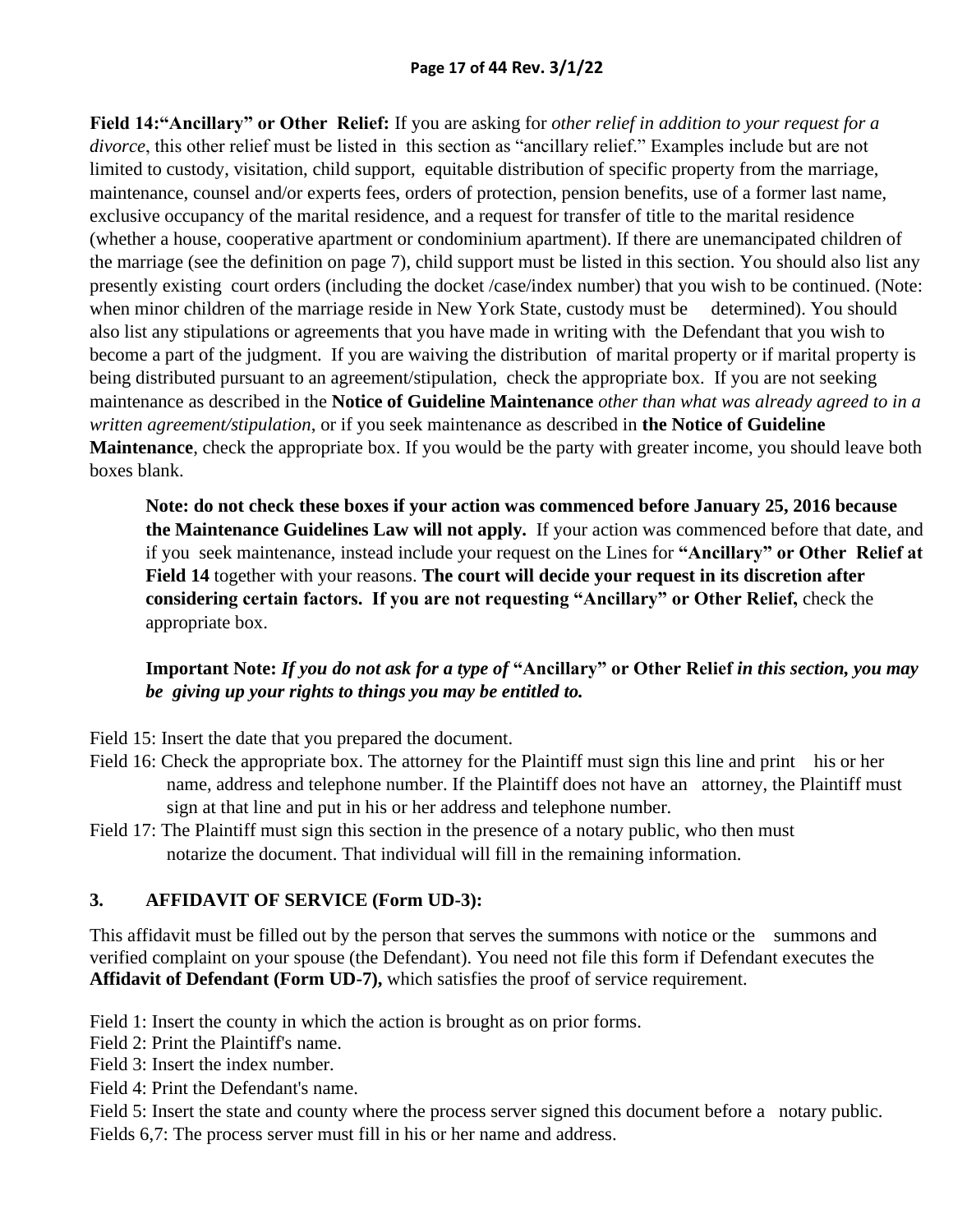- Field 8: The process server must fill in the details of when and where the Defendant was served, and must check the appropriate boxes as to the documents that were served which must include the **Notice of Automatic Orders** and the **Notice of Guideline Maintenance if the divorce was commenced on or after 1/25/16. Note: if your action was commenced before January 25, 2016, the Maintenance Guidelines Law will not apply**. If there are children of the marriage under the age of 21 (see the definition on page 7), the Child Support Standards Chart must also be served on the Defendant. The chart is available at: [NYS DCSE | Child Support Standards](https://www.childsupport.ny.gov/dcse/child_support_standards.html)
- Field 9: The process server must check the option that specifies how he or she identified the Defendant and check all the applicable identifying characteristics of the Defendant. If the first option is checked, the process server must describe how he or she became acquainted with the Defendant. If you provided the process server with the Defendant's picture, or pointed out the Defendant to the process server, you must address this in the Affidavit of Plaintiff (Form UD-6).
- Field 10: The process server must ask the Defendant whether he or she is a member of the military of this state or any other state or this nation. The process server should check box 6a if the Defendant states that he/she is not in the military. The process server should check box 6b if the Defendant says he/she is in the military and also complete the information as to the type of service in box 6b. If the Defendant does not answer the question as to military service, then the process server should check box 6c.
- Field 11: The process server must sign the document when completed before a notary public

#### **4. SWORN STATEMENT OF REMOVAL OF BARRIERS TO REMARRIAGE (Form UD-4):**

- Field 1: Insert the county where you are bringing the action.
- Field 2: Print the Plaintiff's name.
- Field 3: Print the index number assigned to the case.
- Field 4: Print the Defendant's name.
- Field 5: Insert the state and county in which Plaintiff signed the statement.
- Field 6: You must select either of the italicized statements by placing a check mark in the appropriate box. If you select the second box, attach a copy of Defendant's waiver. If you checked the box in the Verified Complaint or Affidavit of Plaintiff that you "will" be taking these steps, you must have completed the steps before you file your papers.
- Field 7: The Plaintiff must sign the form, which must be sworn to before a notary public.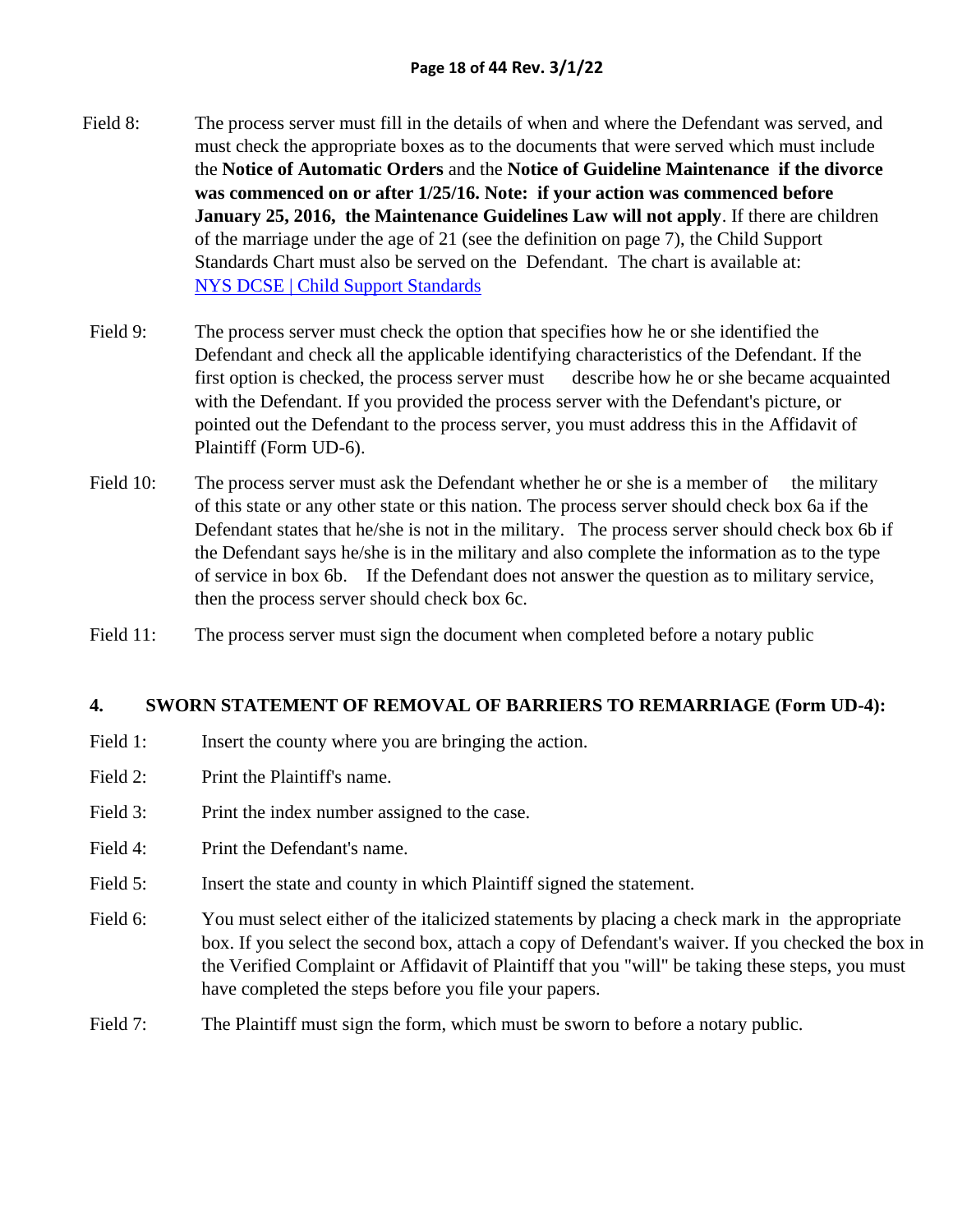## **4a. AFFIDAVIT OF SERVICE (Form UD-4a): This form must be attached to and filed with the Sworn Statement of Removal of Barriers to Remarriage (Form UD-4)**

- Field 1: Insert the county where you are bringing the action.
- Field 2: List the name and address of the individual serving the form on the Defendant.
- Filed 3: Insert the date that the form was served. Fill in either the location where the party was personally served or the address to which the form was mailed.
- Field 4: The server must sign before a notary public.
- Field 5: If service of Sworn Statement of Removal of Barriers to Remarriage is acknowledged by your spouse, he or she must sign the Affidavit of Service.

## **5. AFFIRMATION (AFFIDAVIT) OF REGULARITY (Form UD-5):**

- Field 1: Insert the county where you are bringing the action.
- Field 2: Print the Plaintiff's name.
- Field 3: Insert the index number assigned to the case.
- Field 4: Print the Defendant's name.
- Field 5: List the state and county where either the Plaintiff or the attorney for the Plaintiff signed this document.
- Field 6: Check the appropriate boxes.
- Field 7: Check the appropriate box.
- Field 8: Insert the date that the document was completed if signed by an attorney. If the Plaintiff is self-represented, the document must be signed and notarized before a notary public.

## **6. AFFIDAVIT OF PLAINTIFF (Form UD-6):**

- Field 1: Insert the county in which you are bringing the action.
- Field 2: Print the Plaintiff's name.
- Field 3: **Insert the index number for the action.**
- Field 4: Print the Defendant's name.
- Field 5: Insert the state and county where Plaintiff signed this document.
- Field 6: Insert the Plaintiff's name.
- Field 7: Print where the Plaintiff resides, the Defendant resides and their social security numbers.
- Field 8: Address the residency requirements as explained on page two of this instruction booklet by checking the appropriate box or boxes.
- Field 9: Insert the date the parties were married and the city, town or village; the county; and the state where they were married. Strike the italicized word "not" in the following sentence if the parties were married by a clergyman, minister or by a leader of the Society for Ethical Culture.
- Field 10: If the word "not" is deleted, you must check one of the three options.

## [**Do not complete Fields 11-13 if there are no children of the marriage (see page 7)]**

Field 11: List the number and names (if any) of the children of the marriage, their social security numbers, their dates of birth and the present address of each child as well as any other addresses they may have had for the previous five (5) year time period. You must also list the name and present address of the person that each child has lived with for the past five (5) years.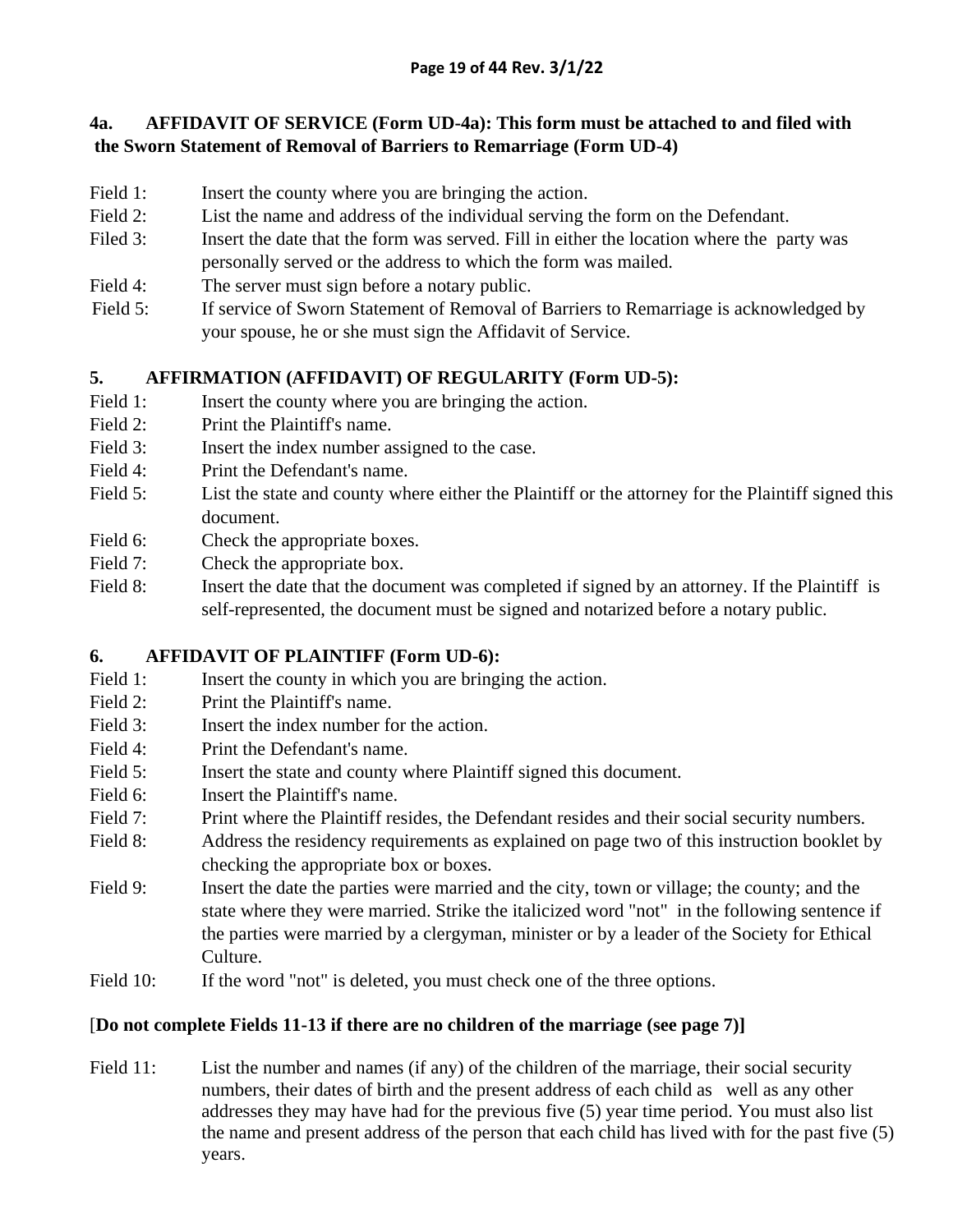- Field 12: Check the boxes as appropriate. If you check "yes", you must attach a statement explaining the circumstances, and if a Family Court order was issued, you must provide the court with a copy
- Field 13: Fill in the required information about Plaintiff's and Defendant's insurance coverage. Make sure to include the type of coverage, such as medical, dental or optical coverage. If either party has more than one insurance plan, you must list the additional coverage. Check the not applicable box if child support is not an issue or if there is no health insurance available to either party for the benefit of the child(ren) of the marriage.
- Field 14: List the grounds for divorce, filling in any relevant facts to prove the grounds alleged. Refer to Grounds for Divorce on pages 2 through 5 of these instructions. See the bottom of the Summons With Notice (Form UD-1), which lists the different grounds for divorce, or if you filed a Summons and Verified Complaint, refer to paragraph 12 of the Complaint.
- Field 15: At Section 6a, list any additional relief that you are requesting as **"Ancillary" or Other Relief.** Refer back to p. 15 of these Instructions for the Summons with Notice and p.17 of these Instructions for the Verified Complaint forms. If you are waiving the distribution of marital property or if marital property is being distributed pursuant to an agreement/stipulation, check the appropriate box. If you are not seeking maintenance as described in the **Notice of Guideline Maintenance** *other than what was already agreed to in a written agreement/stipulation*, or if you seek maintenance as described in the **Notice of Guideline Maintenance**, check the appropriate box. If you would be the party with greater income, you should leave both boxes blank. **Note: do not check these boxes if your action was commenced before January 25, 2016 because the Maintenance Guidelines Law will not apply**. If your action was commenced before that date, and if you seek maintenance, instead include your request on the Lines for **"Ancillary" or Other Relief at Field 15** together with your reasons. The court will decide your request in its discretion after considering certain factors. If you are not requesting **"Ancillary" or Other Relief,** check the appropriate box. You should also list any existing court orders (with the case/index/docket number) that you want to be continued or any stipulations or agreements that you have made in writing with the Defendant that you wish to become a part of the judgment. *Note:* If DRL §170(7), is the ground alleged, you **must** check box A, B, C or D to affirm the statement required by Section 6b.
- Field 16: Check the appropriate box as to the Defendant's status in the military. Strike the language that does not apply within the section that you choose.
- Field 17: Strike the word "not" where appropriate.
- Field 18: This section remains unchanged if there are no other matrimonial actions pending and you are still married. If there are other matrimonial actions pending, then you should seek legal assistance as noted in the Foreword.
- Field 19: Leave this section unchanged if you have supplied a photograph of the Defendant to the process server. Strike or delete it if you have not.
- Field 20: In Section 11, check the box whether you are the custodial or non-custodial parent, and check one of the following four statements [boxes (1),(2),(3), or (4)]. One of the four boxes must be selected. If (1),(2) or (3) is selected in this Affidavit or in the Affidavit of Defendant, then you must check "Applicable" on the opening sentence (Field 8) of Form UD-11 (Judgment of Divorce). **If you checked box (1), you must send this form or another application and a completed SCU Information Sheet (Form UD-8a) and the signed Judgment of Divorce (Form UD-11) to your local SCU within 20 days after the Judgment is entered.**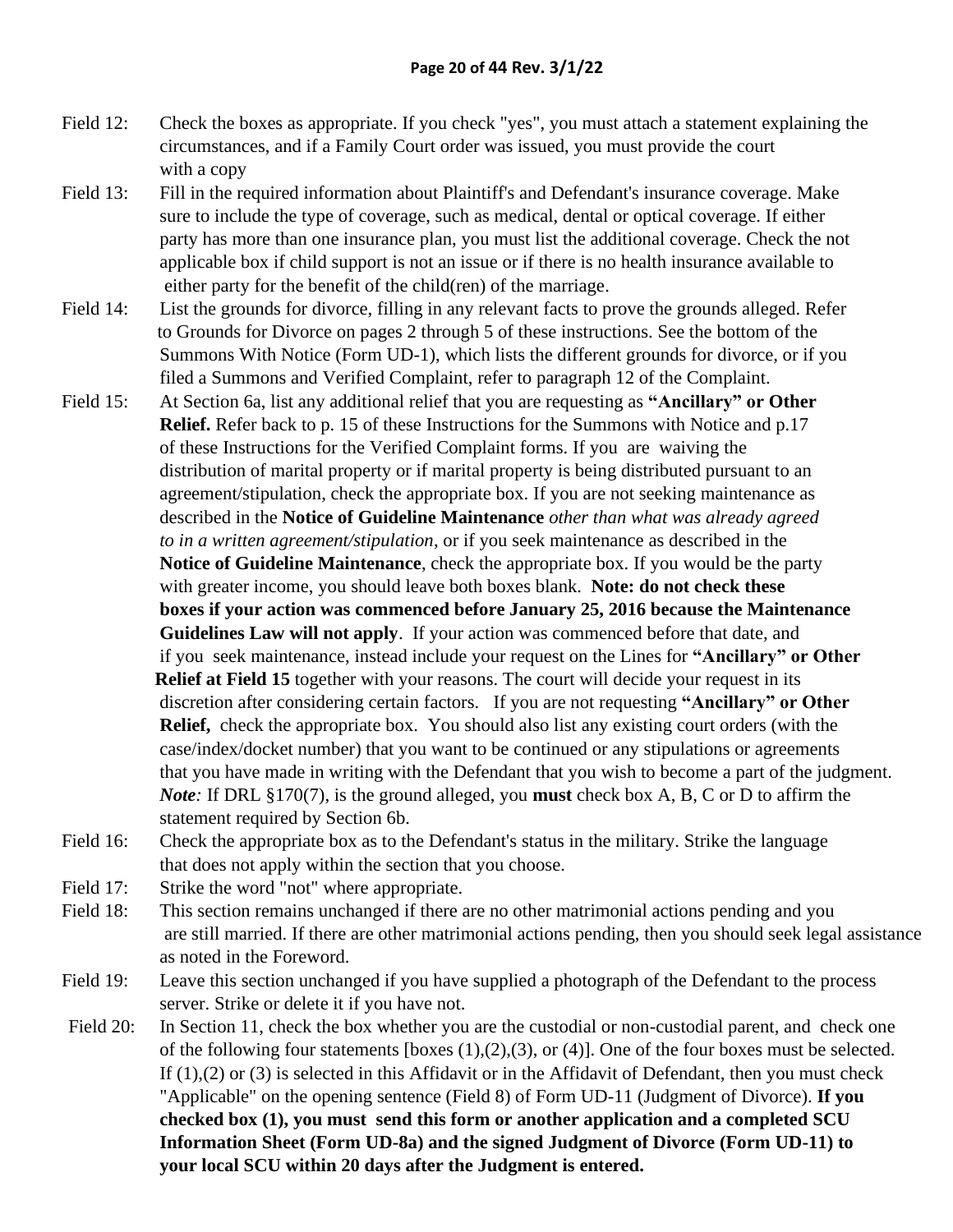Field 21: Insert the Plaintiff's and/or the Defendant's surname before the marriage if different from the current surname.

> **Complete the rest of this section (D.R.L. §240 1 (a-1) Records Checking Requirements) only if there are minor children of the marriage (see the definition on page 7).** Check the appropriate boxes and list any required information.

- Field 22: Check the box to acknowledge notice from the Court of the **Notice of Guideline Maintenance** if your divorce action was commenced on or after 1/25/16.
- Field 23: Check the box to acknowledge Notice Concerning Continuation of Health Care Coverage.
- Field 24: The Plaintiff must sign the form before a notary public.

### **7. AFFIDAVIT OF DEFENDANT (Form UD-7): To be Filled out by Defendant**

- Field 1: Insert the county in which the action is brought.
- Field 2: Print the Plaintiff's name.
- Field 3: Insert the index number assigned to the action.
- Field 4: Print the Defendant's name.
- Field 5: Insert the state and county in which the Defendant signed this affidavit.
- Field 6: Print the Defendant's name.
- Field 7: Print the Defendant's address.
- Field 8: Defendant must check the appropriate box(es). The date of service and the grounds for divorce listed on the Summons With Notice or in the Verified Complaint also must be inserted.
- Field 9: This section remains unchanged.
- Field 10: Check the appropriate box.
- Field 11: Check Section 4A if the Defendant waives service of all further papers in the action except for the final Judgment of Divorce. Check Section 4B if the Defendant wants to be served with all papers required to be served. The Defendant may strike any individual documents that the Defendant does not wish to be served with.
- Field 12: In 5a, Strike the italicized words if you are not seeking equitable distribution. In 5b, if you are not seeking maintenance as described in the **Notice of Guideline Maintenance** *other than what was already agreed to in a written agreement/stipulation,* or if you seek maintenance as described in the **Notice of Guideline Maintenance**, check the appropriate box. If you would be the party with greater income, you should leave both boxes blank. **Note: do not check these boxes if your action was commenced before January 25, 2016 because the Maintenance Guidelines Law will not apply**. If you checked the box to indicate that you seek maintenance as payee pursuant to the Maintenance Guidelines Law, you must fill out Forms UD-8(1) and (UD-8(2) and submit them to the Court.
- Field 13: Strike section 6a in totality except where Plaintiff requests a divorce by the conversion of a separation agreement and the marriage was performed by a clergyman, minister or by a leader of the Society for Ethical Culture. Check box 6b if you waive the Plaintiff's requirement to file the Sworn Statement of Removal of Barriers to Remarriage (Form UD-4).
- Field 14: In Section 7, check the box whether you are the custodial or non-custodial parent, and check one of the following four statements [boxes (1),(2),(3), or (4)]. One of the four boxes must be selected. If (1),(2) or (3) is selected in this Affidavit or in the Affidavit of Plaintiff, then "Applicable" must be checked on the opening sentence (Field 8) of Form UD-11 (Judgment of Divorce). **If you checked box (1), you must send this form or another application with a completed SCU Information Sheet (Form UD-8a) and the signed Judgment of Divorce (Form UD-11) to your local SCU within 20 days after the Judgment is entered**.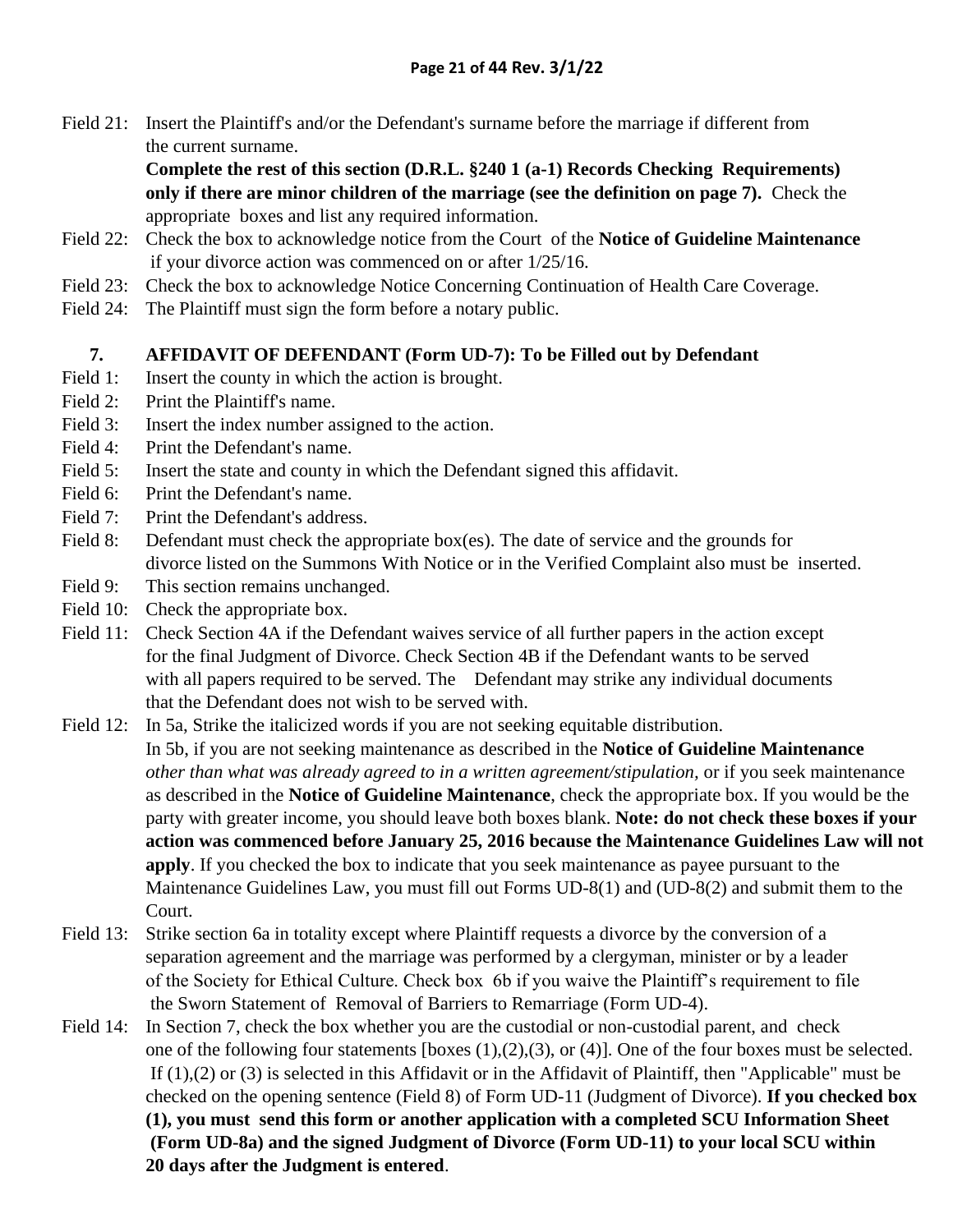#### **Complete the rest of this section (D.R.L. §240 1(a-1)Records Checking Requirements) only if there are minor children of the marriage (see the definition on page 7)**. Check the appropriate boxes and list any required information.

- Field 15: If DRL §170(7), is the ground alleged, and if you agree to the divorce and all the relief requested and are not seeking additional relief, check box A, B, C or D.
- Field 16: Check the box to acknowledge receipt of the **Notice of Guideline Maintenance**, if your divorce action was commenced before January 25, 2016.
- Field 17: Check the box to acknowledge Notice Concerning Continuation of Health Care Coverage.
- Field 18: Defendant must sign the document and have it notarized before a notary public.
	- **8(1) ANNUAL INCOME WORKSHEET**
	- **8(2) MAINTENANCE GUIDELINES WORKSHEET**
	- **8(3) CHILD SUPPORT WORKSHEET**

 **If the divorce was commenced on or after January 25, 2016 and if either party is seeking maintenance, Form (UD-8-(1) and Form UD-8((2) are required forms. If there are children of the marriage, Form UD-8(3) is also required. If the Defendant seeks maintenance or child support, the Defendant must fill out the applicable forms.**

**To help you make the calculations on these forms, you may Use the Court's Maintenance and Child Support Calculators available online on the Court's Divorce Resources Website at** [Maintenance & Child](http://ww2.nycourts.gov/divorce/MaintenanceChildSupportTools.shtml)  [Support Tools | NYCOURTS.GOV](http://ww2.nycourts.gov/divorce/MaintenanceChildSupportTools.shtml) **the "Calculators"). They are provided for your convenience as a tool. They have been tested with many scenarios to assure accuracy with appropriate entry of data. You may wish to make the calculations yourself on the applicable Appendices to these Worksheets. Neither these Worksheets nor the Calculators are meant to predict what the court will order as to maintenance or child support in your case.**

#### **IMPORTANT NOTES ABOUT USING THE CALCULATORS:**

**If you use the Calculators to make the calculations on the Worksheets, you must copy the figures onto the applicable Appendices to the Worksheets so that the Court will have the figures available when reviewing your divorce papers. Work cannot be saved on the Online Calculator so it is a good idea to print out the work from the Calculators for your records.** 

**Make sure you read the Instructions on the Website at** [Maintenance & Child Support Tools |](http://ww2.nycourts.gov/divorce/MaintenanceChildSupportTools.shtml)  [NYCOURTS.GOV](http://ww2.nycourts.gov/divorce/MaintenanceChildSupportTools.shtml) **before using the Calculators.** 

#### **8(1) ANNUAL INCOME WORKSHEET**

- Field 1: Insert the county in which you are bringing the action.
- Field 2: Print the Plaintiff's name.
- Field 3: Print the Defendant's name.
- Field 4: Insert the index number assigned to the action.
- Field 5: In some cases the Defendant prepares this form; Check the appropriate box to show whether Plaintiff or Defendant prepared this form. This must be the same as shown in Field 7.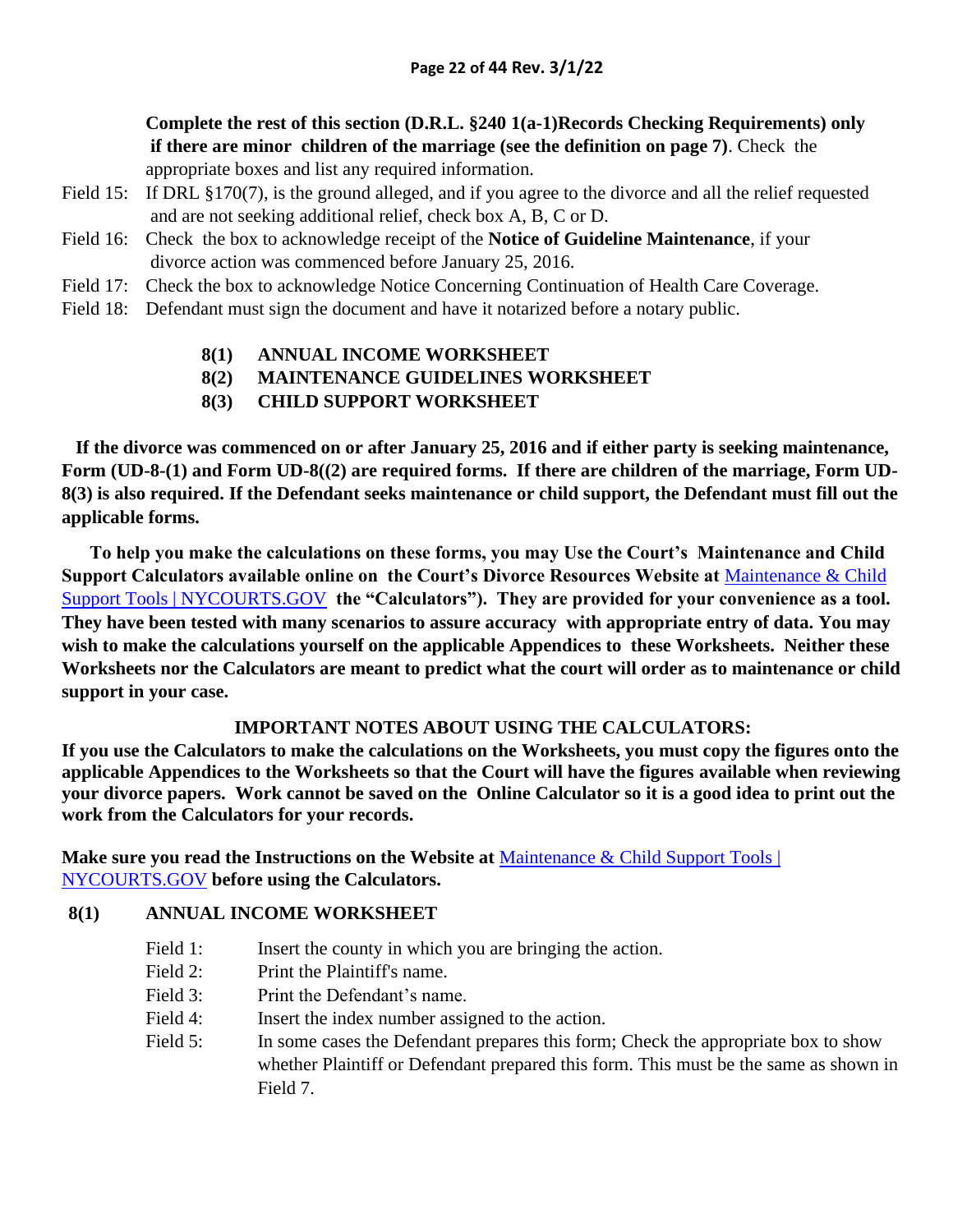- Field 6: Complete Income Computations for Plaintiff and Defendant by either of the following methods:
- **Use the Calculators** at [Maintenance & Child Support Tools | NYCOURTS.GOV](http://ww2.nycourts.gov/divorce/MaintenanceChildSupportTools.shtml) **OR**
- **● Make the calculations yourself on Appendix A to the Worksheet**

Check the applicable box on the Worksheet that indicates which method you chose to make the calculations. If you use the Calculators, copy the figures onto Appendix A.

Enter the result of your calculations from **Line 18 of Part A of the Calculator** or **Line 18 of Appendix A on Lines 1A and 1B on page 1 of the Worksheet.**

**Field 7: Plaintiff must sign this document on page 2 of the Worksheet. If the Defendant prepared this document, then the Defendant signs it. Check the appropriate box. This form must be signed and sworn to before a notary public. Attach the latest income tax returns, W-2's, 1099's, pay stubs -- or whatever documentation you have -- to confirm the amounts you state in this form.**

## **Special Instructions for Appendix A. Appendix A is divided into three Parts:**

**Appendix A Section I - Gross Annual Income:** You *must* fill out all the items of Income for both Plaintiff and Defendant on Appendix A Section I, *if you know of them*. You may use a tax return, pay stub, W- 2 or any financial document that will assist you in completing the form. You may also use other information that you have to assist you. For example, if the Defendant was earning \$20,000 per year at the time you separated or if you know someone with the same job making \$20,000, you should list that amount and state the source of your information on Appendix A. If you do not know the Defendant's income at present, write the number "0" in all relevant sections with the word "unknown" next to that amount. You may return to this Court or the Family Court should you learn Defendant's income at a later date.

**Appendix A Section II - Annual Deductions**: Fill out all the Deductions for both Plaintiff and Defendant. The deductions used most often are: New York City or Yonkers income tax and Social Security taxes.

**Appendix A Section III** - Subtract the total Deductions of Plaintiff from the total Income of Plaintiff to get Plaintiff's Net Annual Income and insert that amount in Section 1A of the Worksheet on page 1. Subtract the total Deductions of Defendant from the total Income of Defendant to get Defendant's Net Annual Income and insert that amount in Section 1B of the Worksheet on page 1. Although Appendix A looks complicated, a careful, step-by-step approach should help you complete it properly and without too much trouble.

\* **Example: The Plaintiff is a teacher and earns \$30,000 per year but also receives a \$10,000 pension from a prior profession. The total income is \$40,000. FICA, Medicare and NYC Tax Withholding reduce Plaintiff's income to \$36,800.**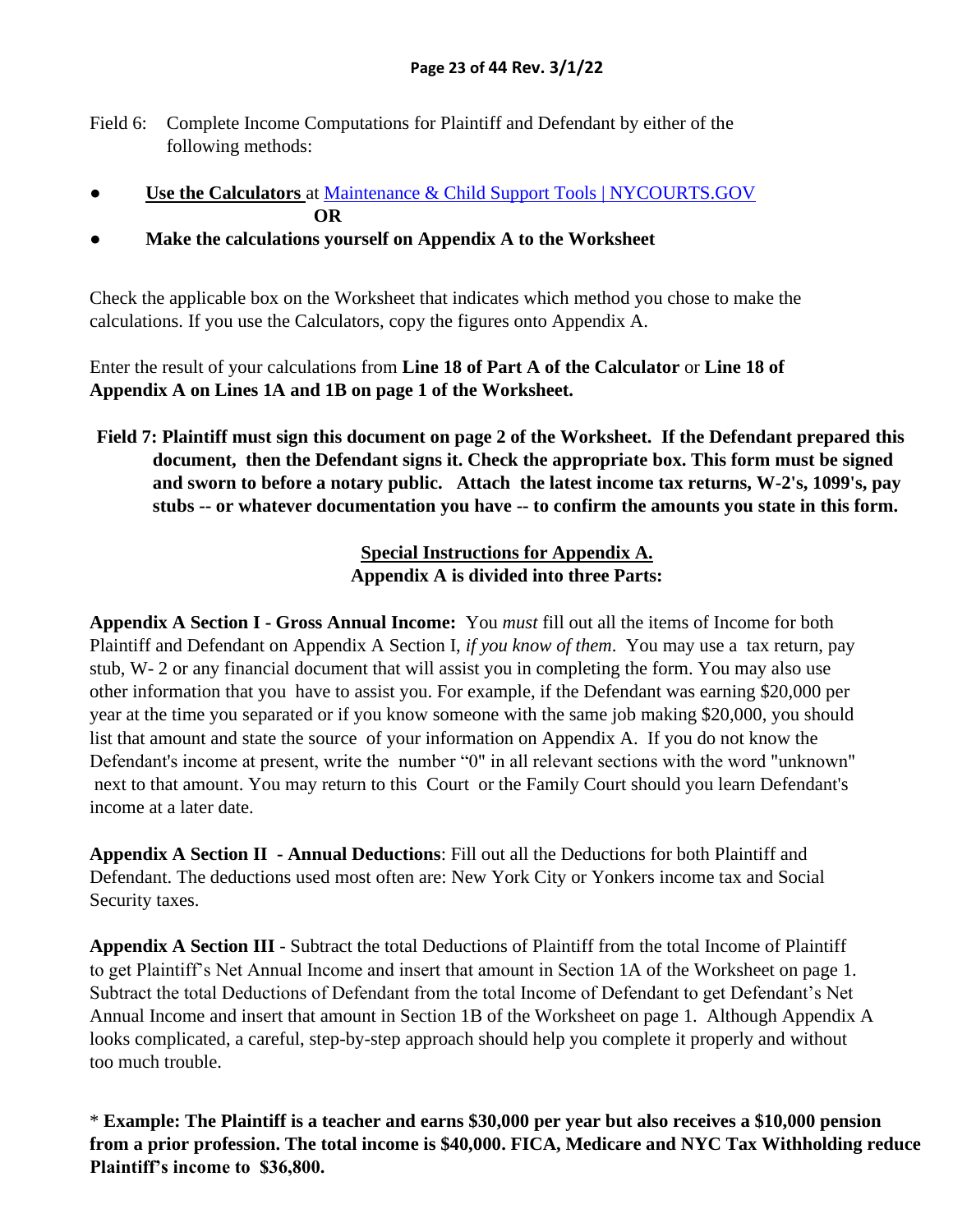#### **8 (2) MAINTENANCE GUIDELINES WORKSHEET**

## **If your divorce case was commenced on or after January 25, 2016, which is the date the**

**Maintenance Guidelines Law (Ch. 269, Laws of 2015) became effective,** and if either party seeks Maintenance, the Plaintiff must submit this Worksheet to assist the Court in determining if maintenance is required to be paid under the Maintenance Guidelines Law by the party with the higher income to the party with the lower income. You should complete this form before your prepare the summons, so that you can give the Defendant the required notice as to the amount of maintenance demanded or offered, as the case may be.

- Field 1: Insert the county in which you are bringing the action.
- Field 2: Print the Plaintiff's name.
- Field 3: Print the Defendant's name.
- Field 4: Insert the index number assigned to the action.
- Field 5: In some cases the Defendant prepares this form; Check the appropriate box to show whether Plaintiff or Defendant prepared this form. This must be the same as shown in the signature line.
- Field 6: **In SECTION 1**, Enter Income of Parties by copying the amounts from the Annual Income Worksheet, Line 1A and Line B (Form UD 8(1).
- Field 7: **In SECTION 2,** Determine whether Plaintiff or Defendant has greater income; that spouse will be called the "maintenance payor" and the other spouse will be called the "maintenance payee." Enter amounts on Lines 2A and 2B of section 2 of the Worksheet.
- Field 8: **In SECTION 3**, Calculate the guideline amount of maintenance on income up to an including \$203,000, and any low income adjustment. Use the Calculators or Appendix B to the Worksheet. Note: You will have to answer yes or no to Questions 6 and 7 as follows: Question Line 6: STEP C: Is Child Support going to be paid for children of the marriage? Question Line 7: STEP D: Is the Maintenance Payor the Non-Custodial Parent? If there are no children of the marriage, answer **No** to both questions

**Note:** For child support purposes, one parent is labeled the "custodial parent" and the other parent is labeled the "non-custodial parent" depending on which parent the child(ren) live with more than 50% of the time. If the person with the higher income (Maintenance Payor) is also the non-custodial parent, enter **YES** for Question 7. If not, enter **NO.** If the child lives with both parents equally, enter **YES** for Question 7 because the party with the higher income will be deemed the non-custodial parent.

● **Use the Calculators at** [Maintenance & Child Support Tools | NYCOURTS.GOV](http://ww2.nycourts.gov/divorce/MaintenanceChildSupportTools.shtml)

**OR**

**● Make the calculations yourself on Appendix B to the Worksheet**

Check the applicable box on the Worksheet that indicates which method you chose to make the calculations. If you use the Calculators, copy the figures onto Appendix B. Enter the result of your calculations from **Line 19 of the Calculator** or from **Line 19 of Appendix B on Line 3B of the Worksheet**. This is the guideline award of maintenance on income up to and including \$203,000 after adjustment for low income, if any.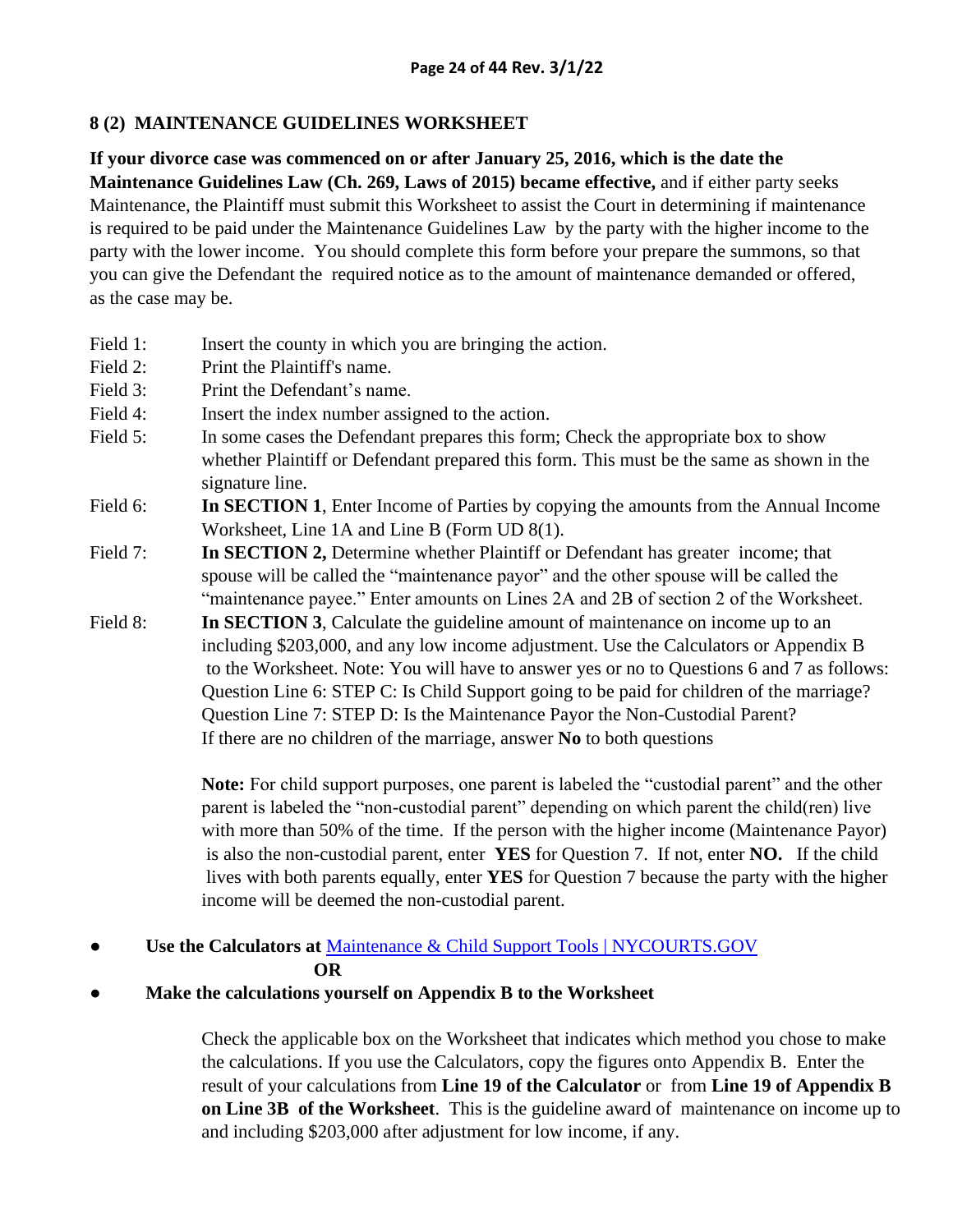- Field 9: After reviewing the **15 post-divorce maintenance factors** in **Appendix D and the Advisory Duration Schedule in Appendix E of the Worksheet,** enter the information requested in **Paragraphs 4a and 4b** to help the Court decide how long maintenance should last.
- Field 10: After reviewing the **15 post-divorce maintenance factors**, whichever applies, check the applicable box or boxes to ask the Court to adjust the award of maintenance or order maintenance on income of the Payor in excess of \$203,000 per year. Then list the factors you would like the Court to consider in making such decision. **Note: Your Divorce may become contested.**
- Field 11: Plaintiff must sign this document on page 2 of the Worksheet. If the Defendant prepared this document, then the Defendant signs it. This form must be signed and sworn to before a notary public.

## **8(3) CHILD SUPPORT WORKSHEET (Form UD-8(3) ): Note: this form replaces prior Form UD-8 effective January 25, 2016.**

Like the **Maintenance Guidelines Worksheet (Form UD-8(1),** the Child Support Worksheet (Form UD-8(3) requires financial information about the net annual income of the parties that you already entered on the **Annual Income Worksheet (Form UD-8(1)).**

Although this document looks complicated, a careful, step-by-step approach should help you complete it properly and without too much trouble. When things become complicated, examples will be given. You should complete this form before you prepare the summons, so that you can give the Defendant the required notice as to the amount of child support demanded or offered, as the case may be. It may help to read through the form before you begin.

- Field 1: Insert the county in which you are bringing the action.
- Field 2: Print the Plaintiff's name.
- Field 3: Print the Defendant's name.
- Field 4: Insert the index number assigned to the action.
- Field 5: In some cases the Defendant prepares this form; Check the appropriate box to show whether Plaintiff or Defendant prepared this form. This must be the same as shown in the signature line.
- Field 6: Check the boxes in sections 2 and 3 if you have entered into a written agreement with your spouse about Child Support and have submitted it with this Worksheet. Check the box in section 4 if you are not represented by an attorney to acknowledge you have received a copy of the Child Support Standards Chart.

**Note:** You may enter into a written agreement with your spouse for more or less child support than the guidelines would allow, but only if certain requirements are met in the agreement to show that the parties knew about the provisions of the Child Support Standards Act (CSSA), received a copy of the CSSA Chart if unrepresented, knew the amount they would have been entitled to under the CSSA, explained the reasons for providing a different amount if a different amount was provided. The agreement must be submitted to the court for its approval and to make sure the requirements of the CSSA are met.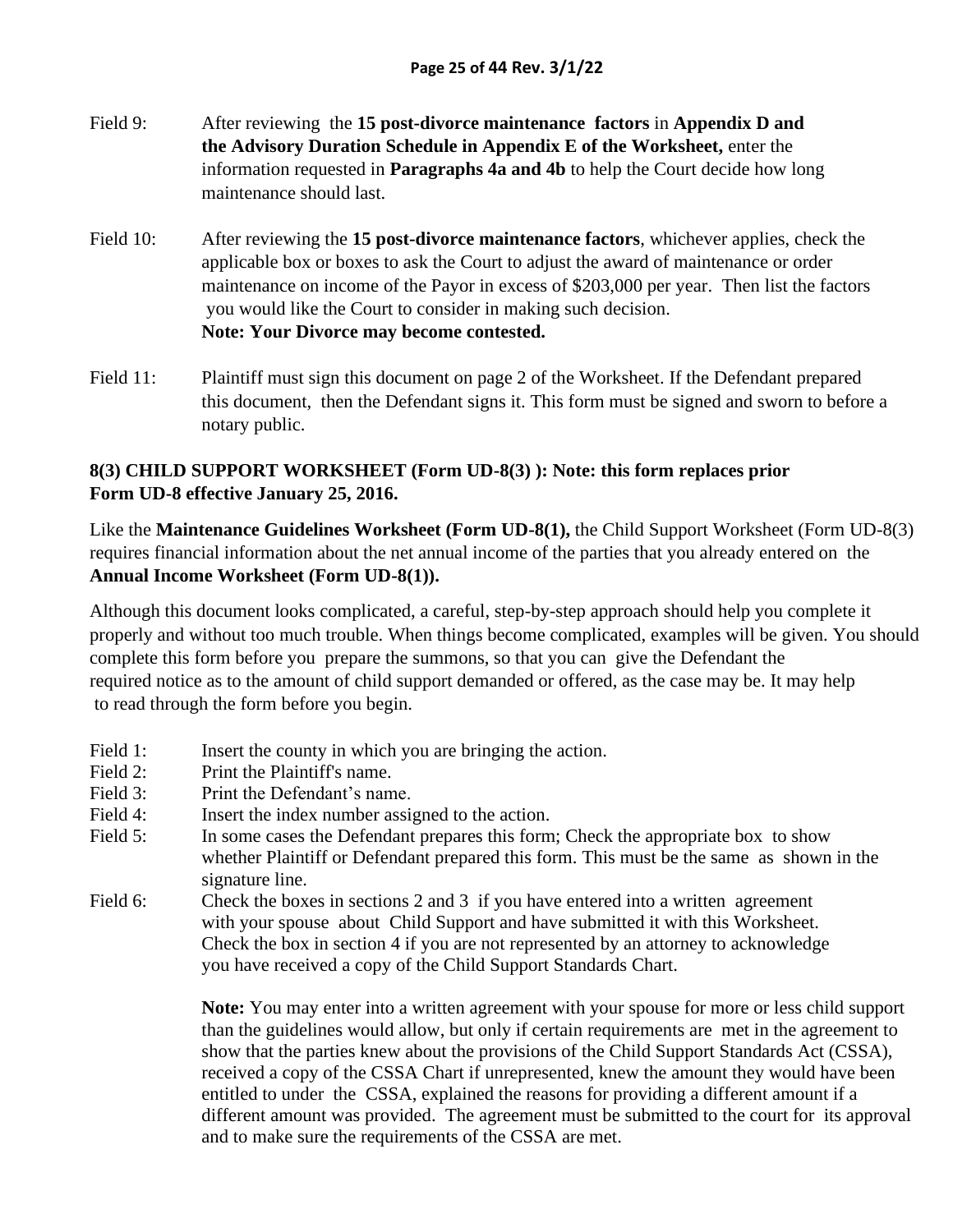Field 7: Section 5: Calculate the amount of child support that must be paid to the custodial parent by the non-custodial parent by either of the methods shown below. Then check the applicable box on the Worksheet that indicates which method you chose to make the calculations. Enter the result of your calculations in **Line 5 B from Part C - IV, Line 1 of the Calculator** or from **Section IV Line 1 of Appendix G.**

#### **Notes for making the calculations by either method:**

- ✓ If the Spouses agree to a different amount of maintenance than the amount required by the Maintenance Guidelines Act or zero maintenance, you must submit a copy of your written agreement about maintenance to the court for review.
- ✓ For child support purposes, one parent is labeled the "custodial parent" and the other parent is labeled the "non-custodial parent" depending on which parent the child lives with for more than 50% of the time. If the person with the higher income (Maintenance Payor) is also the noncustodial parent, select **YES** for Question 7 (whether the Maintenance Payor is also the noncustodial parent). If not, select **NO** for Question 7. If the child lives with both parents equally, answer **YES** for this Question.
- ✓ If the Non-Custodial Parent's Income after deducting his/her Percentage Share of Combined Child Support is less than the Self Support Reserve but greater than the poverty level, the Court has discretion whether or not to award the Mandatory Add- On Expenses and the total you entered in Line 5B may turn out to be lower.

#### Use the Calculators at **Maintenance & Child Support Tools | NYCOURTS.GOV**

**Note:** If you and your spouse agree to zero maintenance or a different maintenance amount, click **NO** for the Question "Do you want to calculate guideline maintenance award?"

Part B will disappear if you click "No," but you will still have to answer Questions 6 and 7 before going to Part C to calculate child support by telling the calculator what the award amount should be. Select **YES** for Question 6 since you want to calculate child support. **OR**

#### **● Make the calculations yourself on Appendix G to the Worksheet**

Check the applicable box on the Worksheet that indicates which method you chose to make the calculations. If you use the Calculators, copy the figures onto Appendix G.

#### **NOTE: See Special Instructions for Appendix G below. Then complete the Worksheet.**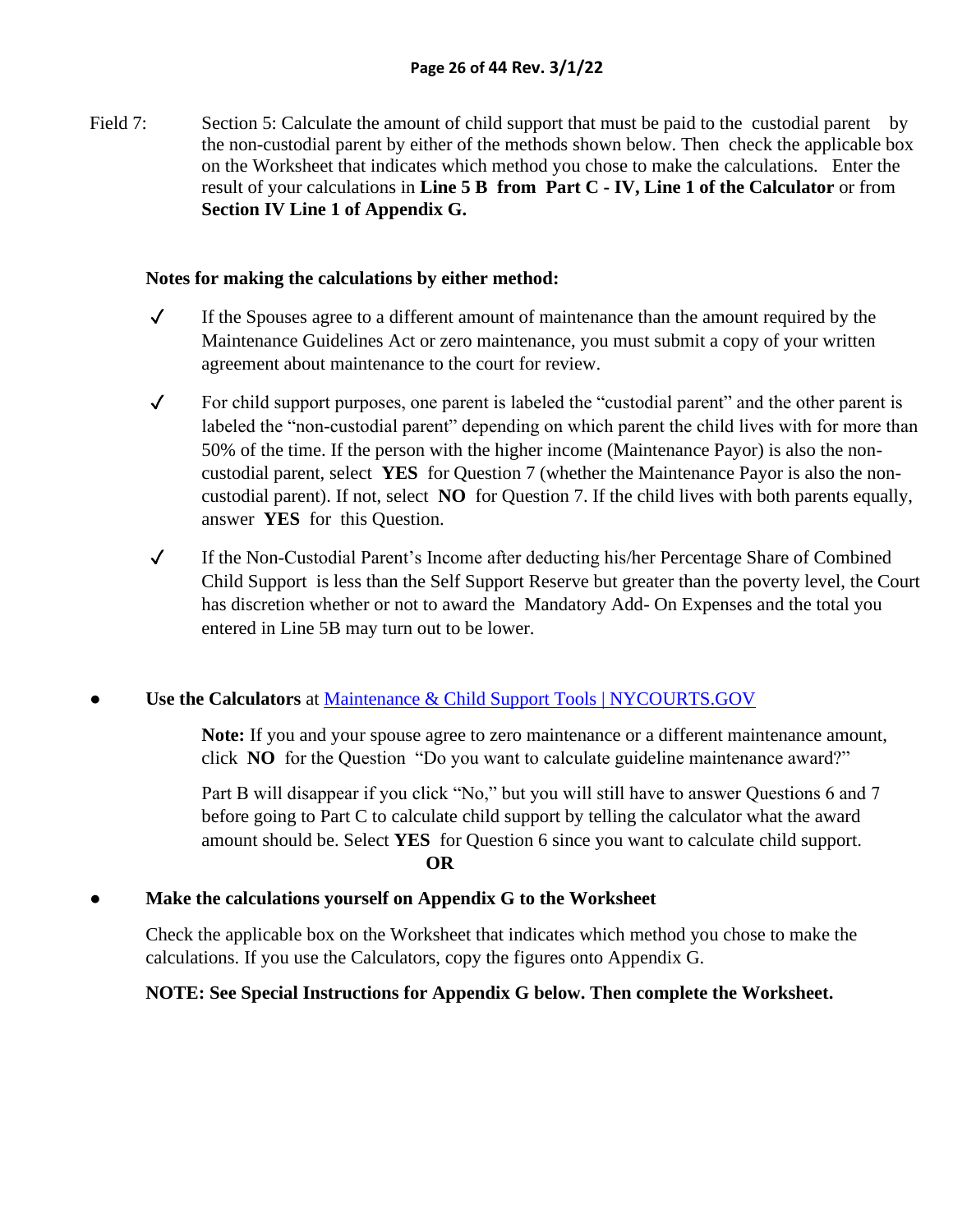## **Special Instructions for Appendix G**

## **I. ADJUSTMENT FOR MAINTENANCE AND CALCULATION OF ANNUAL BASIC CHILD SUPPORT OBLIGATION**

**In Line 1,** enter the amount of the guideline award of maintenance on Income of the Maintenance Payor from **Line 3B on page 2 of the Maintenance Worksheet (Form UD-8(2)), but if you and your spouse have a written agreement as to maintenance, enter the agreed amount instead and check the applicable box and submit the agreement to the Court to prove the correct amount. Note: if neither party seeks maintenance, enter zero instead.** Then adjust for maintenance to be paid or received, if any, by adding or subtracting the amount from Line 1 to the income amounts of the party with the lower annual income you enter in Line 2 and the party with the higher annual income you enter in Line 3 as instructed on Lines 2 and 3. Take the annual income amounts from Line 1A and 1B of Annual Income Worksheet (Form UD-8(1)) that you have already filled out.

**In Line 4**, Add Lines 2 and 3 to get the Combined Parental Income.

**In Line 5,** enter the Income of the Non-Custodial Parent (the NCP). The NCP is the parent who does not have the child(ren) more than 50% of the time. To do this, copy the Net Annual Income from Section 2 of the Maintenance Guidelines Worksheet. Copy the income of the Maintenance Payor or the Maintenance Payee, depending on which parent does not have the child (ren) more than 50% of the time. The parent who has the child(ren) more than 50% of the time will be the Custodial Parent (CP). Note: If the child (ren) live with both parents equally, the party with the higher income will be the NCP for this purpose.

**In Line 5a**, Compute the NCP's Percentage Share of Combined Income

**In Line 5b,** Compute the CP's Percentage Share of Combined Income by following the directions on the form. This requires simple division. \*

**\* For Example: Suppose the Plaintiff is the NCP; his adjusted income is** 

**\$30,000, and the Defendant's income is \$20,000. The combined income is** 

**\$50,000. You divide \$30,000 [NCP income] by \$50,000 [Combined income].** 

**\$30,000 / \$50,000 = .60 or 60%. To get the CP's Percentage you divide \$20,000 by \$50,000 [Combined Income]. \$20,000/\$50,000 = .40 or 40%.** 

**These percentages are important, because they will be used later to determine obligations of the parents for child support.** 

**On Line 6,** fill in the percentage that applies. The Child Support laws require certain percentages based on the number of children. Suppose you have one Child. The percentage would be 17%. **On Line 7,** multiply the combined income up to \$163,000 by the percentage you entered in Line 6. If the combined income is over \$163,000, then disregard the amount exceeding \$163,000 for now and multiply the appropriate percentage by \$163,000.\*

**\* For Example: If the Plaintiff's adjusted income is \$30,000 and the Defendant's adjusted income is \$20,000 , then their combined income is \$50,000. Suppose there is one child. You entered 17% on Line 6 for 1 child. You multiply \$50,000 x 17% = \$8,500. You now have the combined child support of \$8,500;**

**On Line 8,** multiply the combined child support from Line 7 by the NCP percentage in Line 5a to get the NCP's Percentage Share of Child Support on Income Up to \$163,000.**\***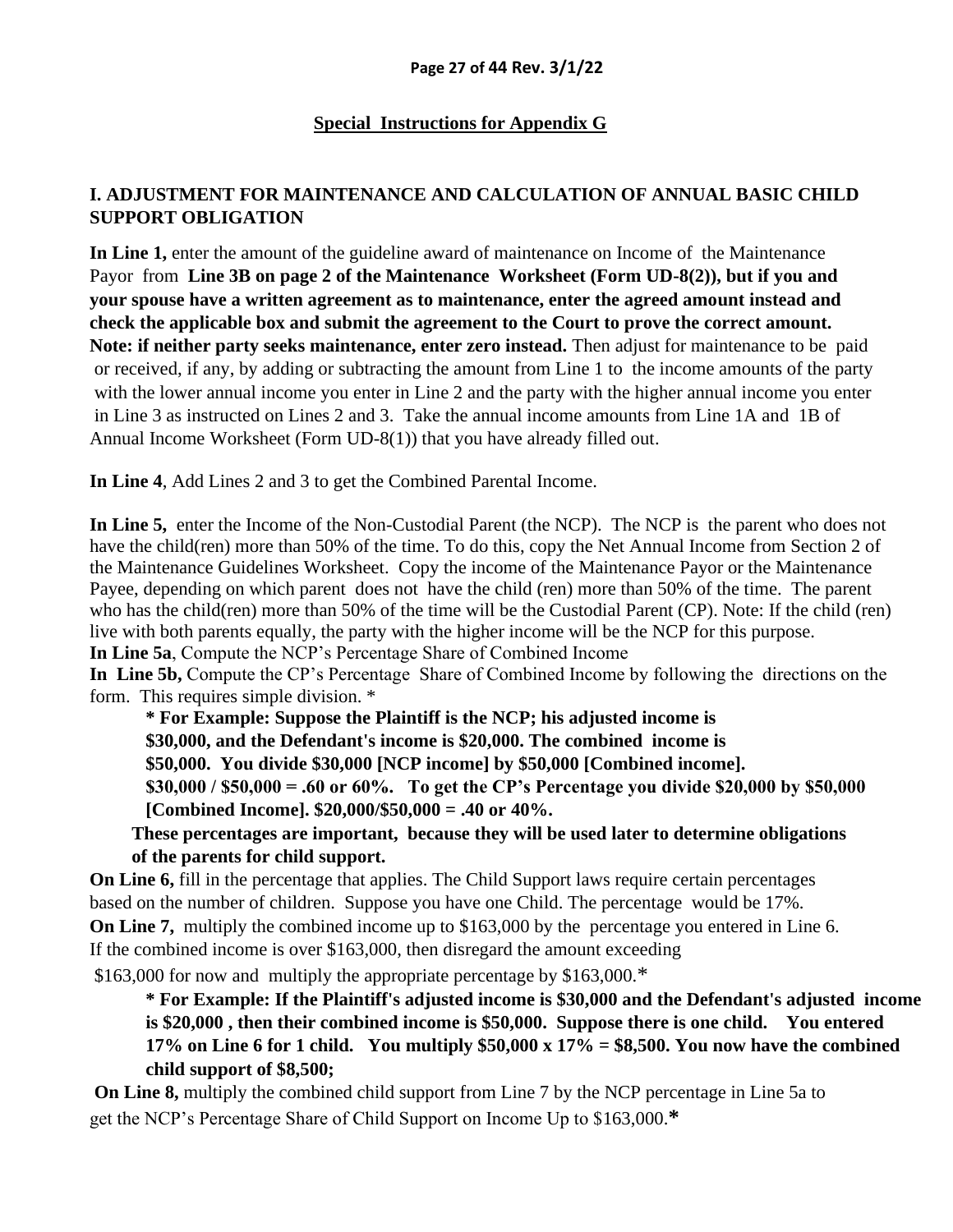#### \* **For Example: Using the figures in the last two examples, \$8,500 x 60% = \$5,100.**

**On lines 9 -9c,** compute the amount of child support on Combined Parental Income over \$163,000, if any, that you are asking the court to award. Some people decide to simply use the same formula that was used in Line 7 and hope the court goes along with that, but the court might decide instead to consider the **10 child support adjustment factors in Appendix D.** Line 9c computes what that amount would be if the court uses the percentages. List the factors you would like the court to consider on Section 2 of the Child Support Worksheet (see Field 8 above).

## **II. Appendix G II. Determine Whether Low Income Exemption Applies**

**In lines 1-3**, follow the instructions by subtracting the NCP's Annual Basic Child Support from the NCP's Annual Income. Enter the Result in Line 3. Treat any negative number as zero. **There are three possibilities to see whether the Low Income Exemption Applies:**

**First** -- If the figure you get in Line 3 of Section II falls between the **Poverty Level and the Self-Support Reserve,\*** proceed to Line 4a to compute the difference between NCP Income and the Self Support Reserve, and enter the greater of \$600 or the difference on Line 4b of Section II. Then Proceed to Section III to compute Add-on Expenses. Note the Court has discretion whether to award the Add-on Expenses. **Second** -- If the figure you get in Line 3 of Section II is equal to or larger than the Self-support Reserve, then there will no low income adjustment. Go on to Section III.

**Third** -- If the figure you get in Line 3b of Section II is less than the poverty level, enter \$300 in Line 4b of Section II. This will result in a child support of \$300 per year unless the Court decides this amount is "unjust or inappropriate" based on **the 10 child support adjustment factors** in Appendix F to the Worksheet. Skip Section III and go on to Section IV.

**\*Note: Every March 1st, the Poverty Level and Self-Support Reserve changes.** You may obtain the most Current figures from the Child Support Standards Chart available by April 1st at [https://childsupport.ny.gov/dcse/child\\_support\\_standards.html](https://childsupport.ny.gov/dcse/child_support_standards.html)

## **III. Appendix G- III. Child Support Add-On Expenses (Skip this Section if the Basic Child Support Obligation with Low Income Exemption is \$300).**

There are two types of Child Support Add-on Expenses: "Mandatory" (or Required) Expenses (Sections A and B) and Discretionary Expenses. A pro rata share of Unreimbursed Health Insurance Expenses and Health Insurance Premiums for the children are mandatory expenses, as are child care expenses leading to employment or while the custodial parent is working. The Court has authority to award or apportion additional reasonable expenses for child care and other education and extraordinary expenses that do not qualify as Mandatory Add-On Expenses. **However, if Line 3 of Section II is less than the Self Support Reserve but greater than the poverty level, the Court has discretion whether or not to award the Mandatory Add- On Expenses. (See DRL 240-(1-b)(d).** 

**In Line A (1)** enter the cost of child care for child care expenses leading to employment or while the custodial parent is working If you pay for any of those items, enter the total annual expense.

**In Line A(2)** enter NCP's Percentage Share from **Line 5a of Section I**.

**In Line A(3)** multiply the total child care expense **(Line A(1))** by the non-custodial parent's Percentage Share from **Line A(2),** and put the number in **Line A(3).\***

**\*** For Example: If NCP's Percentage Share is 60% and **Line A(1))** is \$1,000 then

**Line A(3)** would be  $$1,000 \times 60\% = $600$ .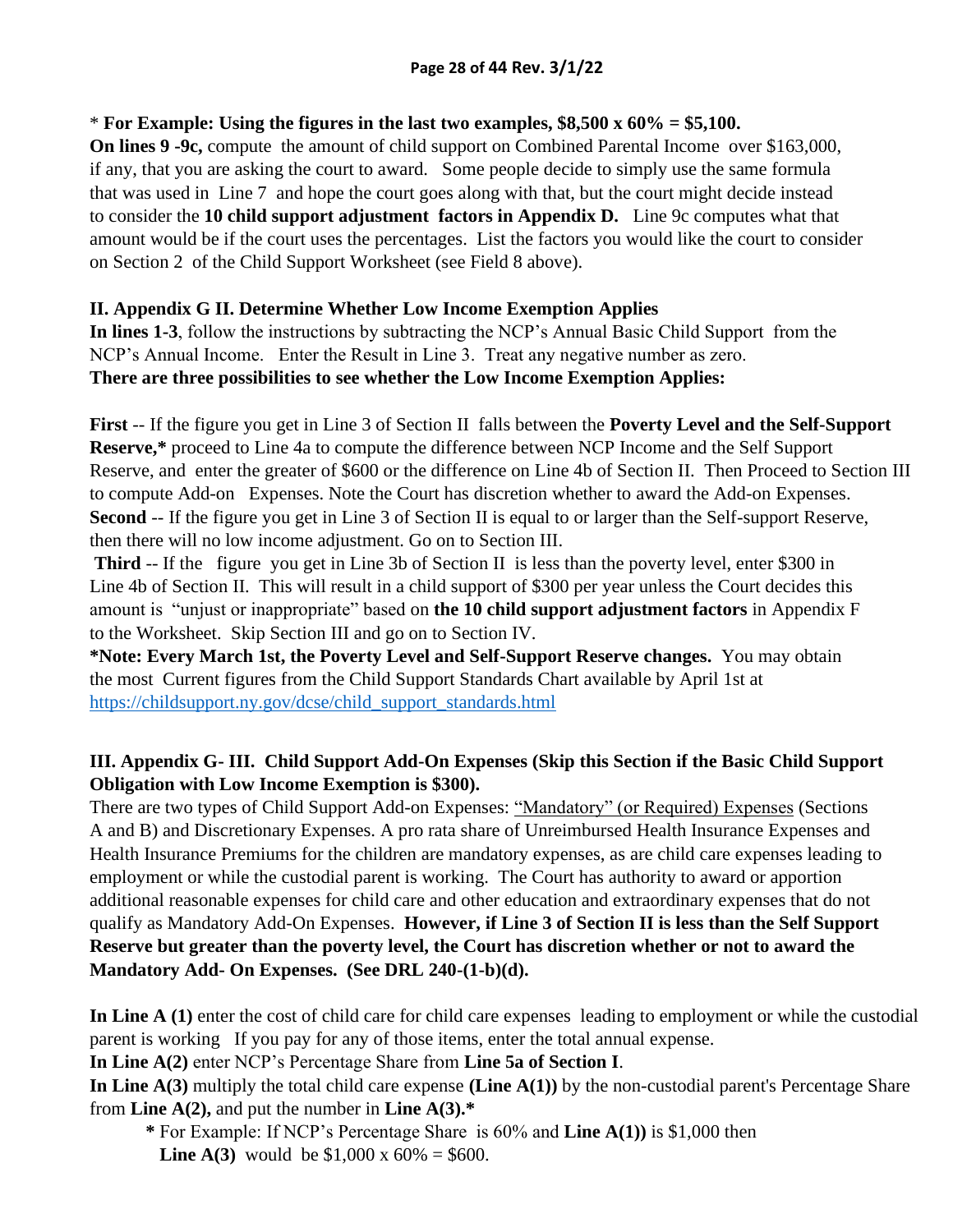**In Lines B(4a) and B(4b)** enter the Non- Custodial Parent (NCP)'s and the Custodial Parent (CP)'s Percentage Shares of both health insurance premiums and future unreimbursed health expenses. To do this, copy the NCP Percentage Share from **Line 5a of Section 1** and CP's Percentage Share from **Line 5b of Section 1. Note: this should be a percentage, not a dollar figure.**

**In Line 5,** enter the annual cost of health insurance for the children.

**In Line 6**, enter yes or no to the question whether the NCP provides the health insurance for the children.

**In Lines 6a and 6b** follow the instructions to add or deduct the Percentage Share of health insurance for the children. If the NCP does not provide the insurance, multiply Line 4a by Line 5 and enter the result. If the NCP does provide the insurance, multiply Line 4b by Line 5 and enter the result as a negative number. **In Line 7,** enter the health insurance adjustment from Line 6a or 6b whichever applies.

**In Line 8,** total lines 3 and 7 to equal the total Add-On Expenses.

**In Line 9,** enter the total **Discretionary Expenses** for Child Care and education and extraordinary expenses you are asking the Court to award, if any. These amounts are up to the court's discretion and will not be added to the totals.

## **IV. Appendix G IV. Basic Annual Child Support Obligation**

Line 1: Add Line 4b of Section II and Line 8 (consisting of the total of Lines 3 and 7) of Section III. To do this, add Line 4b of Section II, and Line 3 of Section III, and Line 7 of Section III. Complete the total and enter this amount on Line 5B of the Worksheet.

*However, if Line 3 of Section II is less than the Self Support Reserve but greater than the poverty level, the total may be less after the Court decides whether to award the add- on expenses. In that case, do not copy the amounts from Lines 3 and 7 of Section III but leave them blank for the court to fill in and to complete the total to be entered on Line 5B of the Worksheet.* 

**Now complete the rest of the Worksheet starting with Section 2 at Field 8.** 

- Field 8: Section 2. If you believe the Annual Basic Child Support Obligation is unjust and should be changed, check the applicable box and list the factor or factors on Appendix F that contain your reasons. **Note: your Divorce May Become Contested.**
- Field 9: If you would like the Court to award Child Support on Combined Income above \$163,000, list the factor or factors on Appendix F that contain your reasons.
- Field 10: Plaintiff must sign this document, If the Defendant prepared it, then the Defendant signs it. Check the appropriate box. This form must be signed **and sworn.**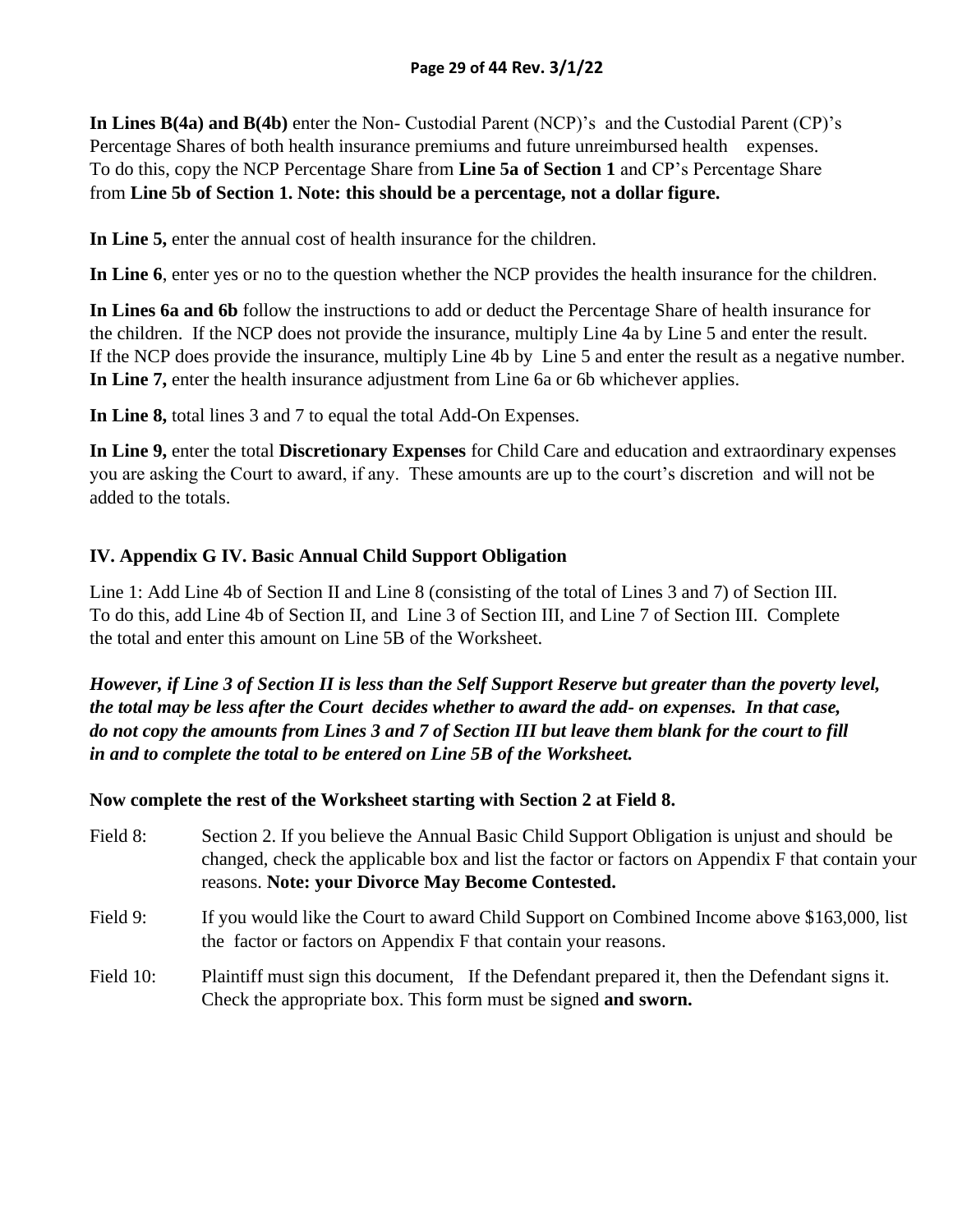#### **8a. SUPPORT COLLECTION UNIT INFORMATION SHEET (Form UD-8a):**

The Plaintiff must submit this document to the court with the divorce papers where the services of the Support Collection Unit (SCU) are requested by either Plaintiff or Defendant. The Defendant may also complete this form. The party requesting child support services must provide a completed copy of this form with their own application for child support services and a copy of the signed Form UD-11 (Judgment of Divorce) to their local SCU within 20 days after entry of the Judgment of Divorce. See instructions for Field 20 of the UD-6 (Plaintiff's Affidavit) and Field 14 of the UD-7 (Defendant's Affidavit) and Field 38 of the UD-11 (Judgment of Divorce). The Support Collection Unit is a state agency that assists litigants in obtaining the child support that has been ordered by the court. You may utilize the service or decline the service. If you decline the service, you may apply to the Support Collection Unit in the future to assist you in obtaining the child support that the court has ordered to be paid.

- Field 1: Fill in the county in which the action is brought.
- Field 2: Print the Plaintiff's name.
- Field 3: Write in the index number assigned to this case.
- Field 4: Print the Defendant's name.
- Field 5: Fill in the Plaintiff's name, address, date of birth and social security number.
- Field 6: Fill in the Defendant's name, address, date of birth and social security number.
- Field 7: Fill in the date and the place of marriage.
- Field 8: Check the appropriate box.
- Field 9: Indicate the name(s) and date(s) of birth of the unemancipated child(ren). List the amount of support for each child and check the appropriate box for either per week or per month.
- Field 10: Indicate who will be receiving the support payments by checking the appropriate box.
- Field 11: Fill in the name and address of the third-party person if this person is receiving the support payments.
- Field 12: Fill in the non-custodial parent's employer's name and address.
- Field 13: Fill in the date the form is completed.

## **8b. QUALIFIED MEDICAL CHILD SUPPORT ORDER (Q.M.C.S.O.) (Form UD-8b):**

A certified copy of this signed order must be served on the employer of the person legally responsible to provide health insurance.

- Fields 1-4: The court will fill in these sections.
- Field 5: Print the Plaintiff's name.
- Field 6: **Insert the index number.**
- Field 7: Print the Defendant's name.
- Field 8: Insert the name, date of birth, social security number and mailing address of each unemancipated child of the marriage.
- Field 9: Insert the name of the party who must enroll the child(ren) in the health insurance plan available through his or her employment.
- Field 10: Insert the name of the party that has custody of or is the legal guardian of the child(ren).
- Field 11: Insert the name, address and identification number (if any) of the health plan.
- Field 12: Insert the name and address of the administrator of the plan (if any).
- Field 13: Describe the type of coverage provided by the plan. Give a detailed description.
- Field 14: Leave this section unchanged.
- Field 15: Insert the date the parties agree that coverage is to be effective. If not filled in, the court will enter the date the order is signed.
- Field 16: The court will fill in this section.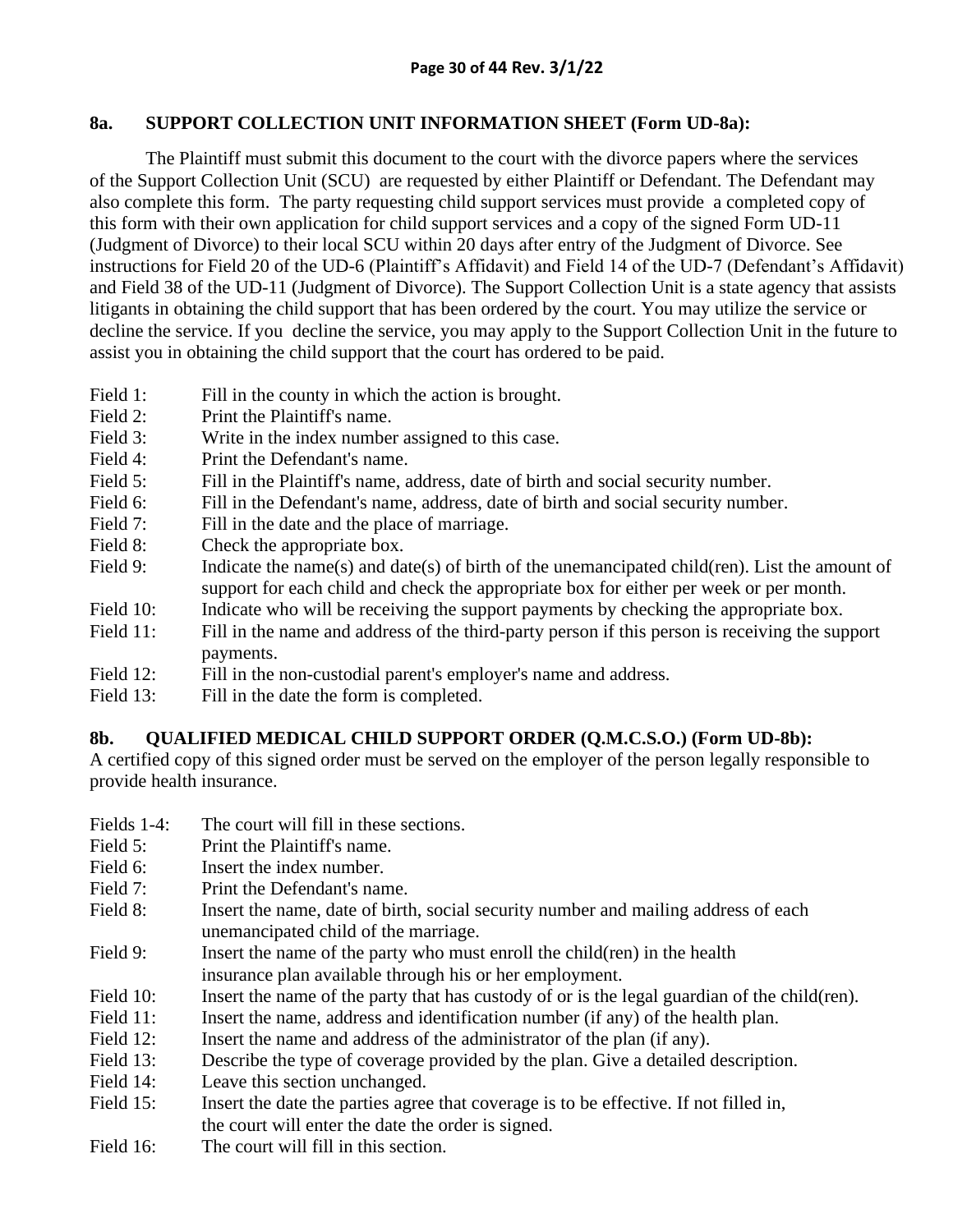#### **9. NOTE OF ISSUE (Form UD-9):**

- Field 1: Insert the county where you are bringing the action.
- Field 2: Print the Plaintiff's name.
- Field 3: Insert the index number that you will receive from the clerk's office in this space. Leave the space for calendar number empty; the clerk's office will fill in that section.
- Field 4: Print the Defendant's name.
- Field 5: The words "no trial" appear here. You do not need to write anything here.
- Field 6: This section must indicate who is placing this matter on the calendar. Check the appropriate box. Only one (1) box should be checked.
- Field 7: Insert the date that the summons was filed with the County Clerk.
- Field 8: Insert the date that the summons was served on your spouse.
- Field 9: Because this an uncontested divorce, the term "NOT JOINED" appears. You must indicate whether this case is going forward due to a default (your spouse fails to appear in the action), due to a waiver (your spouse is agreeing to proceed to divorce by completing an Affidavit of Defendant), or due to a stipulation (both parties agree by written document). Check the appropriate box.
- Field 10: The divorce is not being contested. You do not need to write anything in this space.
- Field 11: You are asking for an absolute divorce. You do not need to write anything in this space.
- Field 12: Check the appropriate box. Fill in the name, address, telephone number and fax number of the attorney for the Plaintiff here. If the Plaintiff does not have an attorney, put the Plaintiff's name, address, telephone number and fax number in this space.
- Field 13: Check the appropriate box. Fill in the name, address, telephone number and fax number of the attorney for the Defendant. If the Defendant does not have an attorney, put the Defendant's name, address, telephone number and fax number in this space.

## **10. FINDINGS OF FACT AND CONCLUSIONS OF LAW (Form UD-10):**

- Fields 1-4: Do not fill in these sections. The court will fill in these fields.
- Field 5: Print the Plaintiff's name.
- Field 6: Print the index number assigned to the case. Do not fill in the calendar number.
- Field 7: Print the Defendant's name.
- Field 8: If you are submitting the papers to obtain a divorce based solely on signed affidavits,

check the appropriate box or boxes. If you had an inquest/hearing before a judge, check that box. If you do not know whether the court will sign your divorce (you may want to inquire at the clerk's office as to the procedure in the county where you are filing), do not strike either provision or insert the Part where the documents will be signed. The Part will be filled in by court employees. You must, however, insert the name of the county where you are filing for divorce and the date of the inquest/hearing if you had one. Otherwise leave the date section blank so that the court can fill in the information.

- Field 9: This section remains unchanged. If either the Plaintiff or the Defendant was under the age of 18 when this action was commenced, then a divorce action may not be filed and the Plaintiff should consult with an attorney as noted earlier.
- Field 10:This section establishes residency for purposes of obtaining a divorce. The beginning of this filing instruction packet explains the requirements for residency. Check the appropriate box or boxes. This section should be consistent with the earlier instructions given as to residency and any other form where you addressed residency.
- Field 11: Fill in the date and place that the parties were married, and indicate the type of ceremony by checking the appropriate box.
- Field 12: Do not fill anything in this section unless there is another action pending elsewhere. If so, consult an attorney as noted in the Foreword.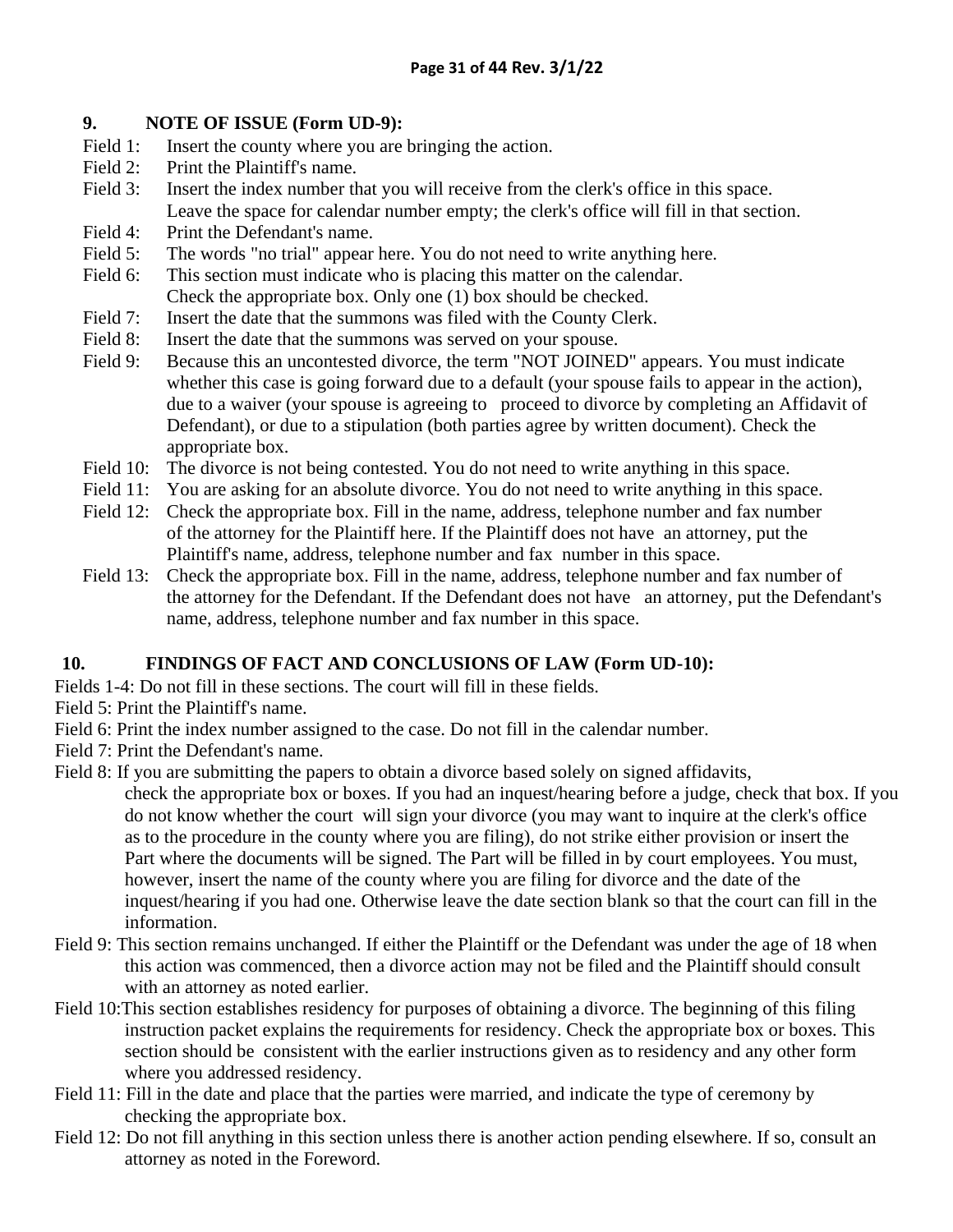- Field 13: Check the appropriate box as to the papers served on Defendant to start the action. Indicate how defendant was served by placing a check mark in the appropriate box. If service was made pursuant to court order, fill in the date of such order. Indicate whether defendant appeared in the action by placing a check in the appropriate box.
- Field 14: Check the appropriate box. If defendant is a member of the military indicate the branch of service. If defendant is in the military and does not consent, it is suggested you retain counsel.
- Field 15: Check the appropriate box. Insert the total number of children of the marriage (see the definition on page 7). List their names, social security numbers, dates of birth and addresses.
- Field 16: Indicate the grounds upon which the divorce is to be granted by checking the appropriate box. Where a date is required, fill in the appropriate date. When using Cruel and Inhuman Treatment (DRL §170(1)) as grounds for divorce, make sure the specific allegations listed demonstrate Cruel and Inhuman Treatment as defined on the form. Repeat the same facts as set forth in the Verified Complaint and in the Plaintiff's Affidavit.
- Field 17: Check the appropriate box.

Field 18:

A) If you have asked for maintenance payments from your spouse in your divorce papers and you and your spouse have come to a written agreement on the amount and timing of the payments, complete the box in paragraph **"A").**

B) If no maintenance was awarded, check Paragraph **"B**") and then check the appropriate box as to the reason.

C) If your divorce action was commenced before January 25, 2016, and if there is no agreement for maintenance and you asked the court in the papers that you served on your spouse to award maintenance, check the box for Paragraph "**C"**. *Note: you may be required to attend a court hearing to provide proof and it is possible your divorce may become contested. In that case, Check the box for Paragraph "C") but leave Paragraph "C)"blank. You will receive further instructions from the court.*

D) If your divorce action was commenced on or after January 25, 2016, and if there is no agreement for maintenance, and if you asked the court in the papers you served on your spouse to award maintenance, check the box for Paragraph **"D").** Then fill in the information and check the applicable boxes in paragraphs 1 and 2 by copying the information from the Maintenance Guidelines Worksheet (Form UD-8(2) that you have already filled out. **Your answers must be the same as on the UD-8(2), Leave Paragraph 3 blank for the court to fill out.** *Note: if you are asking the court to adjust the award of maintenance because it is unjust or inappropriate or to award maintenance on income in excess of \$203,000 per year, the Court will review the reasons you gave on your Maintenance Guidelines Worksheet, and you may be required to attend a court hearing to provide proof and it is possible your divorce may become contested. You will receive further instructions from the court.* 

Field 19: This section addresses the children of the marriage (see the definition on page 7 ). Check the appropriate box so that the court can see which party the children reside with and which party, if any, is entitled to visitation with the children away from the custodial residence (the place where the children reside). If the children live

with a third party, fill in the name. Leave the paragraph regarding domestic violence for the court to complete. Field 20: If there are other issues (i.e., support, custody, marital home, etc.) being settled or decided by the court, place a check mark in the appropriate box.

Field 21: Check the appropriate box: **Paragraph (A):** You must fill out this paragraph if there are children of the marriage (see the definition on page 7). List the names and the dates of birth of the unemancipated children of the marriage. **Paragraph (B)\*:** You must fill in either subparagraph 1, 2 or 3 to show how the amount of child support was determined.

**IMPORTANT NOTE: Much of this information can be taken from the Child Support Worksheet (Form UD-8(3).**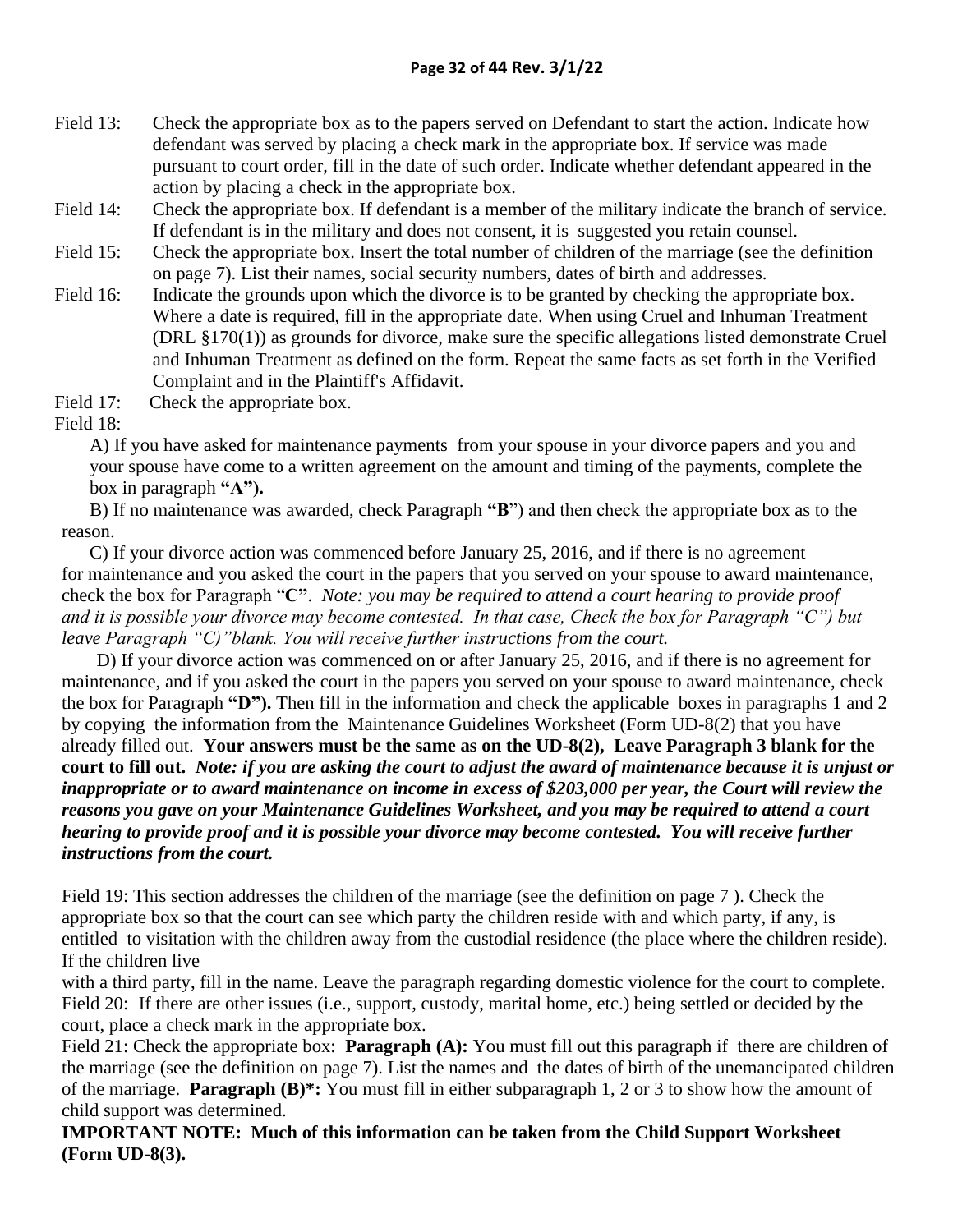**\* Instructions for subparagraph (1):** Fill in subparagraph (1) if there is already in existence a court order that has set the amount of child support and such order is to be continued by the Judgment of Divorce.

**\* Instructions for subparagraph (2):** Fill in subparagraph (2) if you are requesting an order of the court for child support. Fill in the adjusted gross income (after adjusting for maintenance paid to or received by a party spouse. You can take the amounts from Appendix G to Form UD 8(3). Circle the applicable child support percentage. The percentages are 17% for one child, 25% for two children, 29% for three children, 31% for four children and 35% for five or more children. Multiply the child support percentage by the combined income to \$163,000 and do the same for combined income over \$163,000, if any. Fill in the amounts. Divide each party's income by the total income to obtain each party's pro rata share percentage of the combined income. Fill in the percentage. Multiply the basic child support obligation on income to \$163,000 by the non-custodial parent's pro rata percentage share and do the same for income over \$163,000. Fill in the amounts. Fill in the non-custodial parent's pro rata share of health care expenses not covered by insurance, reasonable child care expenses, or educational or extraordinary expenses. Fill in the cost of health insurance premiums for the children. Check the applicable box as to which spouse maintains the health insurance for the children. Check box a) or box b) to indicate how the health insurance adjustment should be made. NOTE: If the Non-Custodial Parent's Income after deducting his/her Percentage Share of Combined Child Support (Line 3 of Section II of Appendix G to Form UD-8(3)) is less than the Self Support Reserve but greater than the poverty level, the Court has discretion whether or not to award the Add- On Expenses.

**\* Instructions for subparagraph (3):** Fill in subparagraph (3) if the parties entered into a stipulation/agreement as to child support, or if the court rendered its decision in open court on the record. Fill in the date the parties entered into the stipulation/agreement and the amount of child support agreed to be paid. Check the appropriate boxes as to who will pay and who will receive child support. Check the appropriate box as to whether the parties are applying or waiving the application of the Child Support Standards Act (Guidelines) to the total combined income over \$163,000 a year. If issues regarding health care, childcare, educational expenses or extraordinary expenses were agreed to, fill in the dollar amount to be paid or the percentage of said expenses agreed to be paid. Fill in the presumptive amount of child support attributable to the non-custodial parent pursuant to the Child Support Standards Act (Guidelines). Refer to the Child Support Standards Chart or Line 5B of the Child Support Worksheet (Form UD-8(3)for this presumptive amount. Check the appropriate box that indicates whether the agreed-upon amount of support conforms with or deviates from the non-custodial parent's basic child support obligation. If there is a deviation, whether it be higher or lower, give specific reasons why the parties approved, and why the court should approve of such deviation. The reasons for deviations must be in the stipulation/agreement.

Field 22: List the Plaintiff's and Defendant's addresses and social security numbers.

Field 23: If there are no unemancipated children of the marriage or if child support is not an issue or if the parties do not have health coverage provided by their employer, check the appropriate box. If either party's employer offers health insurance, check that box and fill in the required information about Plaintiff's and Defendant's insurance coverage. Make sure to include the type of coverage. Examples include but are not limited to medical, dental and optical coverage. If either party has more than one insurance plan, you must list the additional coverage on a separate sheet of paper.

Check the appropriate box as to whether both parties have agreed or stipulated as to which party will cover the unemancipated children on their health insurance policy. If there is no agreement, check the box indicating that the court has determined the party who will cover the children and indicate whether Plaintiff or the Defendant will cover the children under a group health plan. Strike out any inapplicable language.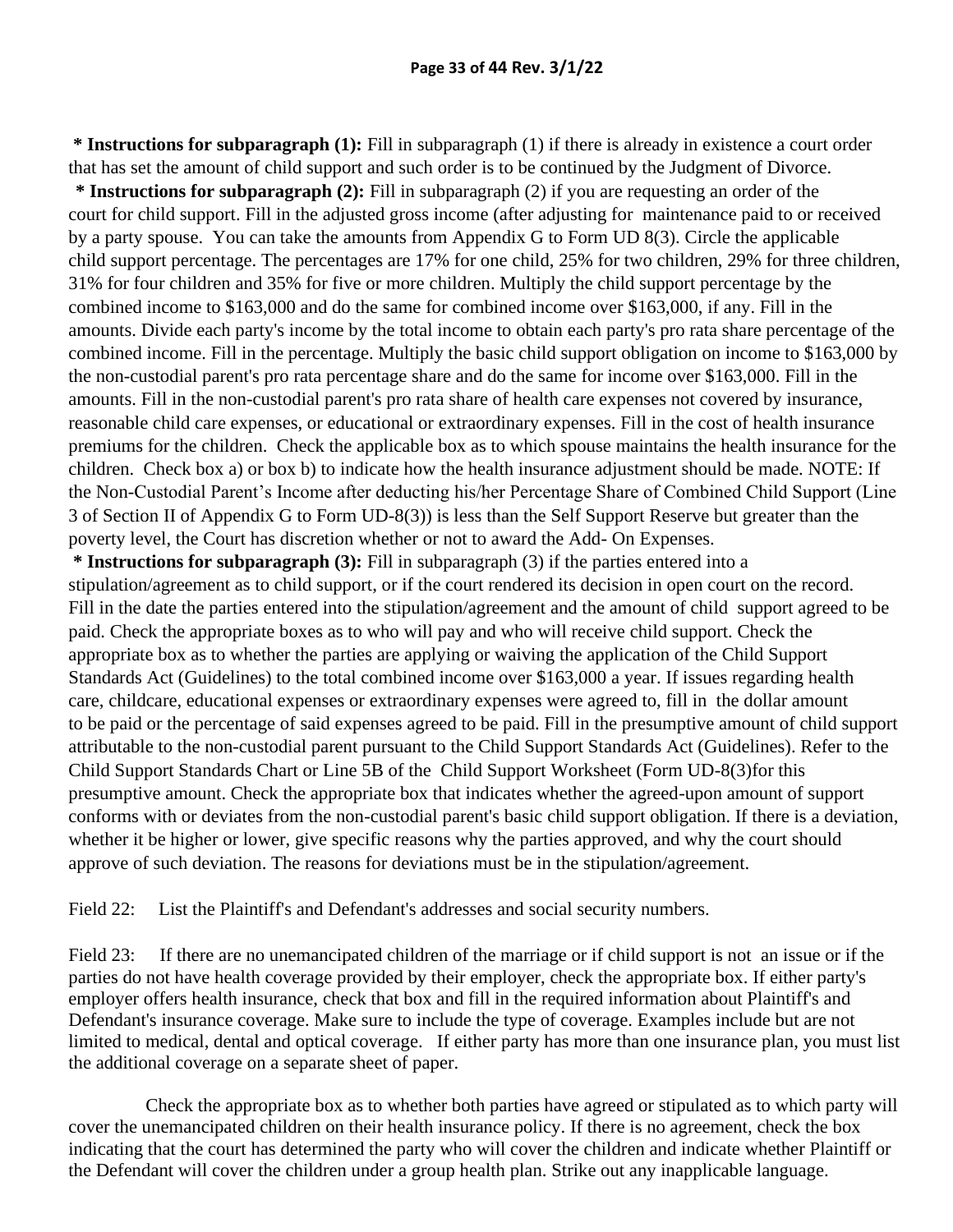- Field 24: List any court orders, by the index number or docket number and the date entered, that the parties wish to be continued.
- Field 25: Check the appropriate box.
- Field 26: Check box A) if the parties entered into a Stipulation of Settlement/Agreement and fill in the date of the agreement. Check appropriate box 1 or 2. Check box B) if there is no Stipulation of Settlement/Agreement. Leave box 1 or 2 to be completed by the court.
- Field 27: Check the appropriate box.. If DRL §170(7) is the ground alleged, you must check one of the boxes.
- Field 28 You must check the applicable boxes to explain the court's reasons if an income deduction order or income execution is not being required.
- Field 29: Check the appropriate box and insert the Domestic Relations Law subdivision for the grounds for divorce. Be consistent with prior forms.
- Field 30: This section will be filled in by the court.

### **11. JUDGMENT OF DIVORCE (Form UD-11):**

| Fields 1-4:<br>Do not fill in these sections. The court will fill in these fields. |
|------------------------------------------------------------------------------------|
|------------------------------------------------------------------------------------|

- Field 5: Print the Plaintiff's name.
- Field 6: Print the index number assigned to the case. Do not fill in the Calendar Number. Fill in the Social Security Number of the person who will be obligated to pay child support (if any).
- Field 7: Print the Defendant's name.
- Field 8: Check the appropriate box. If you or your spouse want payments to be made to the Support Collection Unit, check the "Applicable" box. If there are no unemancipated children of the marriage, check the "Not Applicable" box.
- Field 9: If you had an inquest/hearing before the court, check that box and fill in the date of the inquest. If you did not have an inquest, then the court will fill in the date.
- Field 10: Check the appropriate box as to the method of service and whether service was made in New York State or outside of New York State.
- Field 11: Check the appropriate box.
- Field 12: Check the appropriate box and fill in the date of the stipulation, if any.
- Field 13: Check the appropriate box.
- Field 14: List the Plaintiff's and Defendant's addresses and social security numbers in the spaces provided.
- Field 15: Fill in the name of the person submitting the judgment and check the appropriate box identifying this person.
- Field 16: Leave this section unchanged.
- Field 17: Insert the names of the parties and check the box(es) of the section(s) of the Domestic Relations Law pertaining to your grounds for divorce. You may obtain the information pertaining to the grounds of divorce from the Affidavit of Plaintiff (Form UD-6) or Verified Complaint (Form UD-2).
- Field 18: Check the appropriate box as to who shall have custody of the minor children of the marriage (see the definition on page 7) and print the name of the person in the space provided. If there are no minor children of the marriage, check that box in Field 19.
- Field 19: List the names and dates of birth and Social Security numbers for the children of the marriage. If there are no minor children of the marriage, check that box. (See the definitions on page 7).
- Field 20: Check the appropriate box. If visitation is to be ordered after a hearing or by decision, set forth the schedule. If visitation is not applicable, check that box.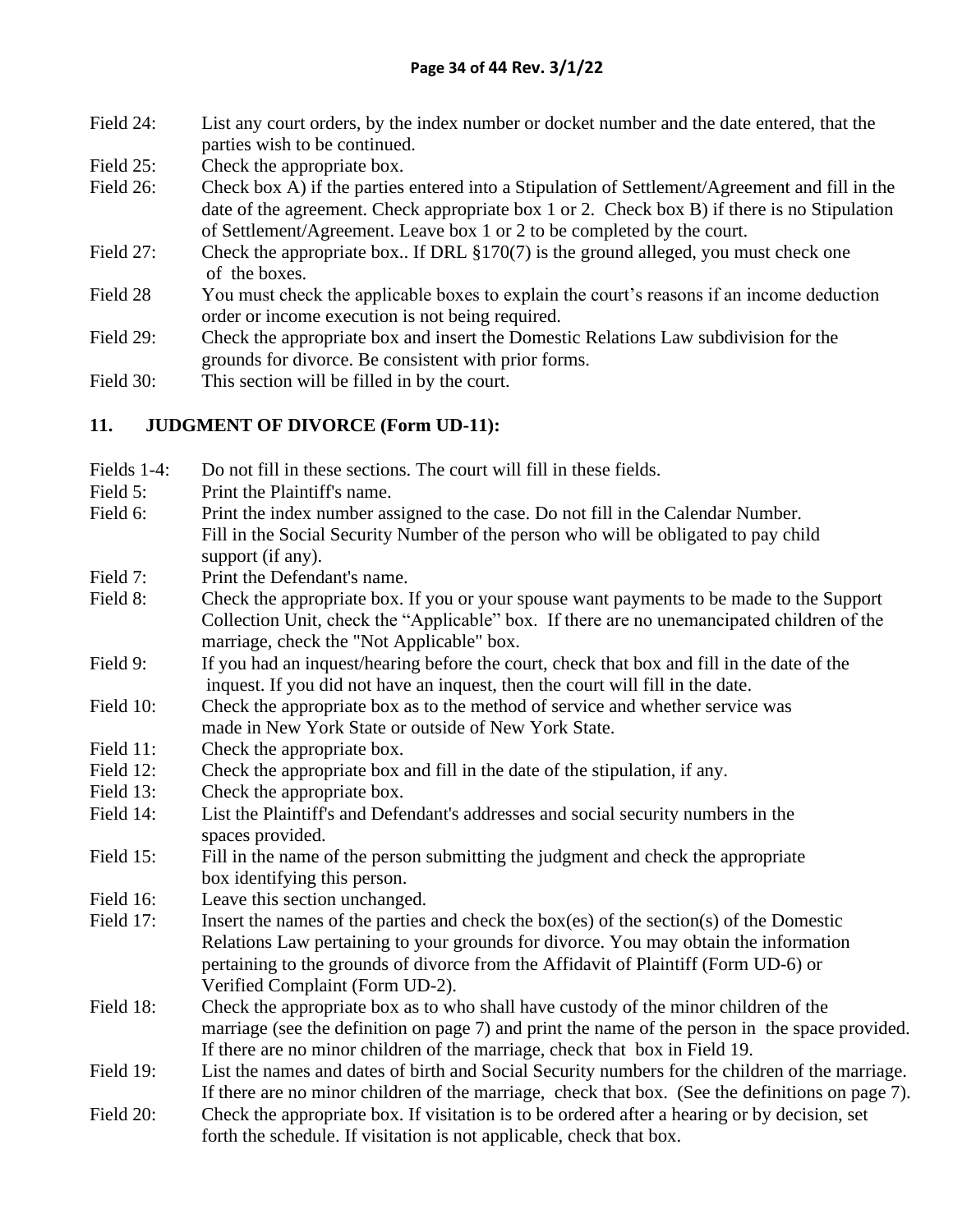- Field 21: If there are existing orders from any other court that are to be continued by this court, other than child support orders, list the County and Index Numbers or Docket Numbers of the order(s), and check the appropriate boxes. A copy of any order to be continued must be submitted to this court. If there are no other court orders, check that box.
- Field 22: Fill in this section if there is to be continued an award of child support by a court order issued by a court other than this court. Check all appropriate boxes. If there is to be no award of child support by continuing another court's order, check that box.
- Field 23: If you have a written Settlement Agreement for maintenance, check Box A and then check the box next to the words "agreement of the parties." Immediately to the right of this, and on the next line, check the appropriate box ("Plaintiff" or "Defendant") depending on whether you are going to receive maintenance or pay it. On the line next to the words "the sum of z write the amount of maintenance you will receive or pay in each payment period and check the box next to the payment period. Since these payments are from a Settlement Agreement, check the box next to the words "payments to be made as set forth…."Check the box that tells whether you want the maintenance payments to be made directly or by an Income Deduction Order. (If you check the box for an Income Deduction Order, you will have to obtain and complete an Income Deduction Order, which is available on the court's web site and/or from the Supreme Court Clerk's Office.) Check Box B if there is to be no award of maintenance or none was requested or if the guideline award of maintenance under the Maintenance Guidelines Law (L.2015, c. 269) was zero. If your divorce was commenced before January 25, 2016 and you have requested maintenance in the divorce papers you served on your spouse, check Box C and leave the rest blank for the court to fill out. If your divorce was commenced on or after January 25, 2016, and you have requested maintenance in the divorce papers you served on your spouse, check Box D and leave the rest blank for the court to fill out.
- Field 24: Check the appropriate box and insert all requested information or check the "Not applicable" box if payment of child support is not to be made by these means. This section applies where child support is to be paid directly by one spouse to the other or through the NYS Child Support Processing Center.
	- **Note: In Fields 24 - 27, the amounts you enter should conform with Appendix G of the Child Support Worksheet (Form UD-8(3)). If Line 3 of Section II of Appendix G is less than the Self Support Reserve but greater than the poverty level, leave Fields 25-27 for the Court to fill out.**
- Field 25: Fill in this section, and check the appropriate boxes if reasonable child care expenses are to be paid. If not, check the "Not applicable" box.
- Field 26: In section 1, fill in this section, and check the appropriate boxes if health care expenses not covered by insurance, reasonable child care expenses, educational expenses or other extraordinary expenses are to be paid. If not, check the "Not applicable" box. In Section 2, fill in the amount of the adjustment for the health insurance premiums paid for the
- children. Fill in Section 3 if applicable. Field 27: Fill in this section and check the appropriate boxes if the applicable expenses are to be paid. If not, check the "Not applicable"
- Field 28: If an award of exclusive occupancy of the marital residence is to be ordered, insert the appropriate terms, including the address of the marital residence and any other provisions regarding exclusive occupancy. If there is no issue of exclusive occupancy, check the "Not applicable" box. Note: A hearing may be held for the court to determine exclusive occupancy unless you and your spouse agree that one of you will remain exclusively in the marital residence.
- Field 29: If there is an agreement or stipulation between the parties, Box A must be checked and you must fill in the date the agreement or stipulation was entered. If you have other wishes regarding the survival of this agreement, please notify the court. If there is no agreement or stipulation between the parties, you must check Box B. **Note the requirements about where post-judgment applications, if any, must be brought**.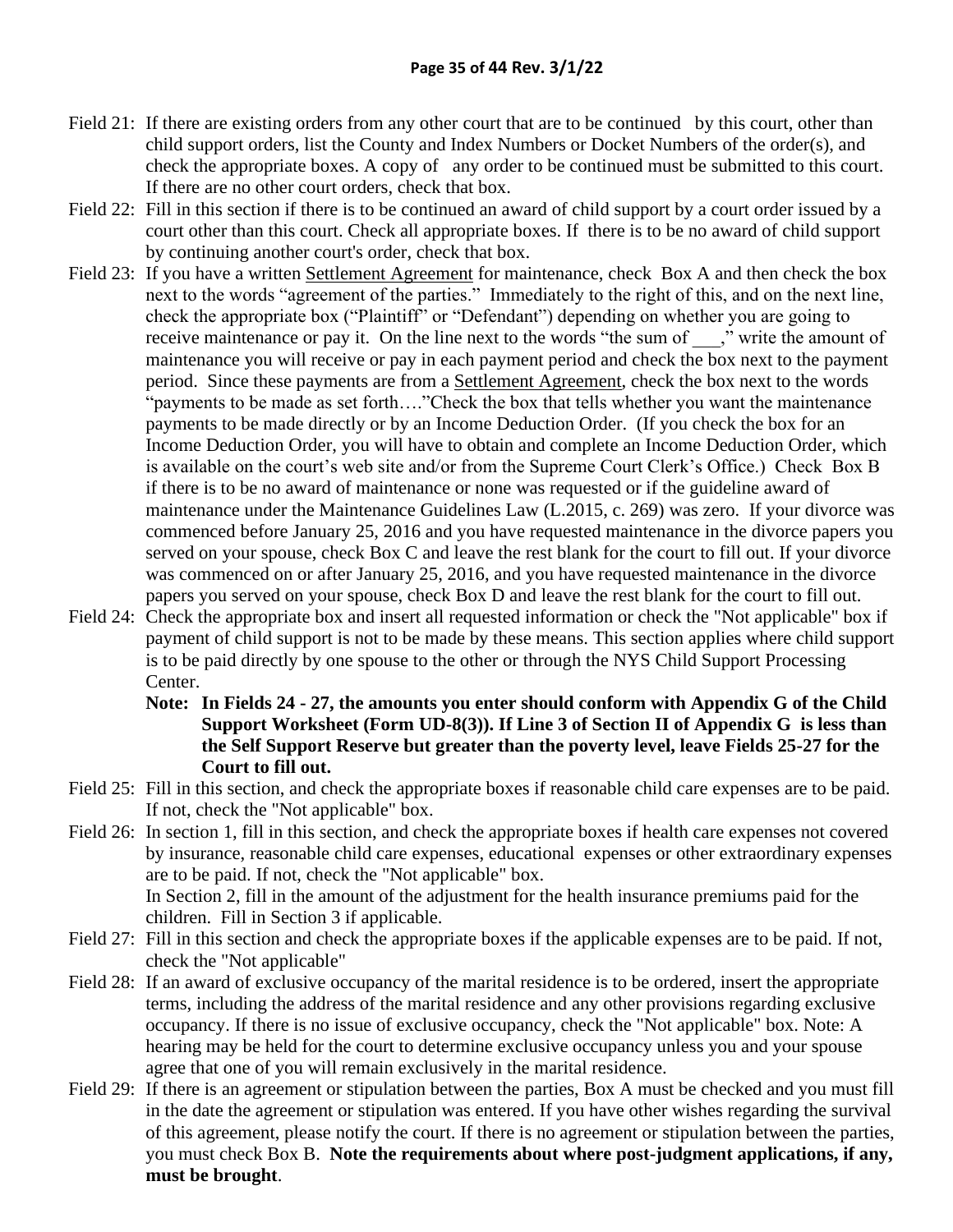| Field 30: | Fill in this section and check the appropriate boxes if there is an agreement or stipulation   |
|-----------|------------------------------------------------------------------------------------------------|
|           | or decision of the court requiring that title to the marital residence is to be transferred to |
|           | Plaintiff or Defendant.                                                                        |

- Field 31: A Qualified Medical Child Support Order (Q.M.C.S.O.) must be issued where child support is an issue. The Q.M.C.S.O. is included in the forms booklet as Form UD-8b. Check the box if not applicable.
- Field 32: Complete if you have a separation agreement or a decision of the court requiring a Qualified Domestic Relations Order. If not, check the "Not applicable" box.
- Field 33: You must complete this paragraph.
- Field 34: Leave this provision unchanged.
- Field 35: Insert Plaintiff's and/or Defendant's surname before the marriage if different from the current surname.
- Field 36: Fill in this section, and check the appropriate boxes if an award of counsel and/or expert fees is to be made. If not, check the "Not applicable" box.
- Field 37-39 The court will fill in these sections.

## **12. PART 130 CERTIFICATION (Form UD-12):**

 Part 130 of the Rules of the Chief Administrator of the Courts [22 NYCRR] requires that you, or your attorney if you have one, must certify, by signing the form, that every document relating to the divorce

action which is served, filed or submitted to the court, is not frivolous as defined in subsection (c) of section 130-1.1. Be sure to type or print your name beneath your signature.

## **13. REQUEST FOR JUDICIAL INTERVENTION (Form UD-13):**

A Request for Judicial Intervention (RJI) form must be completed and submitted with the balance of the divorce papers being filed with the County Clerk's office (see STEP 9 on page 10). This form requests selected information and is used to assign your case to a judge for review and disposition. When there are children under the age of 18 who are subject to the matrimonial action, you must also complete and submit the Request for Judicial Intervention Addendum Form 840M. Fill out as indicated on the form(s).

## **14. NOTICE OF ENTRY (Form UD-14):**

- Field 1: Insert the county where you brought the action.
- Field 2: Print the index number assigned to the case.
- Field 3: Print the Plaintiff's name.
- Field 4: Print the Defendant's name.
- Field 5: Insert the county where you brought the action.
- Field 6: Print the date the judgment of divorce was entered. You can find this date by looking at the entry stamp on the judgment. If there is no stamp on the document, you must bring it to the County Clerk's Office and have it entered.
- Field 7: List the date you prepared this document.
- Field 8: List your name.
- Field 9: Write in your address.
- Field 10: Write in Defendant's name and address, or, if Defendant has an attorney, the attorney's name and address. Check the appropriate box. You will be sending this Notice of Entry with the Judgment of Divorce to the Defendant as noted on page 12 of this booklet under the heading "After the Judgment of Divorce has been signed."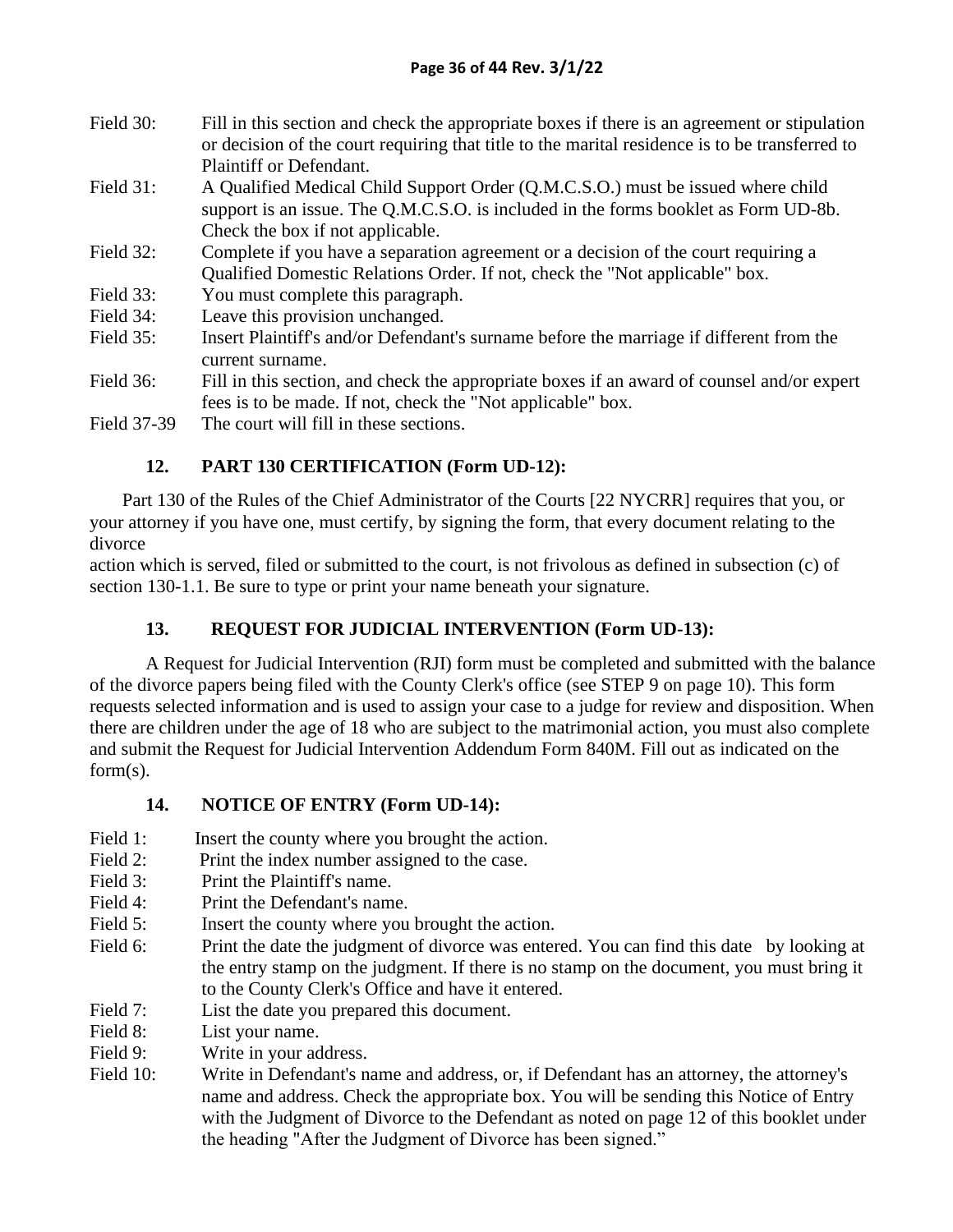**15. AFFIDAVIT OF SERVICE OF JUDGMENT OF DIVORCE (Form UD-15):** This form may be used by the person who serves the Judgment of Divorce (Form UD-11) and Notice of Entry (Form UD-14) on the Defendant to prove that service was made on the Defendant. See page 12 under the heading "After the Papers are Approved." Ask the person serving the Judgment of Divorce with Notice of Entry ( a person over the age of 18 other than you) to fill it out and sign it before a notary public and return it to you TO KEEP WITH YOUR IMPORTANT PAPERS. The Judgment of Divorce with Notice of Entry must be attached.

#### **CERTIFICATE OF DISSOLUTION OF MARRIAGE:**

This form is required by the Department of Health. You must fill out the form, although you need not complete the section entitled "Confidential," and submit it to the County Clerk's Office with the filed papers.

#### **POSTCARD:**

The forms packet contains a postcard that must be submitted with the filed papers. That postcard must contain the Plaintiff's name, address and the proper postage. It also must contain the name of the case and the index number. The court will use this postcard to notify you of the status of the case, including whether there are any problems with the papers filed.

#### **UCS 111 (DIVORCE & CHILD SUPPORT SUMMARY FORM):**

The Unified Court System is required by law to collect various data concerning divorce proceedings involving child support. This form must be completed by the Plaintiff and submitted to the Supreme Court Clerk's Office upon submission of the filed papers. The information reported on the form is confidential and will be used for statistical purposes only. It will not be retained in the permanent case file.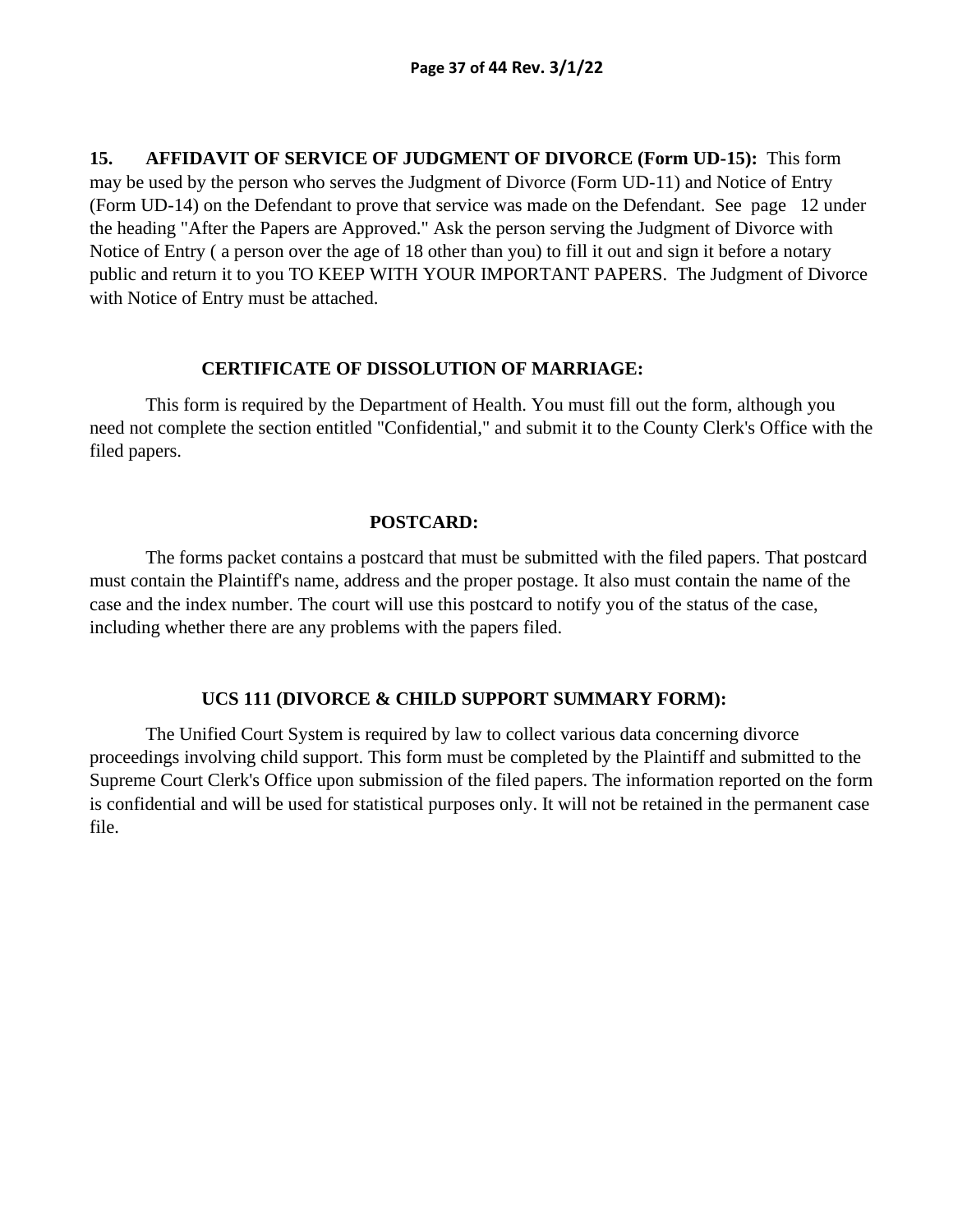#### **SUPPLEMENTAL APPENDIX OF FORMS INSTRUCTIONS**

## **A. Income Withholding Order and Applying for Child Support Services A-1 Application for Child Support Services Form LDSS-5143**

**OR**

#### **Short Form Application for Child Support Services may be used instead**

#### **A-2 Income Withholding Order form for Child Support and Combined Child and Spousal Support - LDSS-5037 (Non-IV-D IWO)**

*(Important Note: This is the actual Form - Use the LDSS-5039 as a Guide when filling it out.)* If you or your spouse is to receive child support only or combined child support and maintenance (spousal support), and if no child support services are already being provided through a local district Support Collection Unit (see Instructions on page 11 about whether and how to apply for such services), you or your spouse may ask the Court to issue an Income Withholding Order or the Court may decide to issue such an order on its own. In either case, the Income Withholding Order/Notice form is the form promulgated by the NYS Office of Temporary and Disability Assistance pursuant to CPLR §§5241 and 5242 and **it must be used**. No other form of Income Withholding Order can be used. If you are the person making the payment, you are the employee/obligor (or debtor). If you are the person receiving the payment, you are the custodial party/obligee (or creditor). *Follow the instructions in the LDSS 5039, including the numbered instructions for the LDSS-5037.* 

## **A-2A Income Withholding Order for Spousal Support only- LDSS-5038 (Spousal Support Only IWO)**  *(Important Note: This is the actual Form - Use the LDSS-5039 as a Guide when filling it out.)*

If you or your spouse is to receive maintenance (spousal support) only, and if no child support services are already being provided through a local district Support Collection Unit (see Instructions on page 11 about whether and how to apply for such services), you or your spouse may ask the Court to issue an Income Withholding Order or the Court may decide to issue such an order on its own. In either case, the Income Withholding Order form is the form promulgated by the NYS Office of Temporary and Disability Assistance pursuant to CPLR §§5241 and 5242. While not required, this form is recommended for use in New York State for Spousal Support Only IWO's. On the LDSS-5038 (for Spousal Support Only IWOs) form, areas not applicable to Spousal Support Only have been grayed out. In addition to graying out fields not applicable to the Spousal Support Only IWO, the other difference from the LDSS-5037 is that Spousal Support Only IWOs are payable to the "obligee," not the New York State Child Support Processing Center (SDU). If you are the person making the payment, you are the employee/obligor (or debtor). If you are the person receiving the payment, you are the obligee (or creditor). *Follow the instructions in the LDSS -5039, including the numbered instructions for the LDSS- 5038 form.* 

## **A-2B Income Withholding for Support: General Information and Instructions for Issuing-LDSS-5039** *(Important Note: Do not complete this form. Use it as a guide when filling out the actual LDSS-5037 or LDSS-5038 form.)*

Now that you have finished completing the Income Withholding Order, you should submit it to the Supreme Court Clerk for signature by the Judge. *After it is signed by the Judge, you must serve a certified copy of the Income Withholding Order on the parties listed in Part A of the LDSS-5037 or the LDSS-5038. You may use regular mail, but it is suggested that you file an Affidavit of Service of the IWO with the Clerk of the Court. Spousal Support Only IWO orders (LDSS- 5038) should NOT be served on the New York State Child Support Processing Center (SDU).*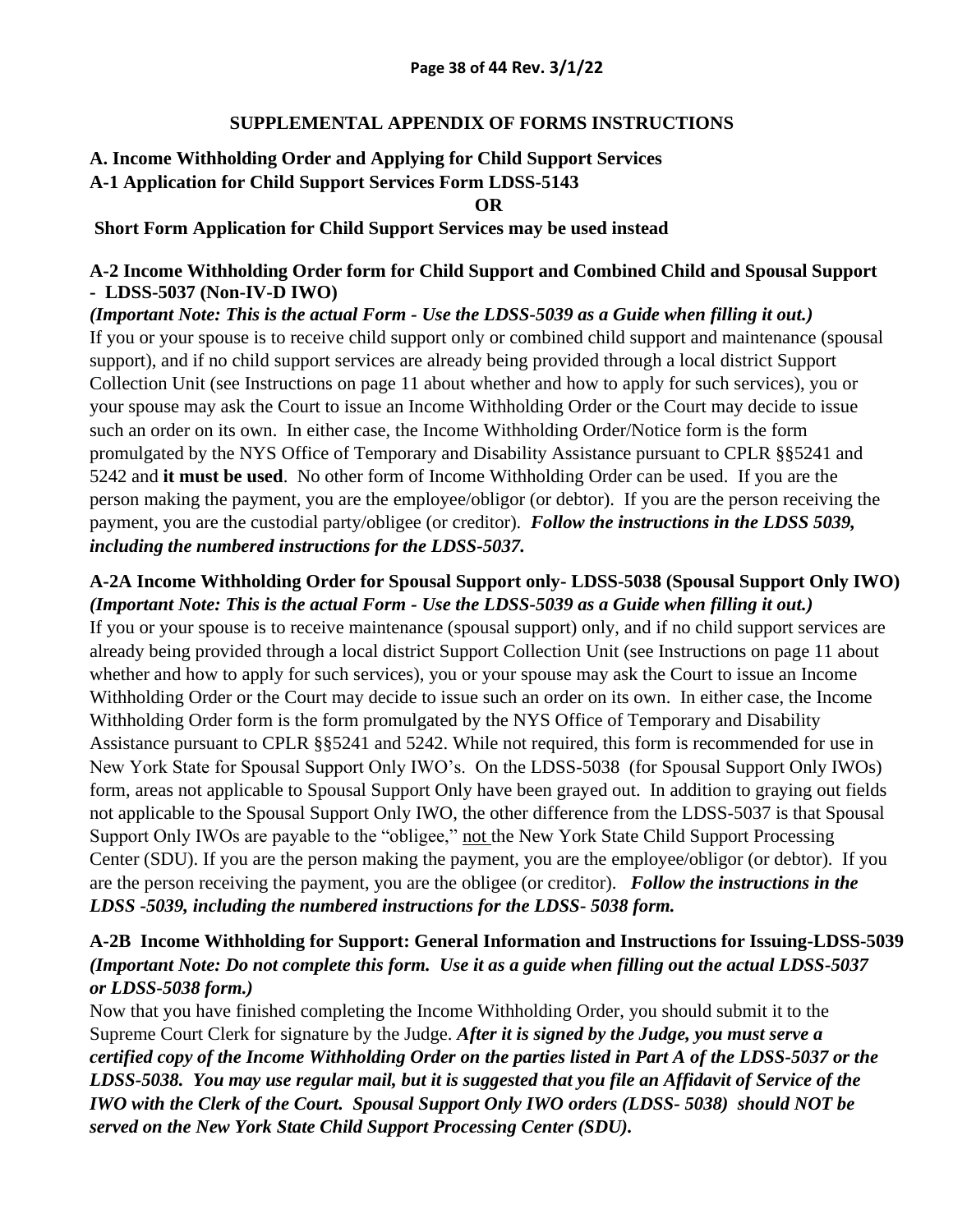## **B. NEW YORK STATE CASE REGISTRY FILING FORM:**

Information about child support orders must be filed with the State Case Registry by filing a New York State Registry Filing Form. If a party to the order is receiving child support services from the support collection unit (known as a IV-D case), the support collection unit will report the information. A case is receiving support collection services if: 1) the County Department of Social Services (or, in New York City, HRA) is a party to the order because a child is receiving public assistance benefits, Medicaid or is in foster care; or 2) a party has applied for services including collection and enforcement of the support order. If you are unsure whether the case is receiving child support services, contact the court clerk.

## *You MUST complete and submit the State Case Registry form:*

a) if your case involves child support or combined spousal and child support and the Court issues an Income Withholding Order that requires the employer to remit payments to the NYS Child Support Processing Center (SDU); or

b) if the court determines that immediate income withholding is not required by statute and payments are made directly to the custodial party/obligee.

**Note**: If your support order is generated (or prepared) by Family Court, the court will take care of filing the form, but if your support order is from Supreme Court, you must complete and use the form posted on the Divorce Resources website at:

[http://www.nycourts.gov/divorce/forms\\_instructions/case-reg.pdf](http://www.nycourts.gov/divorce/forms_instructions/case-reg.pdf)

The instructions are attached to the form*.*

## *You should NOT complete and submit the State Case Registry form*:

a) if your case involves spousal support only; or

b) if a party to the order is applying for, or receiving, support services from, a local Support Collection Unit pursuant to the Child Support Program.

### *If you are required to complete and submit the State Case Registry Form, follow the instructions attached to the form posted at* [case-reg.pdf \(nycourts.gov\)](https://www.nycourts.gov/LegacyPDFS/divorce/forms_instructions/case-reg.pdf)

## **C. NOTICE OF SETTLEMENT:**

If required by the court, or requested by the Defendant, fill out this form and serve it on the Defendant together with a copy of the orders and/or judgment being settled.

- Field 1: Insert the county in which you are bringing the action.
- Field 2: Insert the index number.
- Field 3: Print the Plaintiff's name.
- Field 4: Print the Defendant's name.
- Field 5: Check the appropriate box or boxes as to the documents that are being noticed for settlement. Specify any other order(s) being submitted.
- Field 6: Insert the address of the court in which the action is pending. Select a date that the Proposed Judgment of Divorce, Qualified Medical Child Support Order or any other order will be presented to the court, and insert that date. Note: the date that is selected must be at least 5 days after you serve the other party personally with a copy of the Proposed Judgment of Divorce, Qualified Medical Child Support Order or any other order; or at least 10 days after the day you serve the other party by mail with a copy of the Proposed Judgment of Divorce, Qualified Medical Child Support Order or any other order.
- Field 7: Insert the date the form is being prepared.
- Field 8: Check the appropriate box as to who prepared the form and fill in the name, address and telephone number of that person.
- Field 9: Check the appropriate box as to the person whom the Notice of Settlement is being served upon and fill in the name, address and telephone number of that person.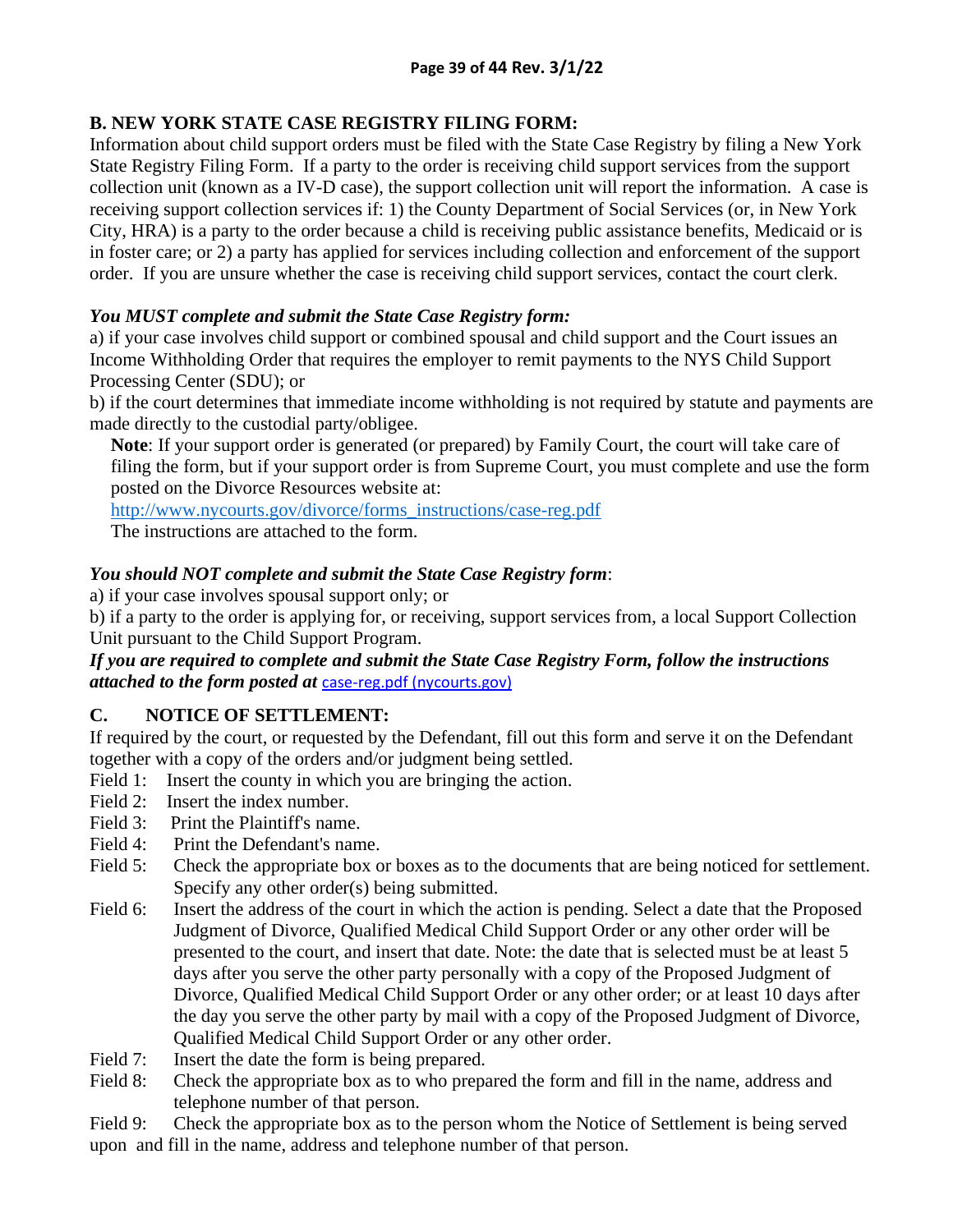#### **POOR PERSON STATUS / WAIVER OF FILING FEES:**

 The State of New York recognizes that some individuals may lack the financial resources needed to pay the filing fees and court costs associated with filing for an uncontested divorce. The law permits an application for poor person status, thus relieving the person of the obligation to pay those fees, costs and expenses required. You will not be allowed an exemption from the obligation to pay merely because your circumstances are difficult. Rather, you must fill out an affidavit that indicates you are unable to pay the fees and costs associated with the lawsuit and as such will not be able to proceed in the absence of an order granting an exemption

 To request poor person status, you must fill out the Affidavit in Support of Application to Proceed as a Poor Person (with proof of income attached such as your W-2 or benefit statement), and the Poor Person Order and file these papers with the County Clerk's Office when you file the summons with notice or summons and verified complaint. Before you file the papers, check with the County Clerk's Office or Supreme Court clerk's office for further instructions and to see if any additional papers are needed to obtain poor person status. Be sure to make and retain copies of the papers. You may be required to serve a copy of each set of papers upon the County Attorney (outside of New York City) or Corporation Counsel (within the City of New York) and your spouse or his/her attorney. You are allowed to have these papers served by mail. **Service by mail must be done by someone other than the Plaintiff who is over the age of 18 and not a party to the action.** The server may use the Affidavit of Service of Proposed Poor Person's Order included in this packet. The Affidavit in Support of Application to Proceed as a Poor Person with proof of income attached and the Poor Person Order must be attached to it. **Ask the person serving it to fill it out and sign it before a notary public and return it to you.** 

**NOTE:** If you are incarcerated, you cannot submit the poor person's waiver forms included in this packet. You will need to submit an application pursuant to C.P.L.R. 1101(f).

#### **D. POOR PERSON ORDER:**

- Field 1: Insert the county in which you are bringing this action.
- Field 2: Fill in the address of the courthouse where you are submitting the papers.
- Field 3: Leave this section blank. The court will fill in.
- Field 4: Leave this section blank. The court will fill in.
- Field 5: **Insert the index number.**
- Field 6: Print the Plaintiff's name.
- Field 7: Print the Defendant's name.
- Field 8: **Insert the Plaintiff's name.**
- Field 9: Insert the Plaintiff's name.
- Field 10: Fill in the appropriate subdivision number and the ground for divorce.
- Field 11: **Insert the Plaintiff's name.**
- Field 12: **Insert the Plaintiff's name.**
- Field 13: Insert the Defendant's name.
- Field 14: Leave this section blank. The Judge will sign here.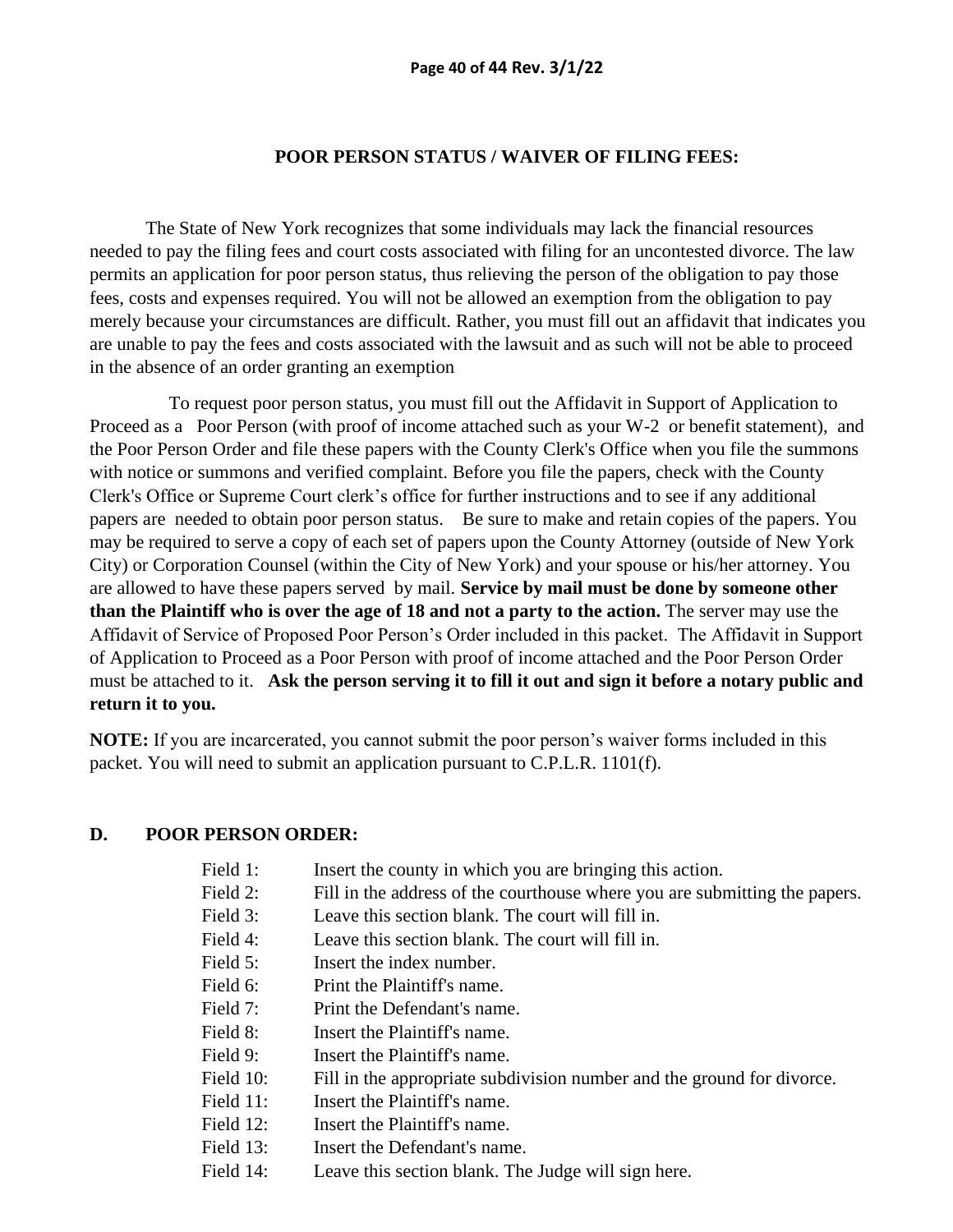#### **E. AFFIDAVIT IN SUPPORT OF APPLICATION TO PROCEED AS A POOR PERSON:**

- Field 1: Insert the county in which this action is brought.
- Field 2: Print the Plaintiff's name.
- Field 3: **Insert the index number.**
- Field 4: Print the Defendant's name.
- Field 5: Insert the county in which the Plaintiff signed this document.
- Field 6: Insert the Plaintiff's name.
- Field 7: Fill in the address of Plaintiff, the village where the Plaintiff resides and the county where the Plaintiff resides. In addition, indicate the number of years that the Plaintiff resided in New York State.
- Field 8: Fill in the appropriate subdivision number and the grounds for divorce as indicated at the end of the form.
- Field 9: Plaintiff must list all sources of income including any amounts earned on a weekly, monthly or yearly basis and submit proof. For example, Plaintiff may attach a pay stub, W-2 form or social services identification.
- Field 10: Plaintiff must list any property that he or she has and the value of this property. This must include bank accounts and the amounts in those bank accounts.
- Field 11: Leave this section unchanged.
- Field 12: Leave this section unchanged.
- Field 13: Indicate whether prior requests were made for similar relief.
- Field 14: Plaintiff must sign this document before a notary public.

#### **F. AFFIDAVIT OF SERVICE OF POOR PERSON'S ORDER**

See instructions above under **POOR PERSON STATUS / WAIVER OF FILING FEES.**

#### **F. DRL 255 ADDENDUM**

This form may be used as an addendum to a stipulation of settlement/agreement in compliance with domestic relations law 255(2).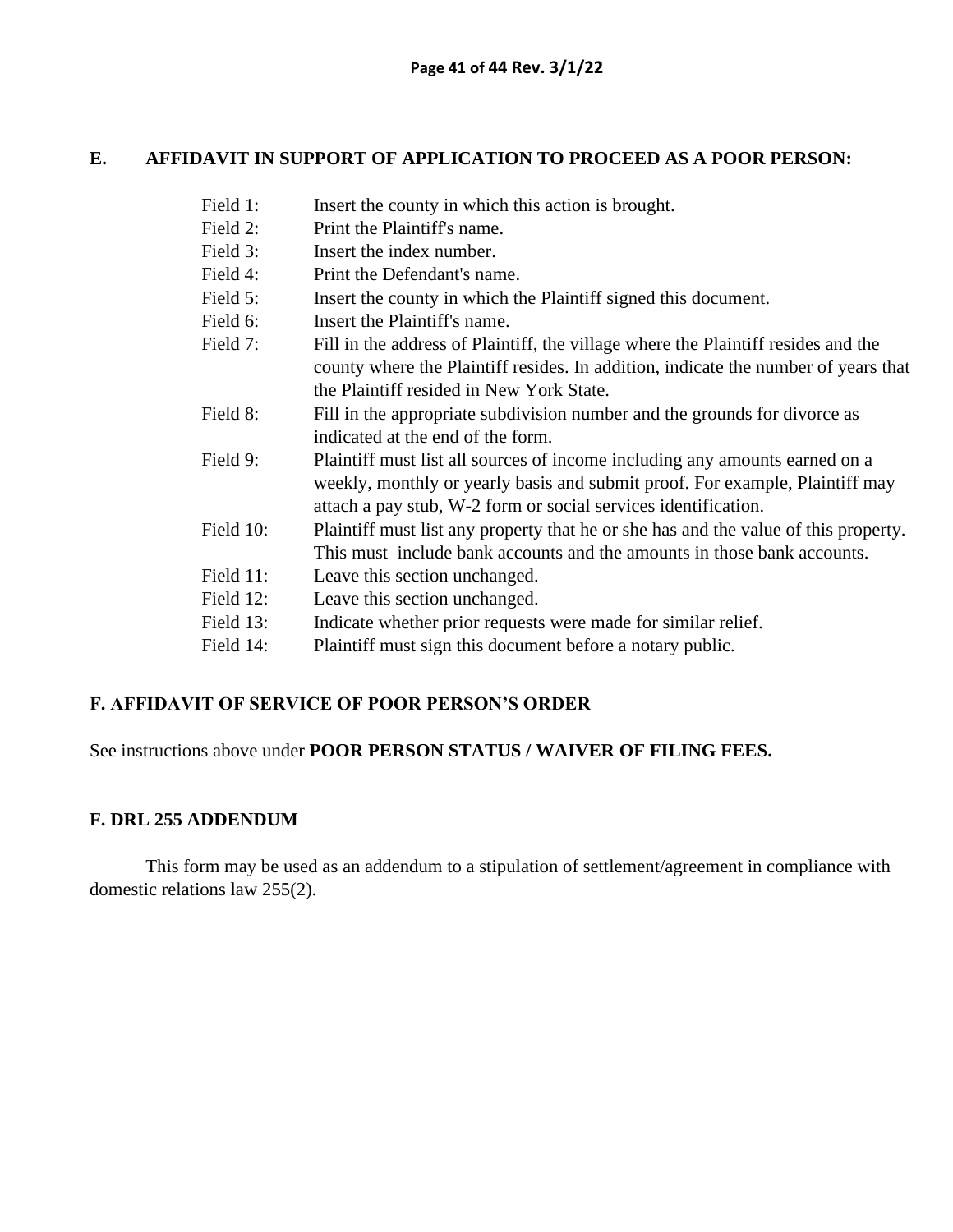## *NEW YORK STATE UNIFIED COURT SYSTEM*

# *UNIFORM UNCONTESTED DIVORCE PACKET GLOSSARY (3 pages)*

| Abandonment                                  | A ground for divorce. Abandonment occurs when the Defendant has left the Plaintiff<br>continuously, for a period of one year or more, without the Plaintiff's consent.                                                                                                                                                                  |
|----------------------------------------------|-----------------------------------------------------------------------------------------------------------------------------------------------------------------------------------------------------------------------------------------------------------------------------------------------------------------------------------------|
| Addendum                                     | An attachment.                                                                                                                                                                                                                                                                                                                          |
| <b>Adultery</b>                              | A ground for divorce. Adultery is any sexual act or deviate sexual act with a partner<br>other than your spouse.                                                                                                                                                                                                                        |
| <b>Affidavit of Service</b>                  | This document is completed by the person who has served either: (a) the Summons<br>(Form UD-1a) and Verified Complaint (Form UD-2); or (b) the Summons with Notice<br>(Form UD-1) for divorce on your spouse. It contains an oath that the papers were<br>properly served. Once completed, the document is submitted with these papers. |
| <b>Ancillary Relief</b>                      | Additional or supplemental relief such as custody, child support, etc.                                                                                                                                                                                                                                                                  |
| <b>Calendar Number</b>                       | This number is assigned by the court to an action upon the filing of the papers for<br>divorce with the court.                                                                                                                                                                                                                          |
| <b>Cohabit</b>                               | To live together as husband and wife.                                                                                                                                                                                                                                                                                                   |
| Constructive<br>Abandonment                  | A ground for divorce. Constructive Abandonment occurs when the Defendant has<br>refused to engage in sexual relations with the Plaintiff, continuously for one year or<br>more, without the Plaintiff's consent.                                                                                                                        |
| <b>Contested Divorce</b>                     | A divorce action which is defended.                                                                                                                                                                                                                                                                                                     |
| Corroborate                                  | To support a statement, argument, etc. with confirming facts or evidence.                                                                                                                                                                                                                                                               |
| Counterclaim                                 | The Defendant's response to the Verified Complaint, contained in the Verified<br>Answer, which asserts as well the Defendant's allegations of his or her own grounds<br>for divorce against the Plaintiff.                                                                                                                              |
| <b>County Clerk's Office</b>                 | The place where the index number is purchased or obtained and also where the<br>papers in the divorce actions are filed. In many areas, this office is located in the<br>Supreme Court.                                                                                                                                                 |
| <b>Cruel and Inhuman</b><br><b>Treatment</b> | A ground for divorce. Cruel and Inhuman Treatment consists of cruelty, whether<br>physical, verbal, sexual or emotional, committed by the Defendant, against the<br>Plaintiff, that endangers the Plaintiff's well-being and makes living together either<br>unsafe or improper.                                                        |
| <b>Default Judgment</b>                      | A divorce judgment which is obtained against the Defendant when the Defendant<br>fails to respond to the (a) the Summons (form UD-1a) and Verified Complaint (Form<br>UD-2); or (b) the Summons with Notice (form UD-1) for the divorce within the time<br>allowed by law.                                                              |
| <b>Defendant</b>                             | The person whom the divorce is initiated against.                                                                                                                                                                                                                                                                                       |
| <b>Domestic Relations Law</b>                | The "DRL" is the body of the New York State law that states the law to be followed for<br>divorce and other matrimonial actions.                                                                                                                                                                                                        |
| Emancipation                                 | Under New York law, child support must be paid to the age of 21. If a child marries,<br>enters the military or becomes self supporting, the court may consider the child<br>emancipated and the child support may be terminated.                                                                                                        |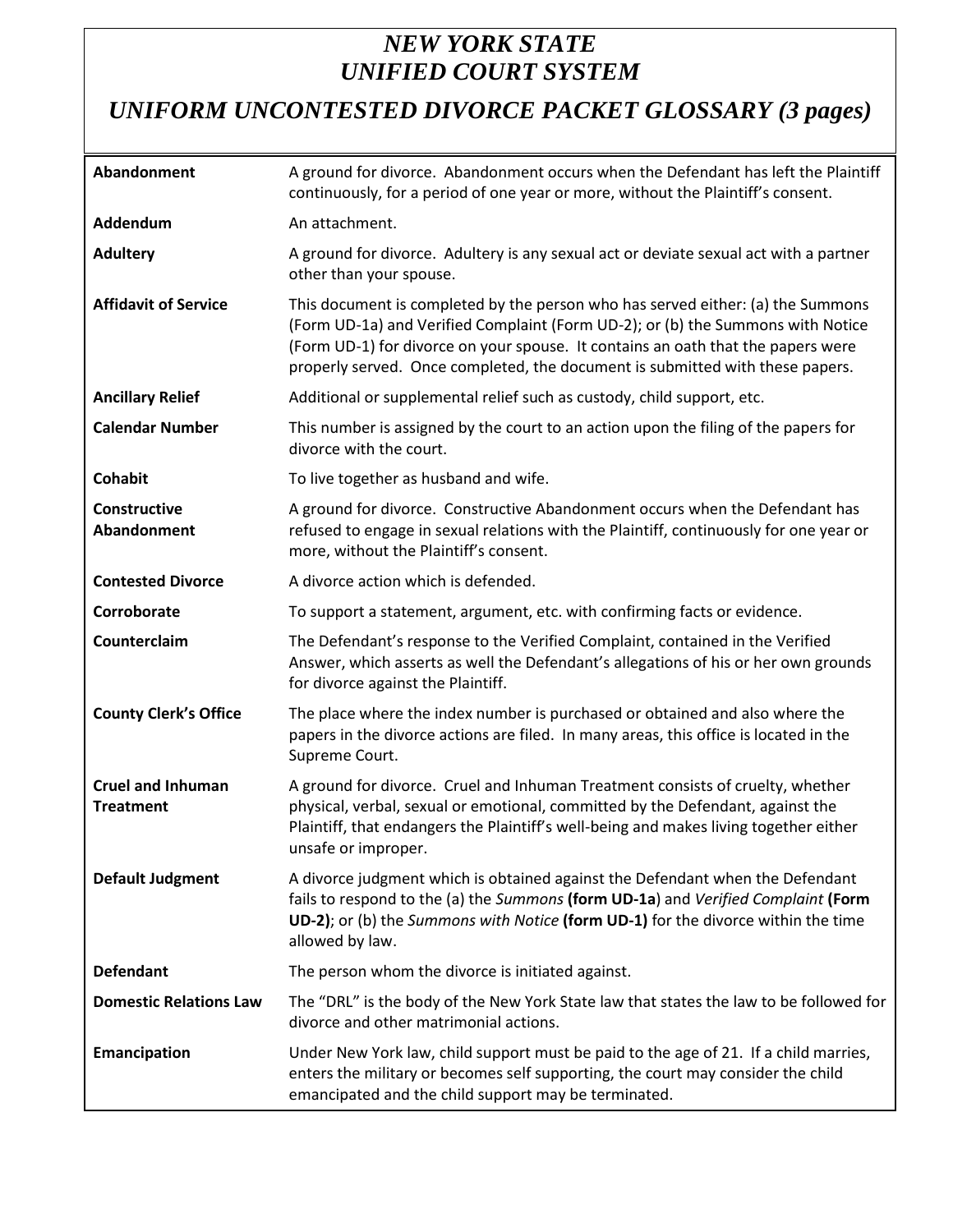## *NEW YORK STATE UNIFIED COURT SYSTEM*

*UNIFORM UNCONTESTED DIVORCE PACKET GLOSSARY (3 pages)*

| <b>Equitable Distribution</b>                | The manner in which marital property is required to be divided by law in a divorce<br>action in New York State.                                                                                                                                                                                                                      |
|----------------------------------------------|--------------------------------------------------------------------------------------------------------------------------------------------------------------------------------------------------------------------------------------------------------------------------------------------------------------------------------------|
| <b>Family Court</b>                          | The Family Court in New York has the jurisdiction to decide cases involving child<br>support, custody, visitation, spousal support and family offices (Orders of Protection).<br>A divorce action cannot be commenced in this court.                                                                                                 |
| <b>Index Number</b>                          | The number assigned to every action or proceeding commenced within the New York<br>State Supreme Court. The number is used to identify a case throughout the court<br>system in that particular county. The number is either: (a) purchased; or (b) obtained<br>after a Proof Person Application is filed and approved by the court. |
| <b>Judgment of Divorce</b>                   | A document signed by the court granting the divorce (Form UD-11).                                                                                                                                                                                                                                                                    |
| <b>Maintenance</b>                           | Support paid by one party to the marriage for the support of the other party to the<br>marriage pursuant to a final Judgment of Divorce (sometimes also referred to as<br>"post-divorce maintenance" or "spousal support")                                                                                                           |
| <b>Marital Assets</b>                        | Any property, regardless of which person is named as owner, that is acquired by the<br>Plaintiff or Defendant from the date of the marriage to the commencement of the<br>divorce action. A house, car, IRA, joint bank account, pension or annuity are all<br>examples of marital property.                                         |
| <b>Notice of Entry</b>                       | Provides proof to the court that a true copy of the Judgment of Divorce (Form UD-12)<br>was served on the Defendant.                                                                                                                                                                                                                 |
| <b>Order of Protection</b>                   | An order issued by a court that directs one individual to stop certain conduct, such as<br>harassment, against another individual and that may order the individual to be<br>excluded from the residence and to stay away from the other individual, his or her<br>home, school, place of employment and his or her children.        |
| <b>Plaintiff</b>                             | The person who starts the action.                                                                                                                                                                                                                                                                                                    |
| <b>Poor Person Application</b>               | An application made to the court, by either the Plaintiff or Defendant, stating that<br>because of insufficient income he or she is unable to pay the court fees normally<br>required for divorce actions. If the application is granted by the court, the ususal<br>court costs for the divorce action are waived.                  |
| <b>Removal of Barriers to</b>                | This form is necessary when the marriage was solemnized in a religious                                                                                                                                                                                                                                                               |
| Remarriage                                   | ceremony by a clergyman, minister of any religion, or a leader of The Society for<br>Ethical Culture in the City of New York. It refers to the removal of religious barriers to<br>remarriage.                                                                                                                                       |
| <b>Summons with Notice</b>                   | This document (Form UD-1) provides notice to the Defendant that the Plaintiff<br>commenced a divorce action. It also states the relief the Plaintiff has requested.<br>Some of the different types of relief are child support, custody, visitation, spousal<br>maintenance and equitable distribution.                              |
| <b>Supreme Court</b>                         | Divorce actions are started in this court in New York State.                                                                                                                                                                                                                                                                         |
| <b>Supreme Court Clerks</b><br><b>Office</b> | An office separate from the County Clerk's Office, which provides clerical support to<br>the Supreme Court.                                                                                                                                                                                                                          |